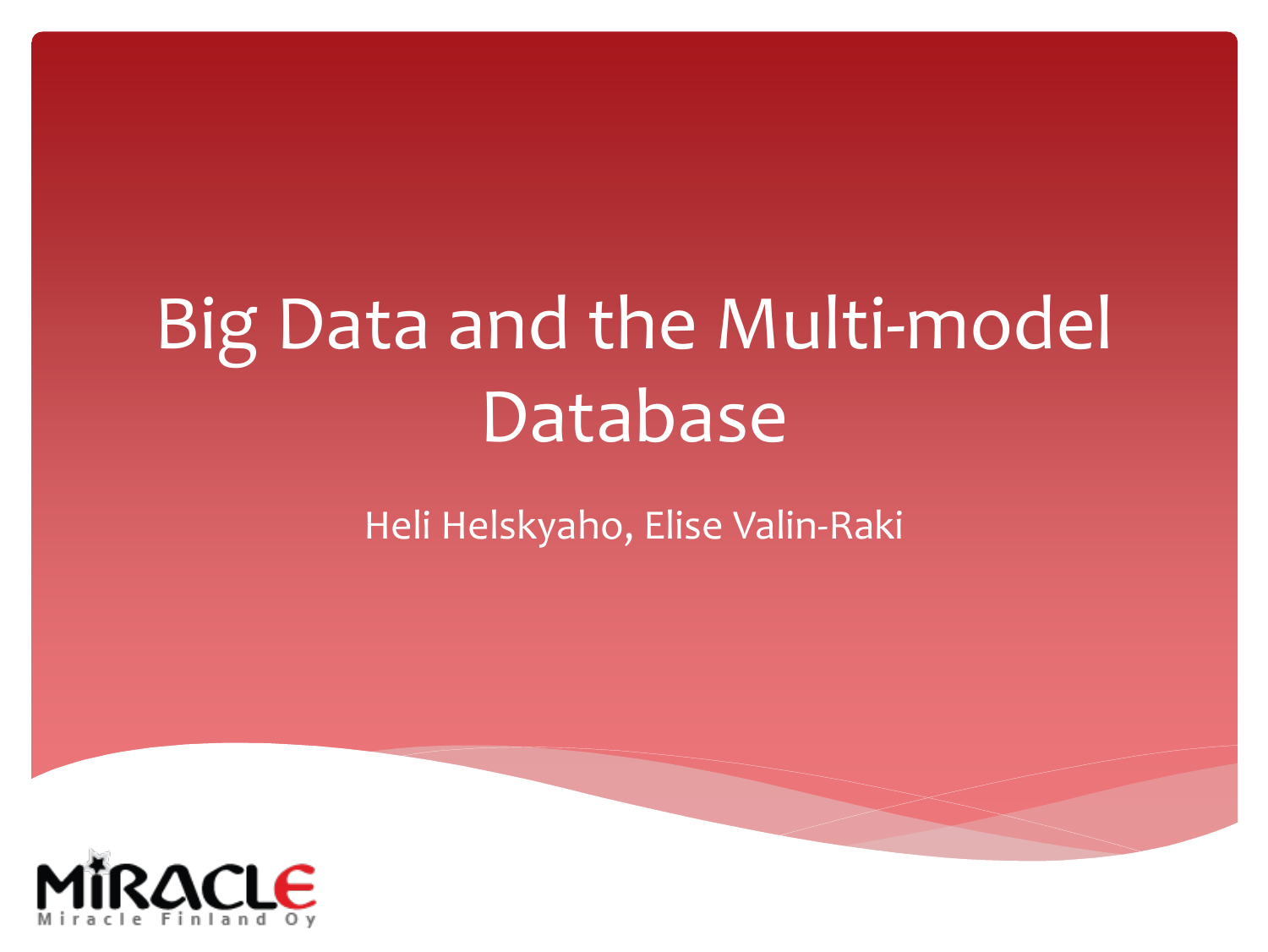# Introduction, Heli

- Graduated from University of Helsinki (Master of Science, computer science), currently a doctoral student, researcher and lecturer (databases, Big Data, Multi-model Databases, methods and tools for utilizing semistructured data for decision making) at University of Helsinki
- Worked with Oracle products since 1993, worked for IT since 1990
- Data and Database!
- CEO for Miracle Finland Oy
- Oracle ACE Director
- Ambassador for EOUC (EMEA Oracle Users Group Community)
- Public speaker and an author
- Winner of Devvy for Database Design Category, 2015
- Author of the book Oracle SQL Developer Data Modeler for Database Design Mastery (Oracle Press, 2015), co-author for Real World SQL and PL/SQL: Advice from the Experts (Oracle Press, 2016)

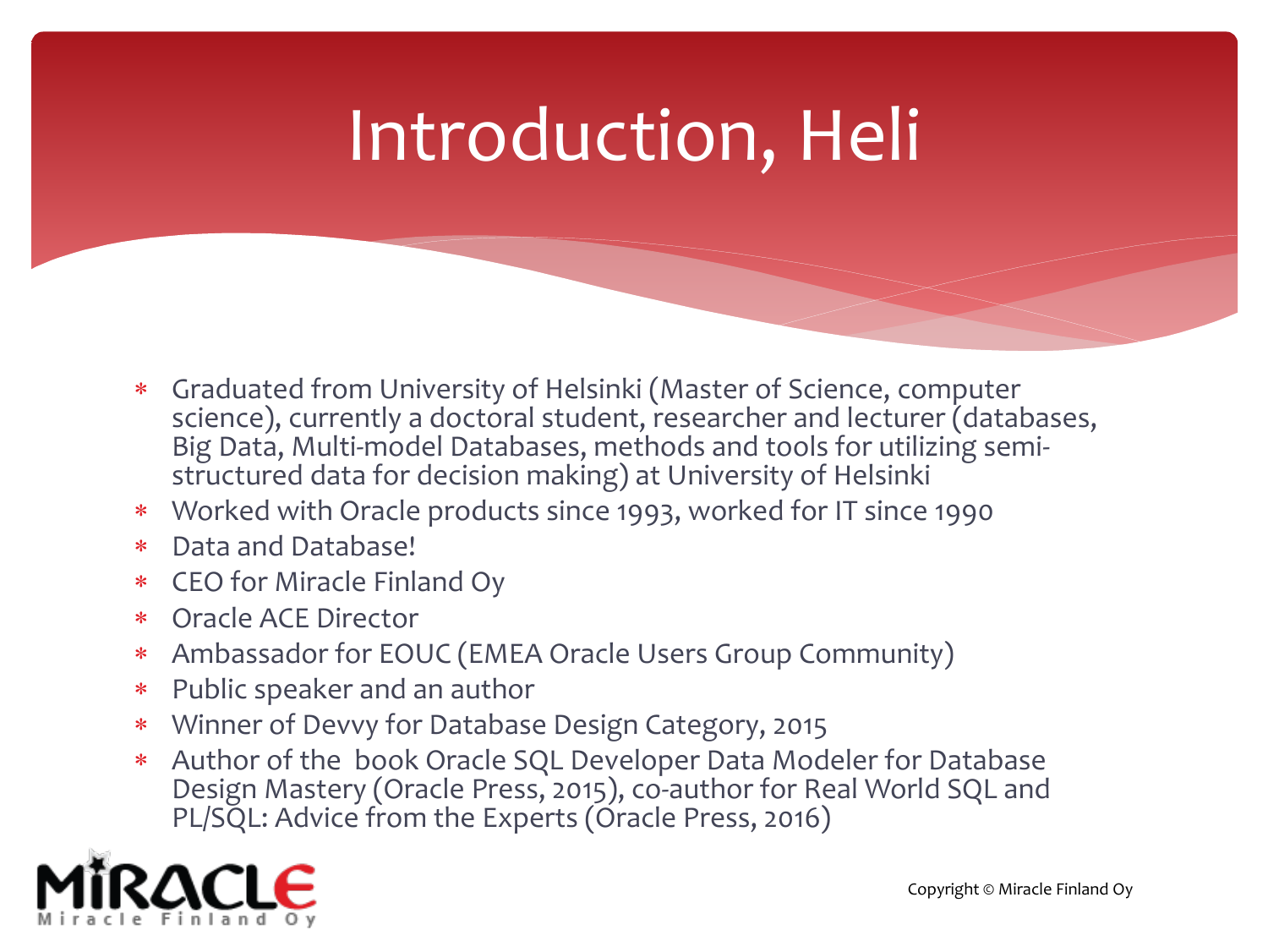

### **Oracle SQL Developer Data Modeler for Database Design Mastery**

Design, Deploy, and Maintain World-Class Databases on Any Platform

Heli Helskyaho **Oracle ACE Director** 

Forewords by C.J. Date and Tom Kyte





### **Real World SQL & PL/SQL**

Advice from the Experts

**Arup Nanda Brendan Tierney** Heli Helskyaho **Martin Widlake Alex Nuijten** 



Copyright © Miracle Finland Oy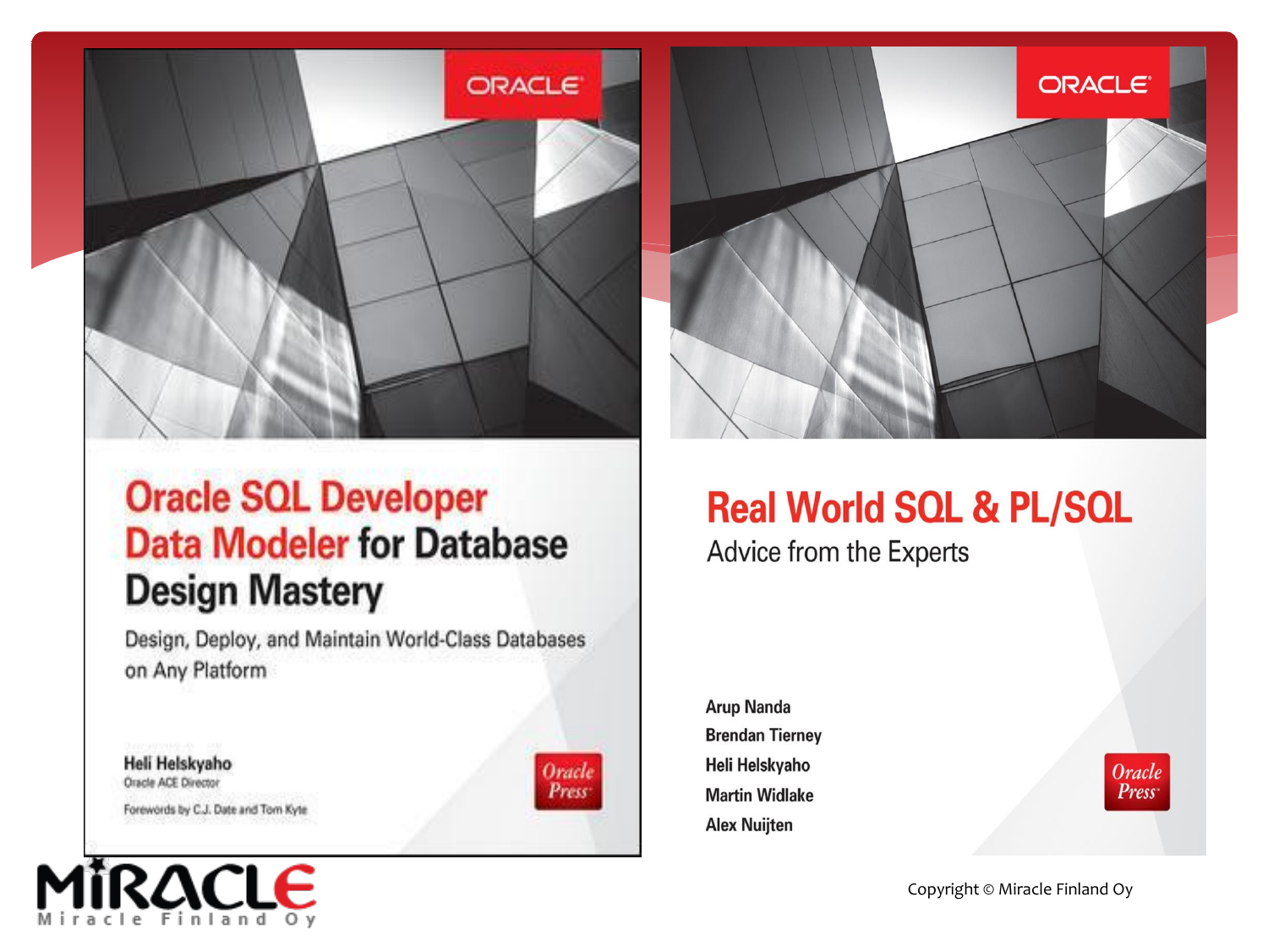# Introduction, Elise

- Oracle Database Lead for Fennia Insurance Company
- Master of Science degree from Helsinki High School of Economics (with major in Management Science)
- \* IT sector since 1987, different positions
- OUGF (Oracle User Group Finland):
	- Exa-SIG founder
- Oracle ACE Associate
- DBA

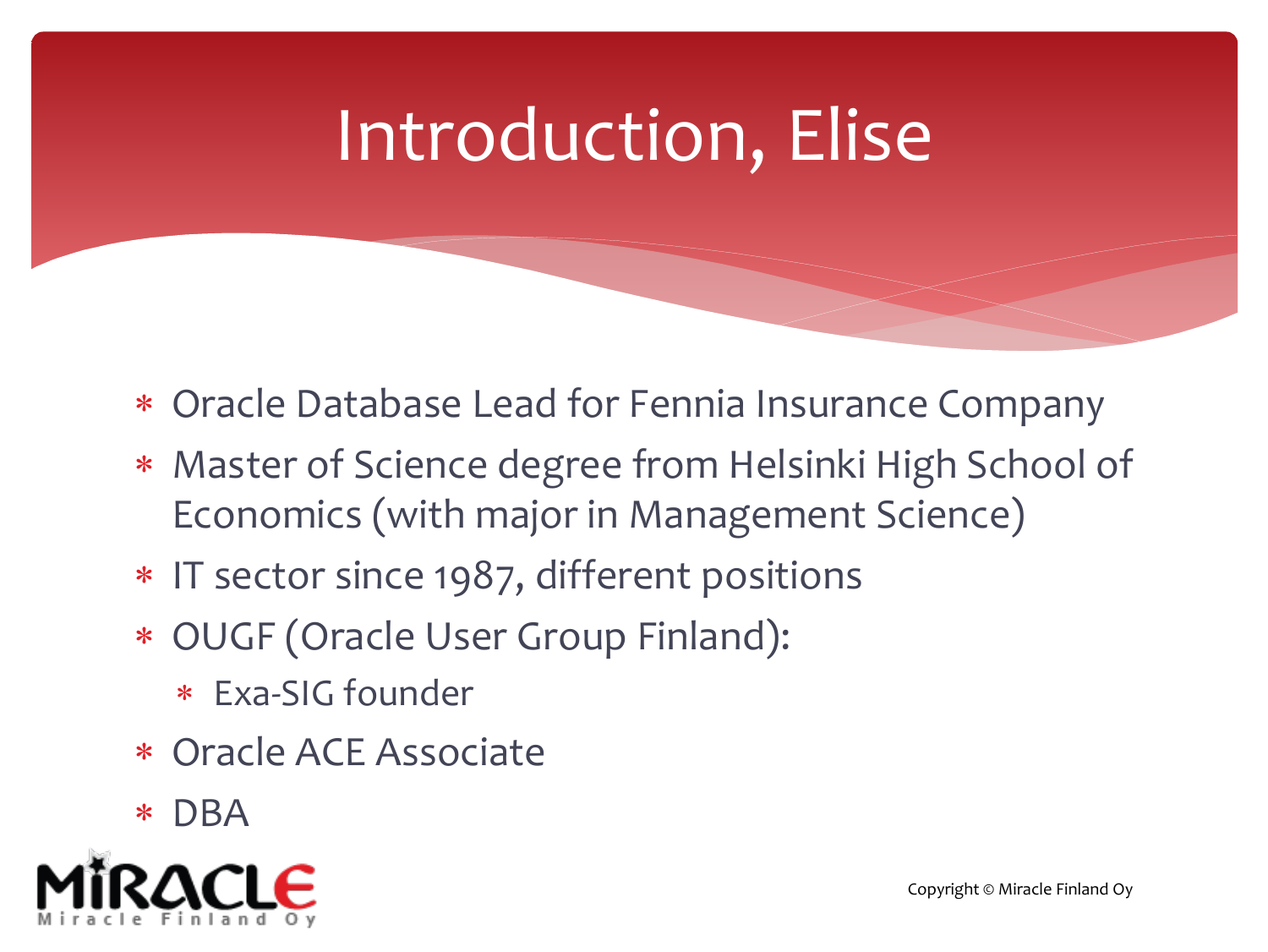### References

- [1] Marcello Buoncristiano, Giansalvatore Mecca, Elisa Quintarelli, Manuel Roveri, Donatello Santoro, Letizia Tanca: Database Challenges for Exploratory Computing. SIGMOD Record 44(2): 17-22 (2015).
- [2] Stratos Idreos, Olga Papaemmanouil, Surajit Chaudhuri: Overview of Data Exploration Techniques. SIGMOD Conference 2015: 277-281.
- [3] Zhen Hua Liu, Dieter Gawlick: Management of Flexible Schema Data in RDBMSs Opportunities and Limitations for NoSQL. 7th Biennial Conference on Innovative Data Systems Research (CIDR '15) January 4-7, 2015, Asilomar, California, USA.
- [4] Z. H. Liu, B. Hammerschmidt, D. McMahon, Y. Liu, H.J.Chang: Closing the functional and Performance Gap between SQL and NoSQL. SIGMOD Conference 2016: 227-238
- [5] Z. H. Liu, B. Christoph Hammerschmidt, D. McMahon: JSON data management: supporting schema-less development in RDBMS. SIGMOD Conference 2014: 1247-1258
- [\[6\] https://docs.oracle.com/database/122/ADJSN/json-dataguide.htm#ADJSN-GUID-](https://docs.oracle.com/database/122/ADJSN/json-dataguide.htm#ADJSN-GUID-219FC30E-89A7-4189-BC36-7B961A24067C)219FC30E-89A7-4189-BC36-7B961A24067C

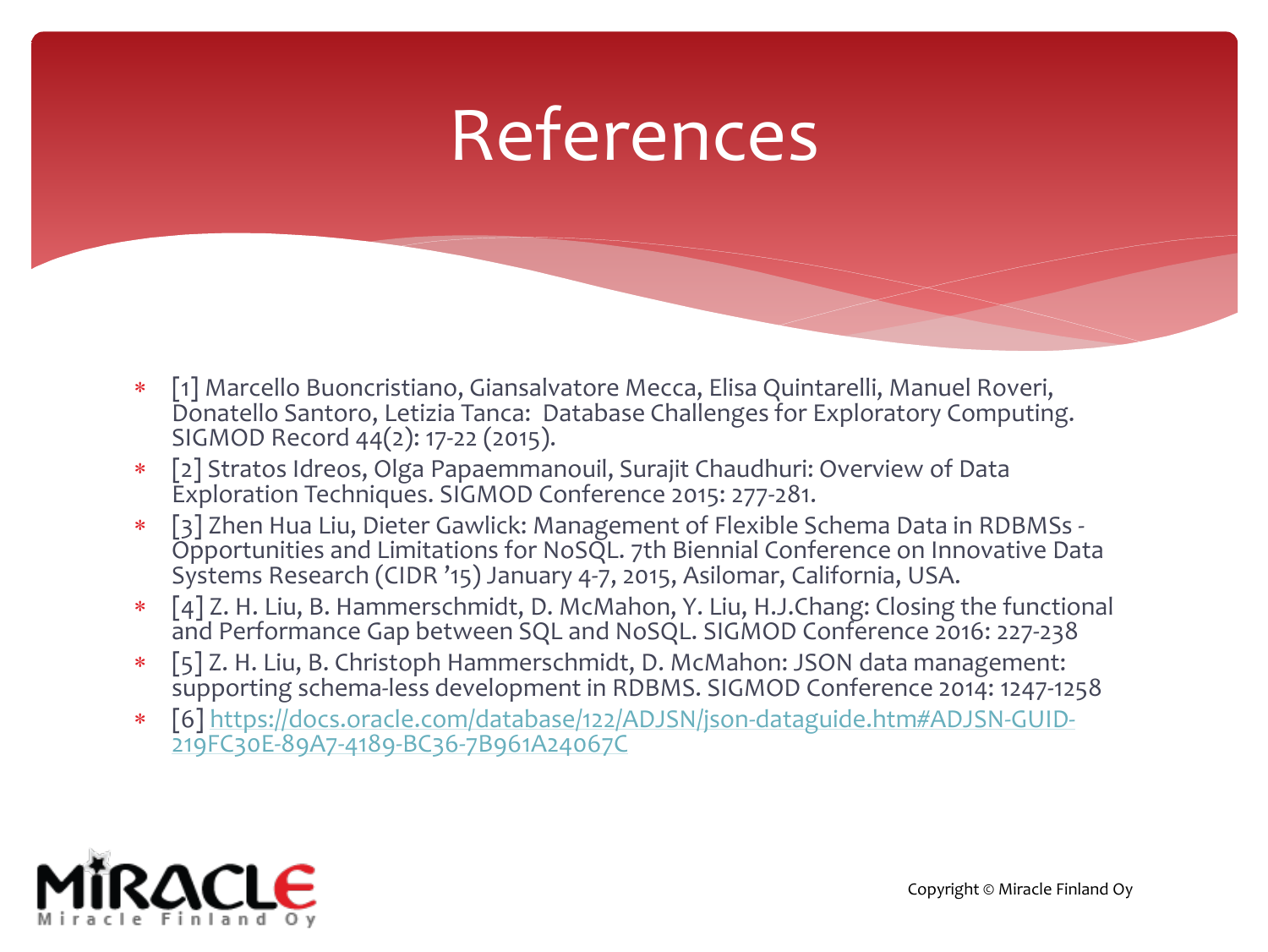## The history of data models, briefly

- Solutions for *storing and retrieving data*
- The *network* data model, the *hierarchical* data model …
- The *relational* data model
- The *relational database* management system (RDBMS)
	- has been de facto as a data model solution for decades
	- based on solid theory
	- standardized environment for storing and retrieving data

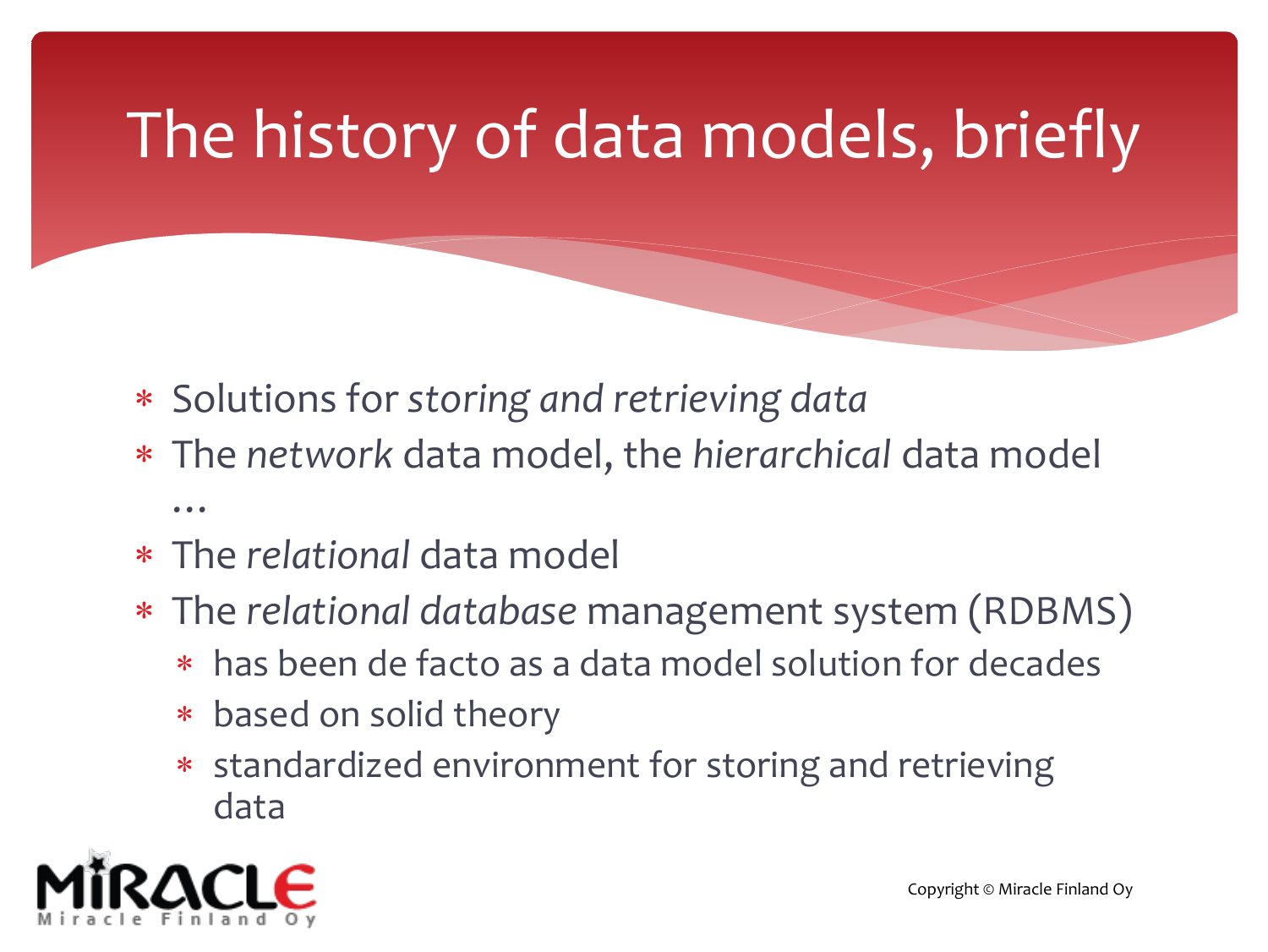### The evolution…

 of software development and programming languages leads to new demands for data models



Copyright © Miracle Finland Oy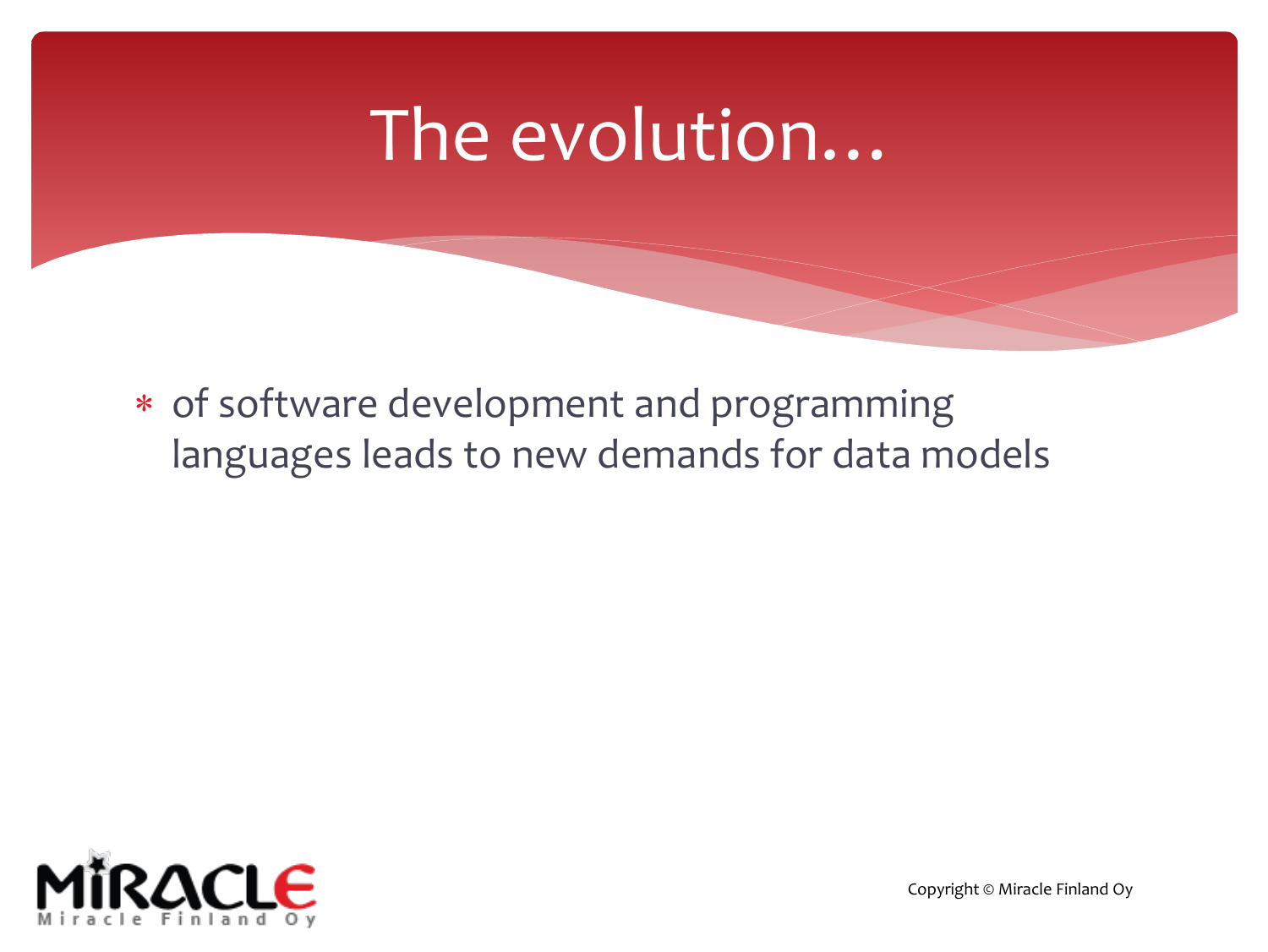# Objects

- The need to save and retrieve *objects* easily using object-oriented programming languages
- -> Object databases
- -> Later these features were added to a RDBMS making it an ORDMS (Object-Relational DataBase Management System)
- \* Supported in Oracle Database

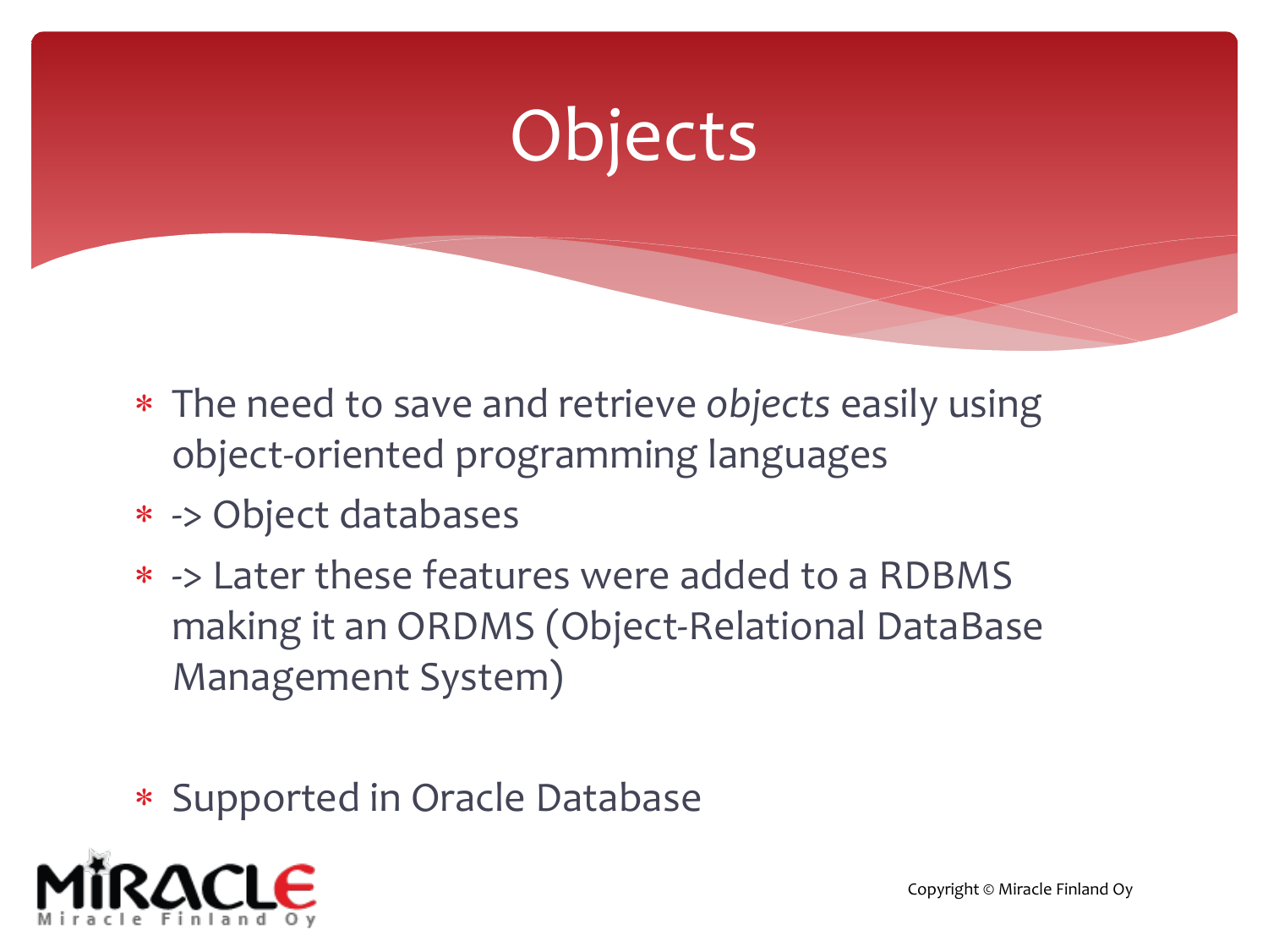# XML (Extensible Markup Language)

- To transfer data in a standardized way
- The need to save and retrieve *XML documents* easily
- XML Databases
	- Later these features were added to the RDBMS
- Supported in Oracle Database (XMLType and its methods, SQL functions, indexing, registering XML Schema,…)

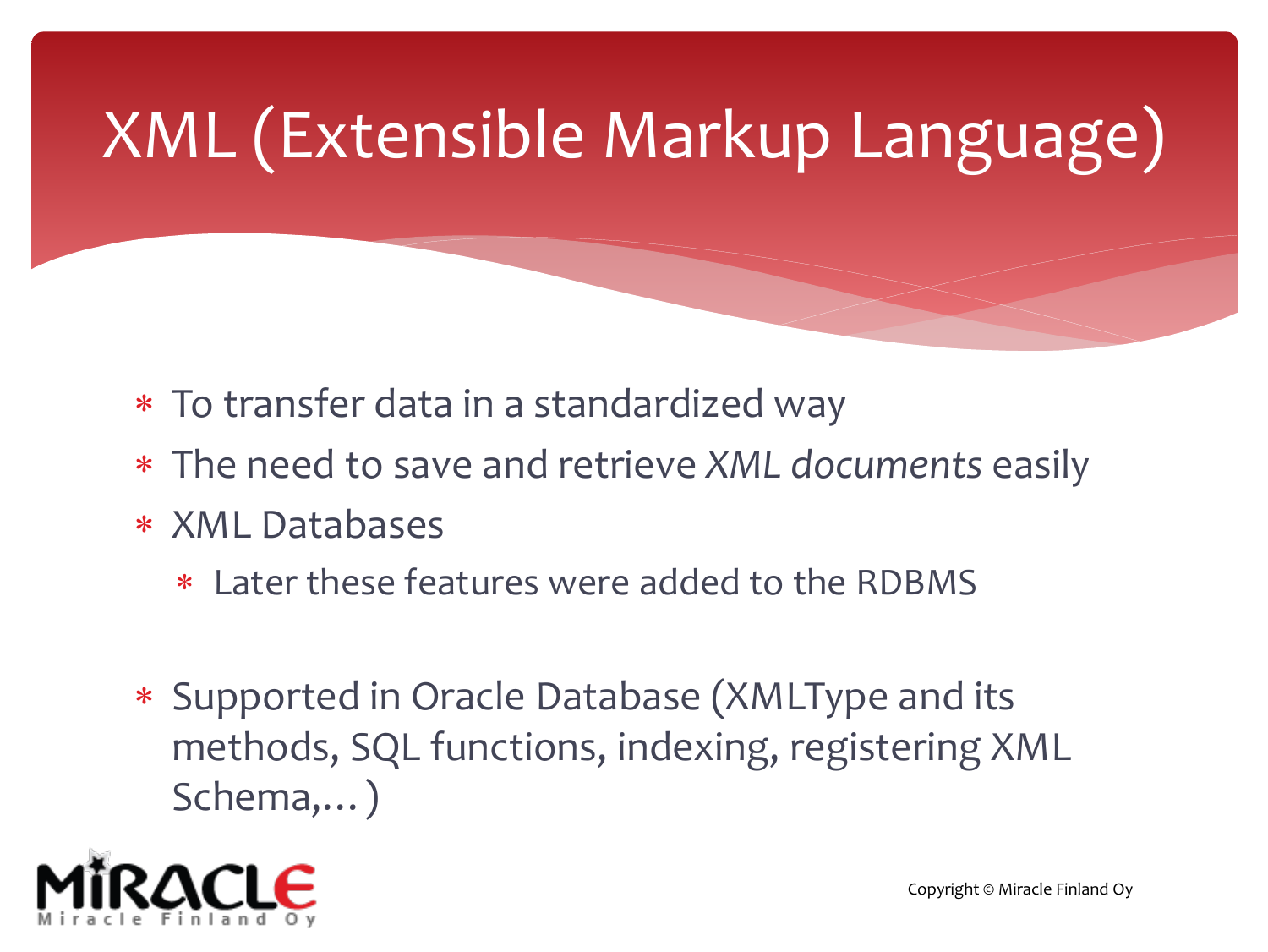

- The need to save and retrieve *spatial data* easily
- Spatial Databases
	- Later these features were added to the RDBMS
- \* Supported in Oracle Database

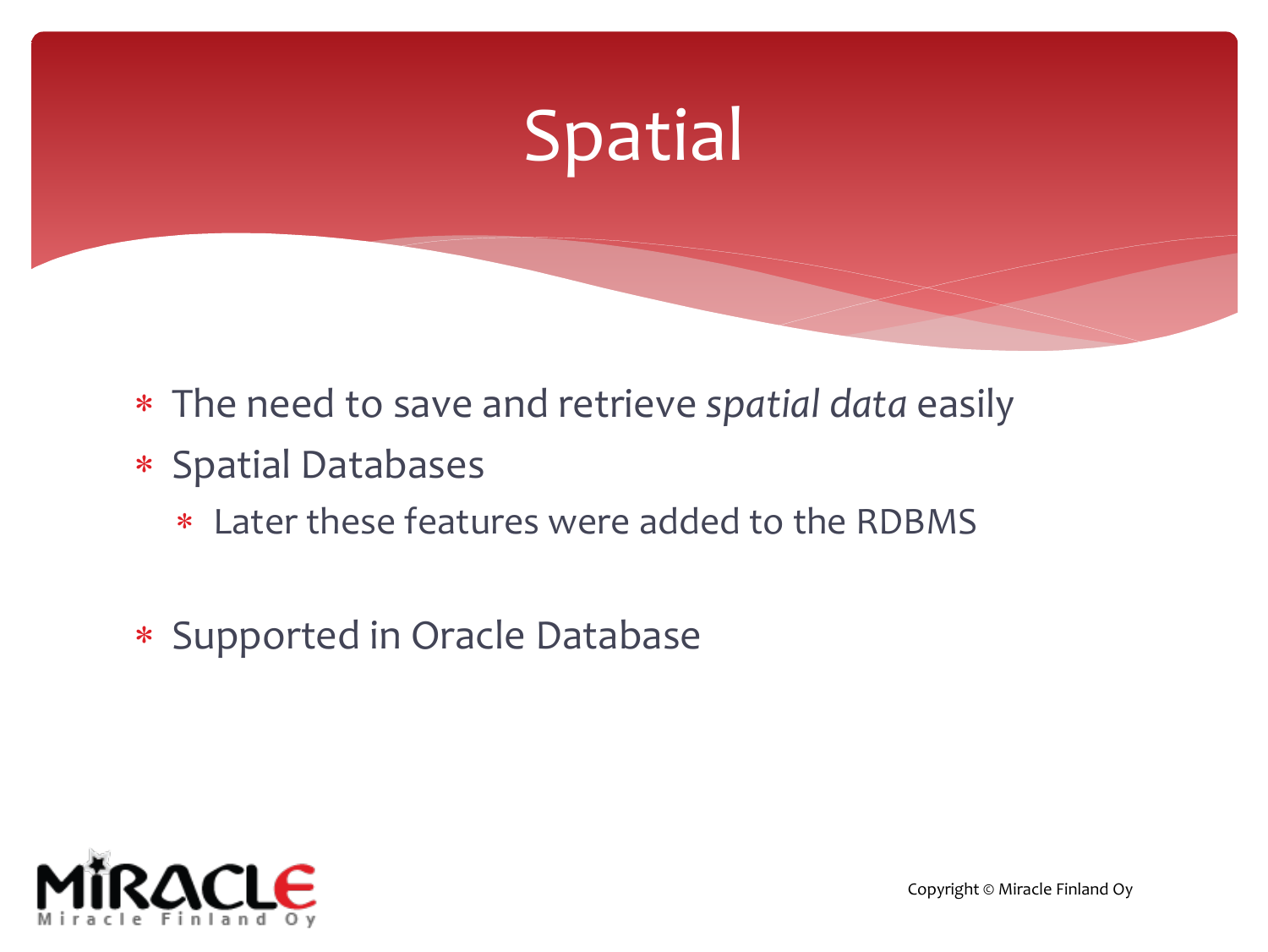### New demand for a Data Model: FSD

- \* Relational Data: "schema first, data later"
- Flexible Schema Data (FSD): "data first, schema later/never"

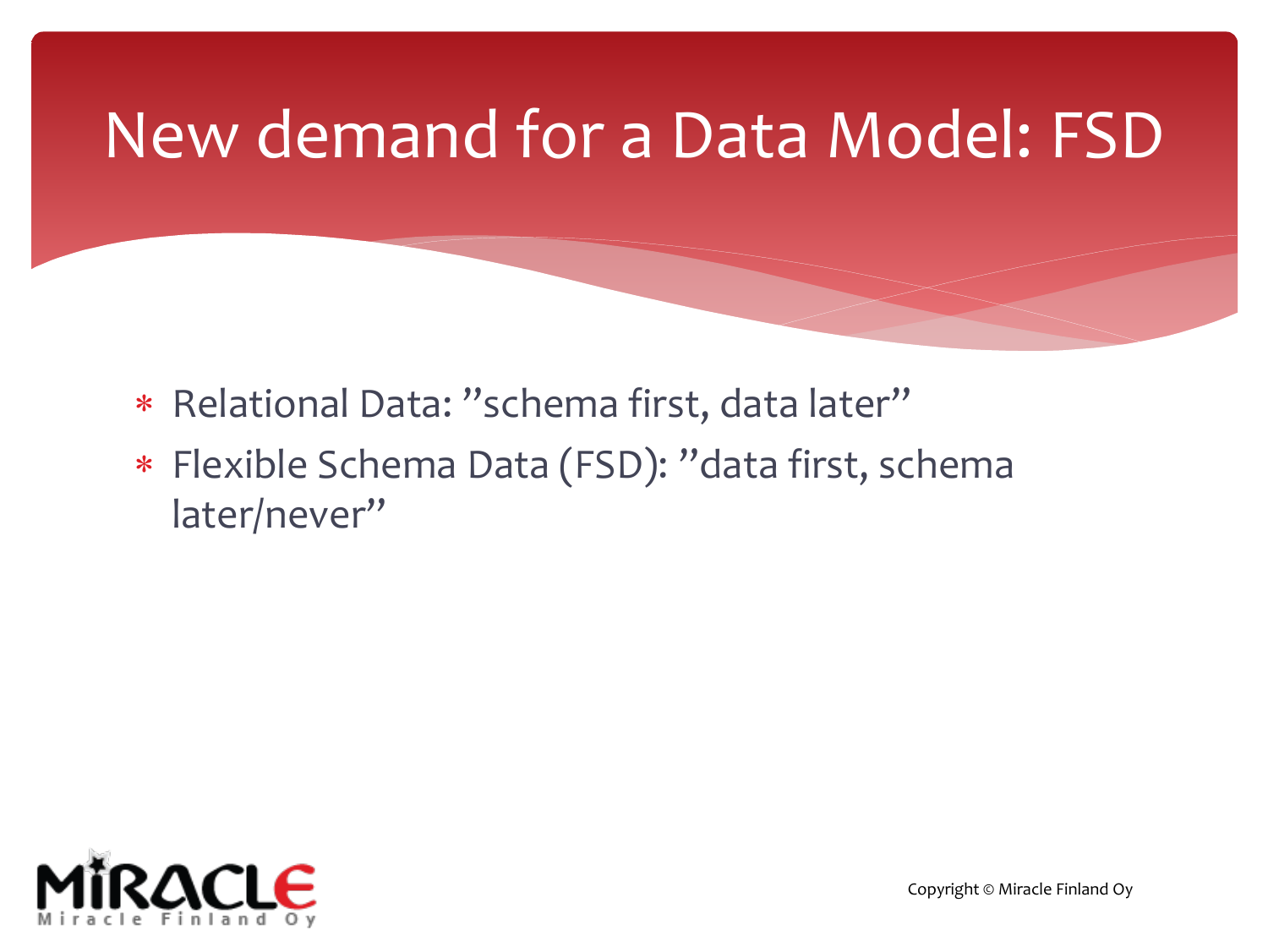# NoSQL

- An "umbrella" for different solutions, each for a certain purpose/problem
	- Document Stores
	- \* Key-value pair stores
	- Column stores
	- Graph stores
- No ACID (Atomicity, Consistency, Isolation, and Durability) but maybe BASE (Basically Available, Soft state, Eventual consistency).
- Scale-up vs scale-out

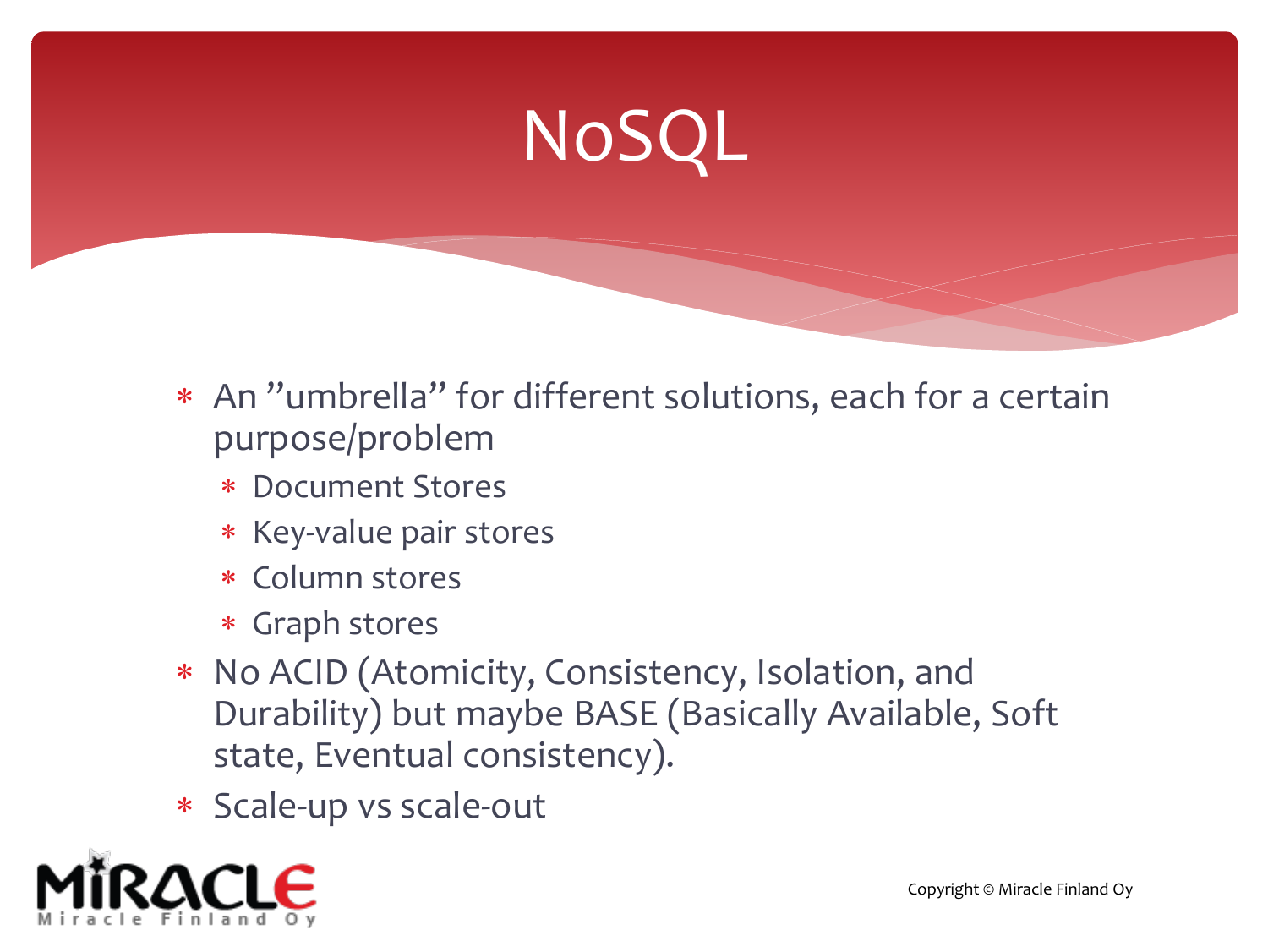### Document Stores

- JSON for Javascript programming, lighter version of XML
- The need to save and retrieve *JSON (Javascript Notation) documents* easily

Supported in Oracle Database (CLOB, NCLOB)

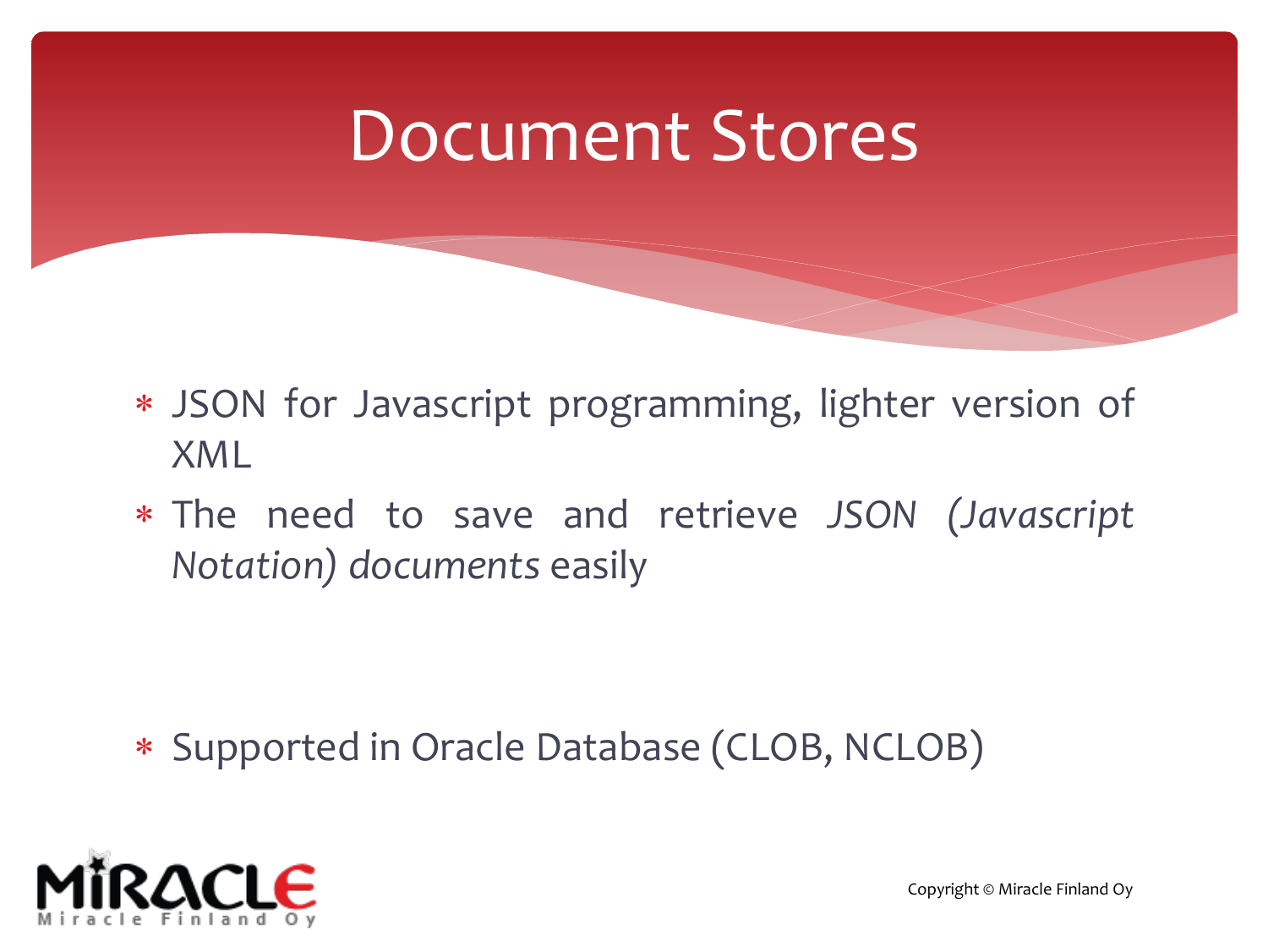## Key-value pair stores

 something between semi-structured and text, key is structured and value is text

Supported in Oracle Database (+Oracle NoSQL)

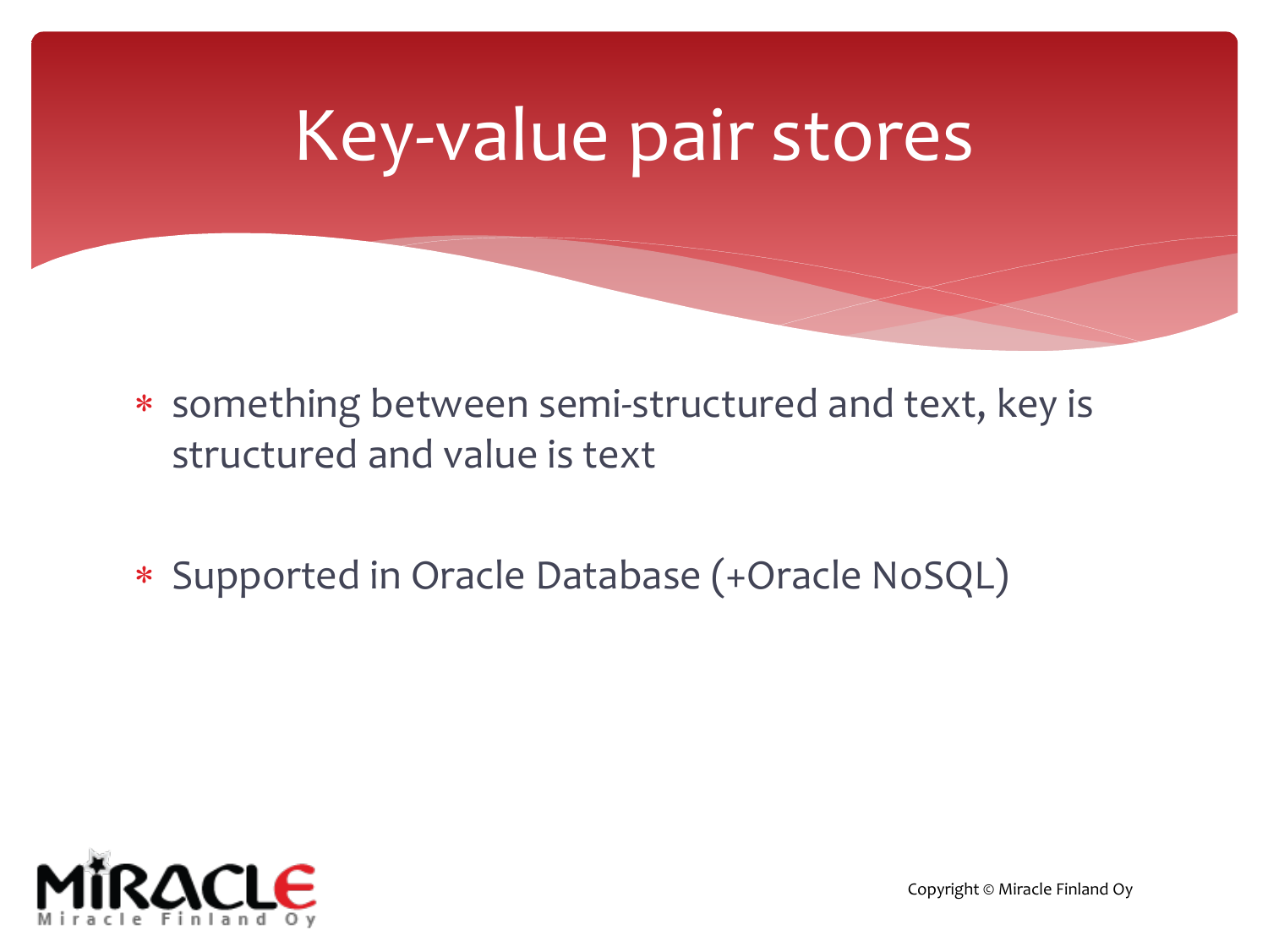### Column stores

- Data stored in columns, not rows
- Supported in Oracle Database (in-memory column store)

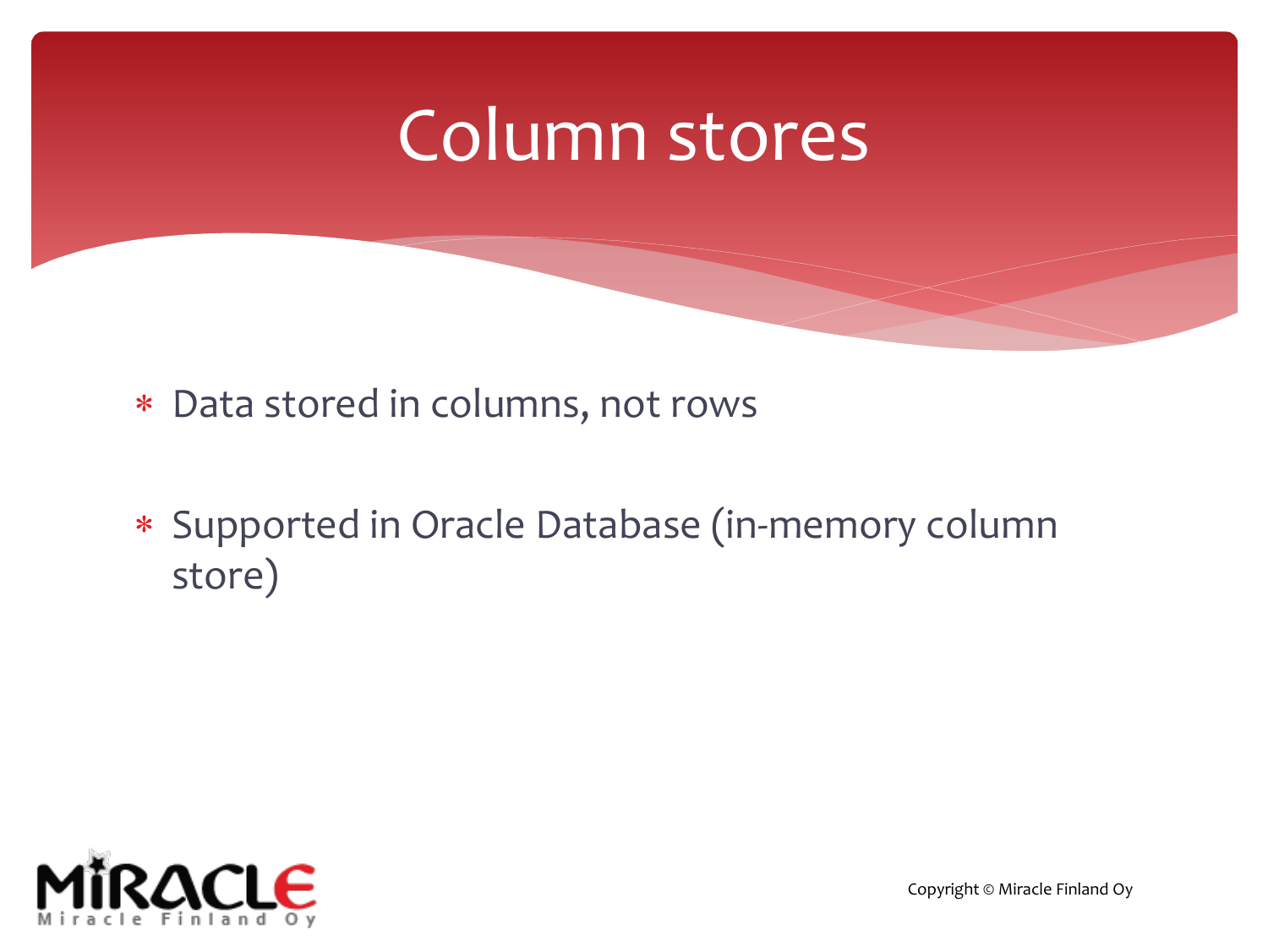## Graph stores

- About relationships
	- Nodes/vertices, links/edges and properties
		- Each vertix and each edge has a collection of key-value properties
	- A graph can be created from a relational model quite easily
- Supported in Oracle Database
- To me the most interesting of these NoSQL solutions….
- But worth a presentation of its own

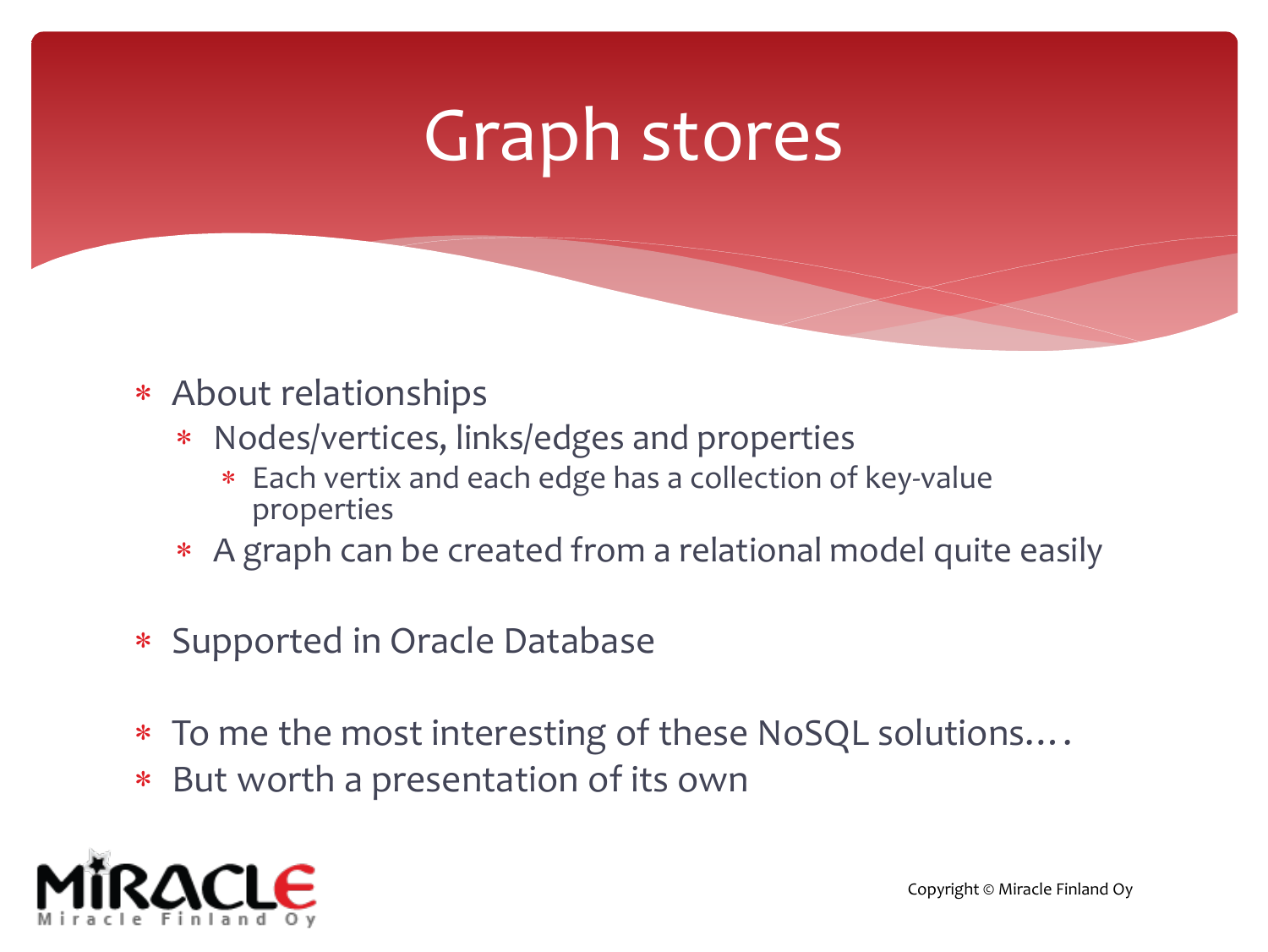# NoSQL

- Slowly these features have been added to the RDBMS…
- But can this continue?
	- New feature-> new db-> added to RDBMS

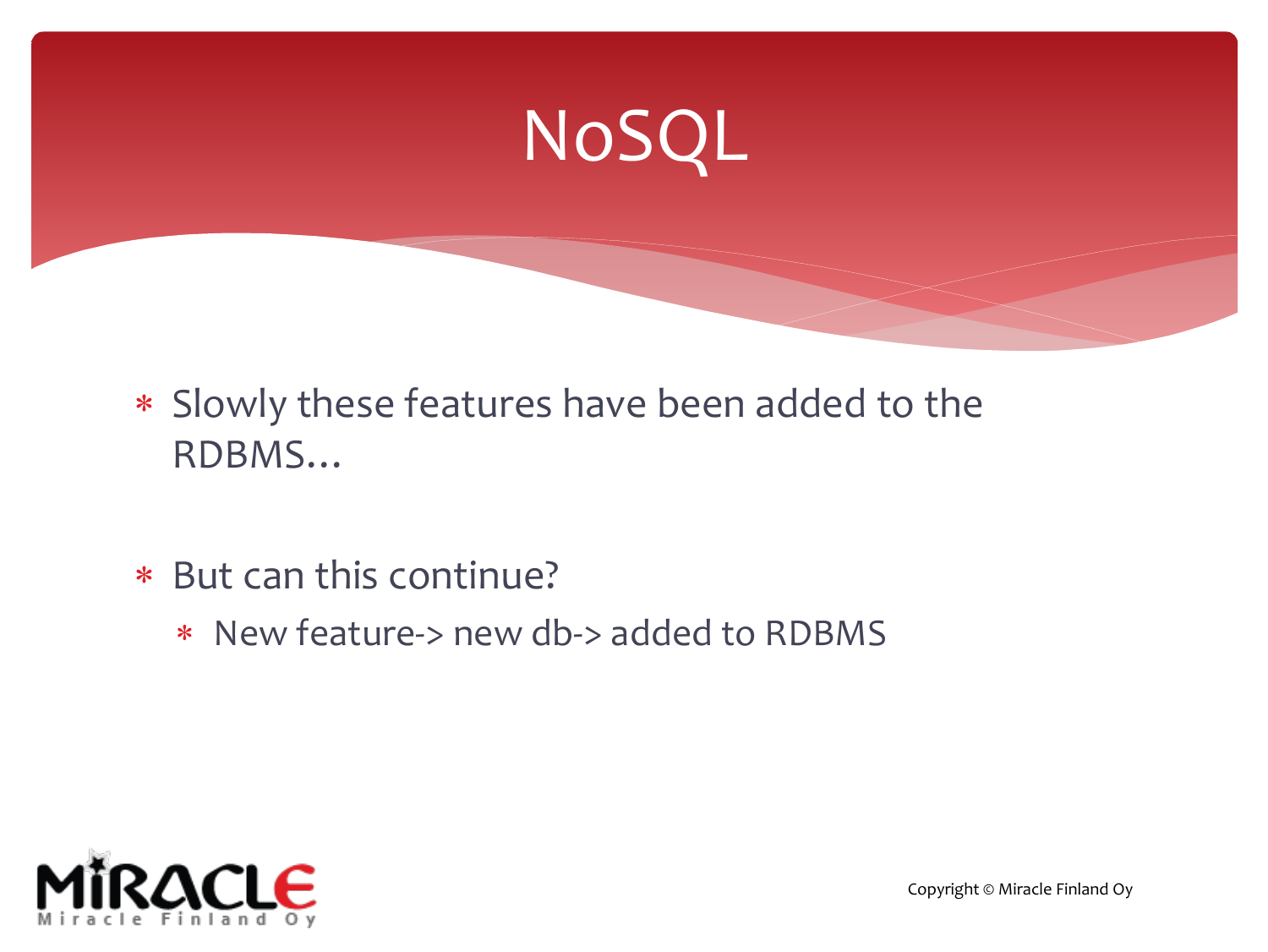### Gartner, Critical Capabilities for Operational Database Management Systems, Dec 9<sup>th</sup> 2015

#### **Key Findings**

- Operational DBMS use cases have *expanded beyond traditional transactions* — still the leading revenue generator — to encompass three additional use cases: distributed variable data; lightweight events and observations; and hybrid transactional/analytical processing (HTAP).
- Relational operational DBMS products and emerging NoSQL and multimodel offerings are entering the market to address some of these new use cases, creating opportunities for best-fit engineering, but threatening established company standards for information management.
- \* Incumbent vendors are responding by expanding the capabilities of their relational database management systems (RDBMSs) into multimodel territory, but hedging their bets by also adding specialized products to their portfolios, *creating both multimodel and multiproduct choices — and confusion in the minds of buyers*.

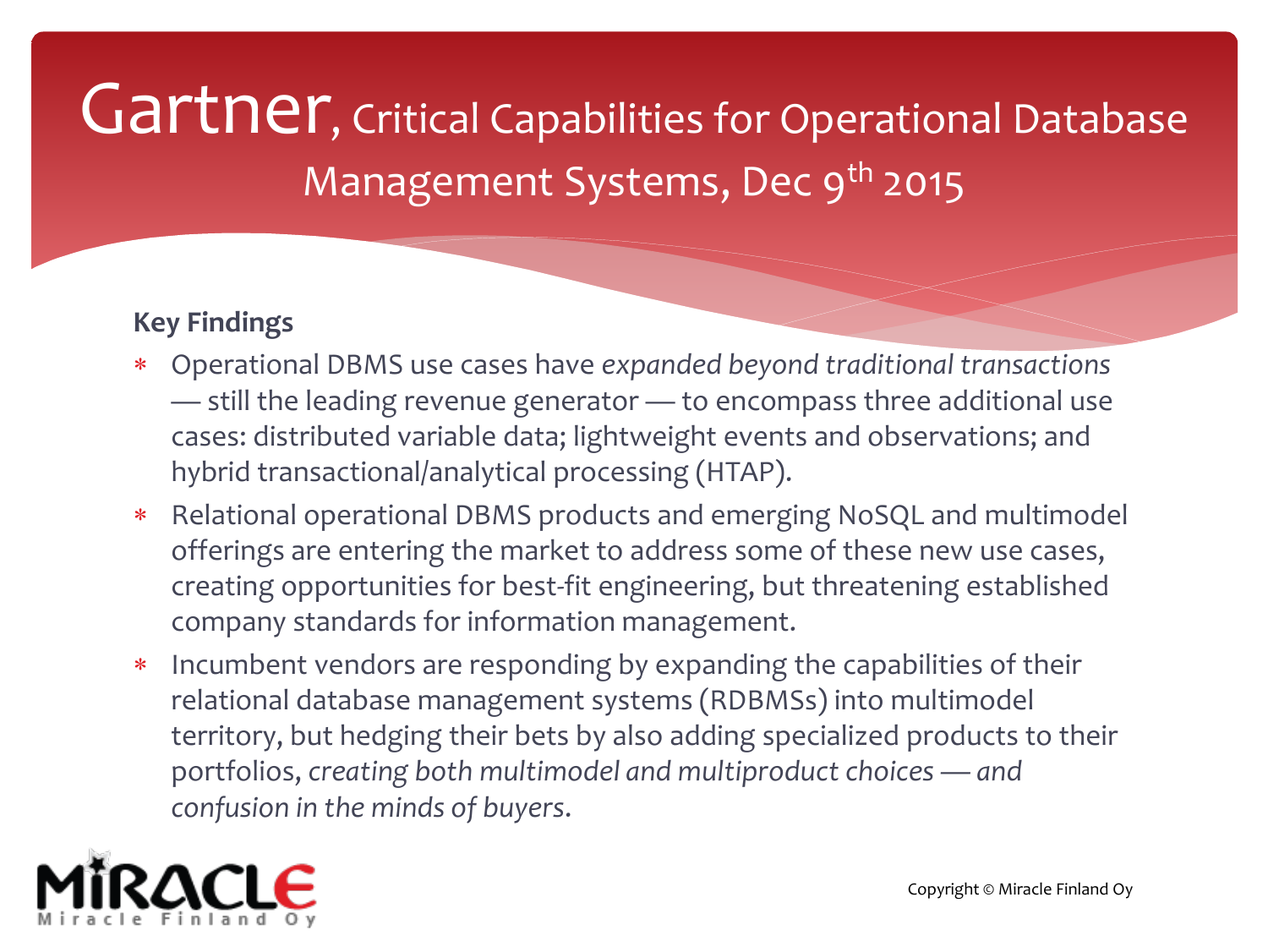### Gartner, Critical Capabilities for Operational Database Management Systems, Dec 9<sup>th</sup> 2015

#### **Recommendations**

- *Identify the use cases you have* under consideration, and assess your current operational DBMS products' fit, costs, deployment options and skills requirements.
- *Evaluate* potential alternative product selections based on best-fit engineering that maps to your use cases — don't pay for features you don't and will not need. Use this Critical Capabilities document alongside its companion Magic Quadrant to identify candidates.
- Issue *RFP*s (using Gartner's RFP Toolkit templates) and conduct proof of concept (*POC*) exercises to confirm and validate candidates.
- *Update your standards, training and support organizations* to manage, qualify and accommodate additional requirements if your technology portfolio is expanding.

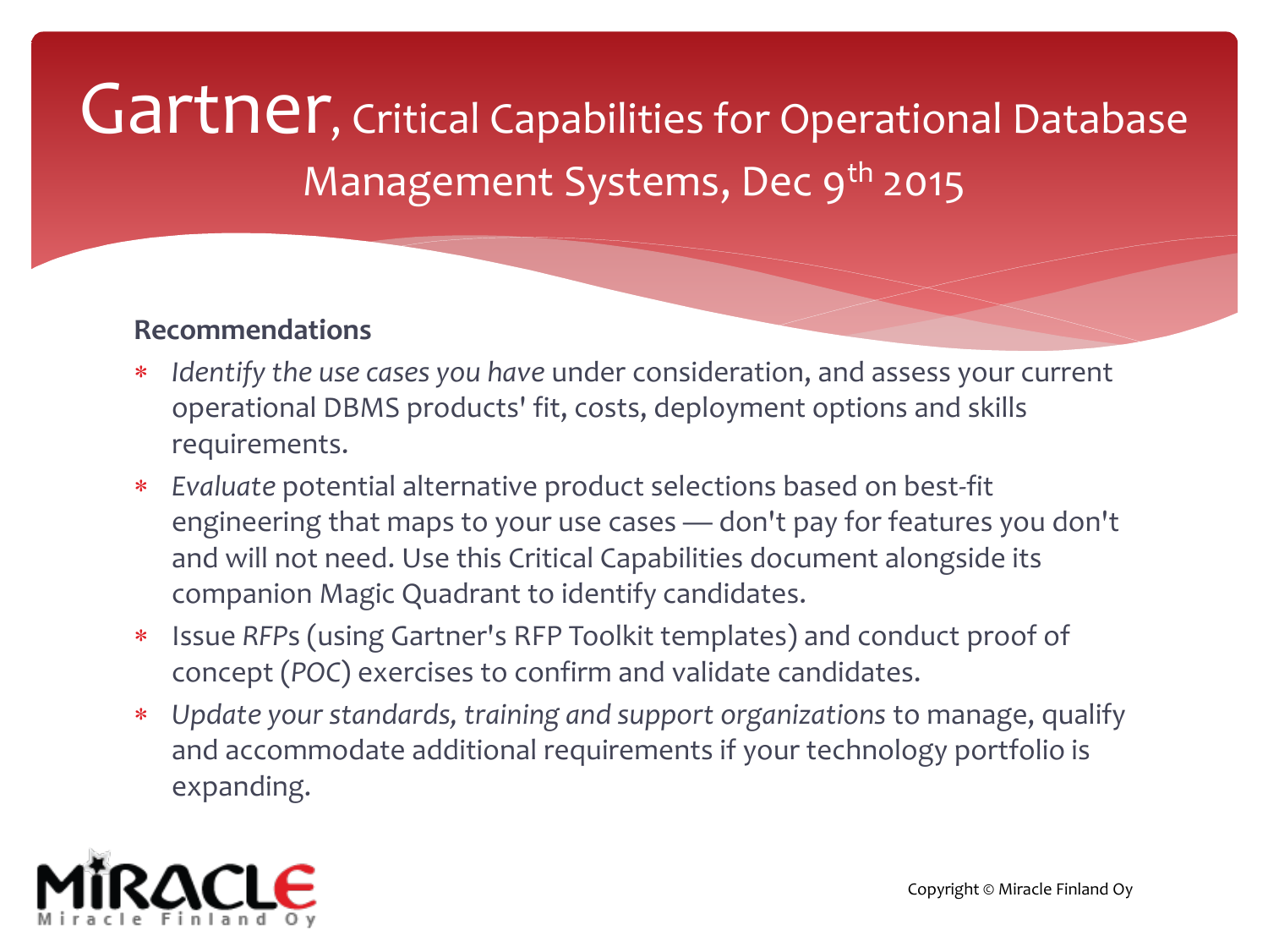Gartner, Critical Capabilities for Operational Database Management Systems, Dec 9<sup>th</sup> 2015

#### **Strategic Planning Assumptions**

- By 2017, all leading operational DBMSs *will offer multiple data models*, relational and NoSQL, in a single DBMS platform.
- Through 2018, 50% of small operational DBMS vendors will *disappear* due to acquisitions, mergers or business failures.
- By 2017, the *"NoSQL" label will cease* to distinguish DBMSs, reducing its value and resulting in the label falling out of use.

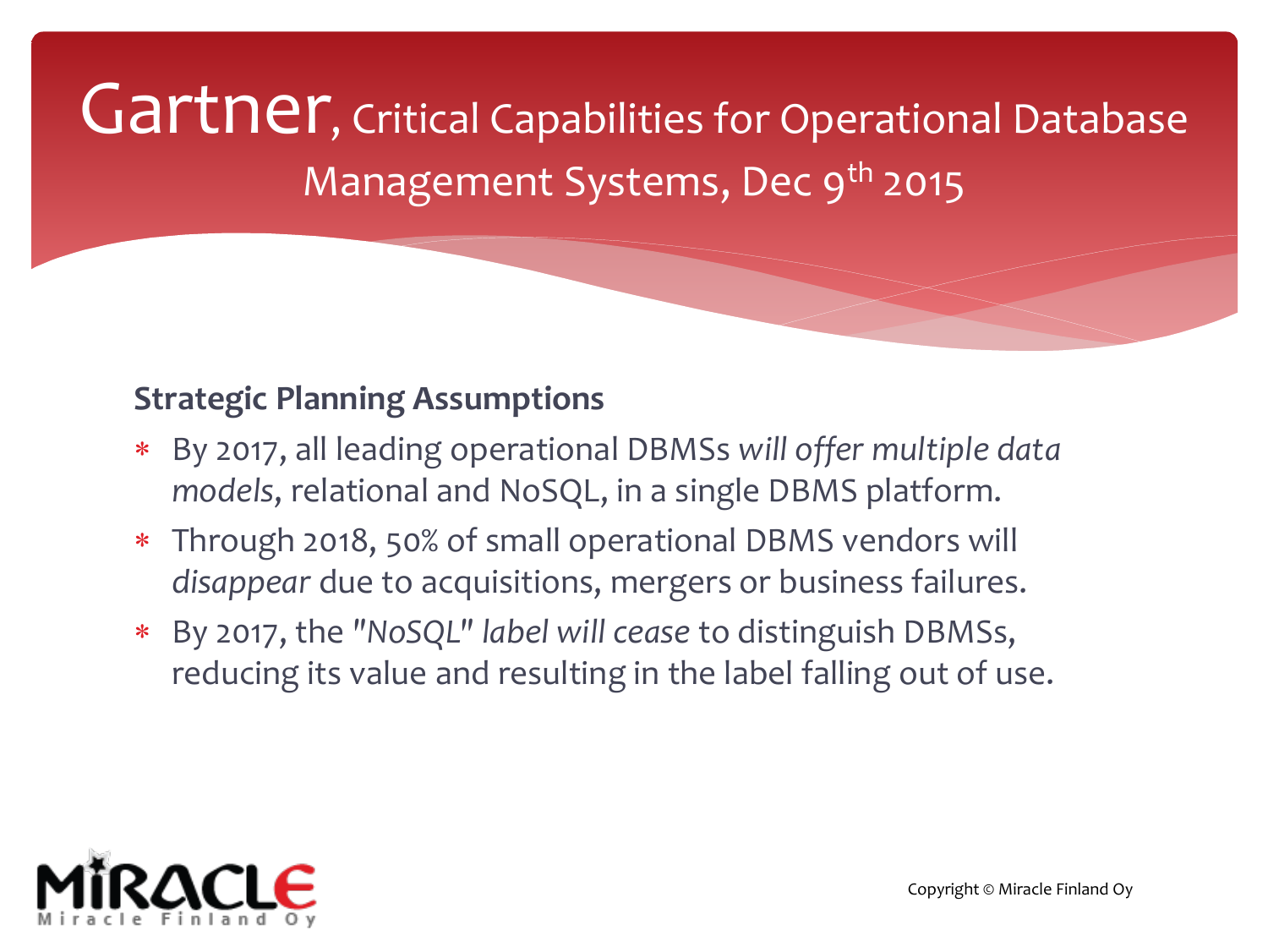# The Big Data…

 Brings even more than just the need for more new data models…



Copyright © Miracle Finland Oy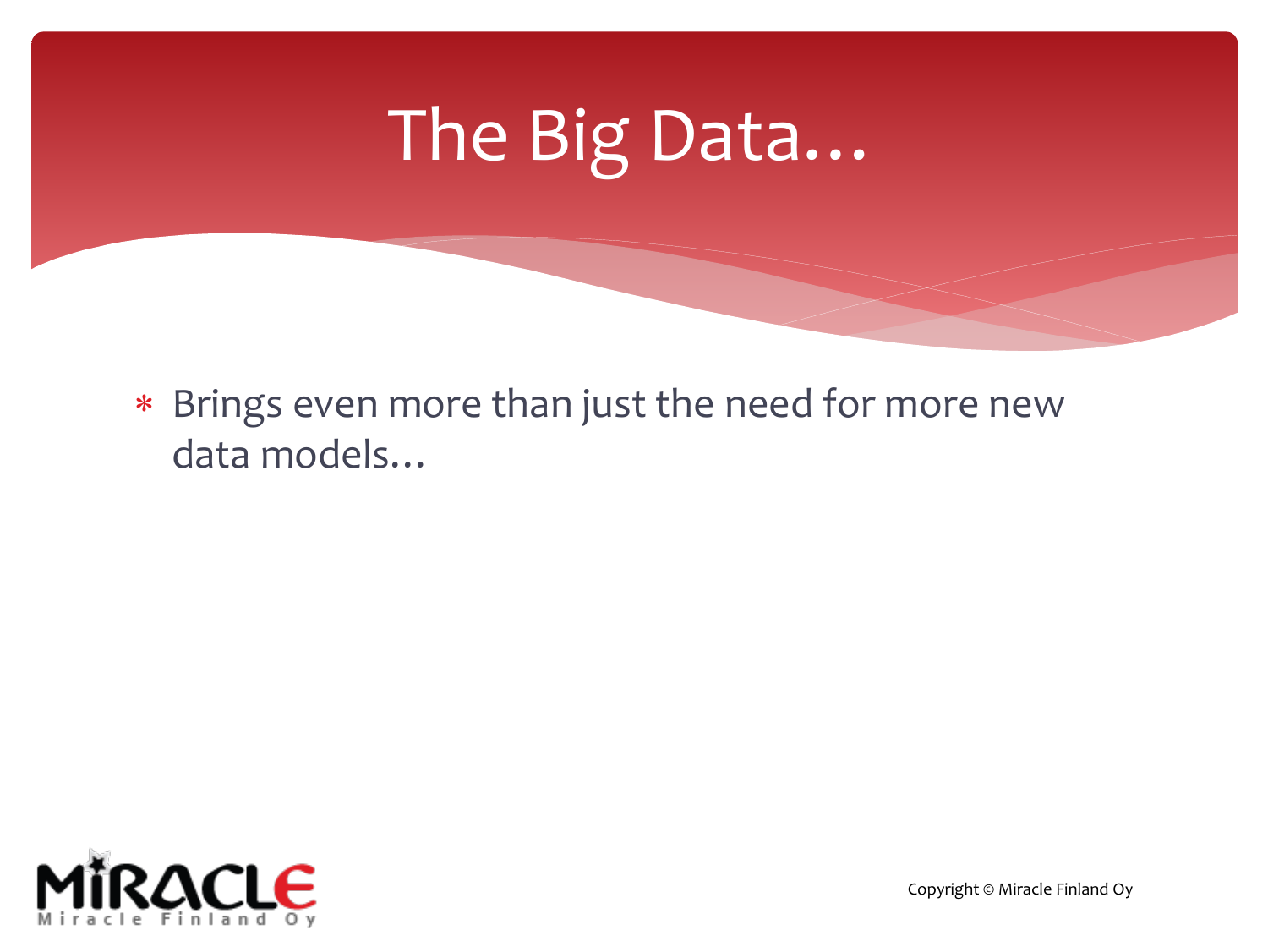# What is Big Data?

- There is *no size* that makes a data to be "Big Data", it always depends on the capabilities
- The data is "*Big"* when traditional processing with traditional tools is not possible due to the amount or the complexity of the data
	- You cannot open an attachement in email
	- You cannot edit a photo
	- etc.

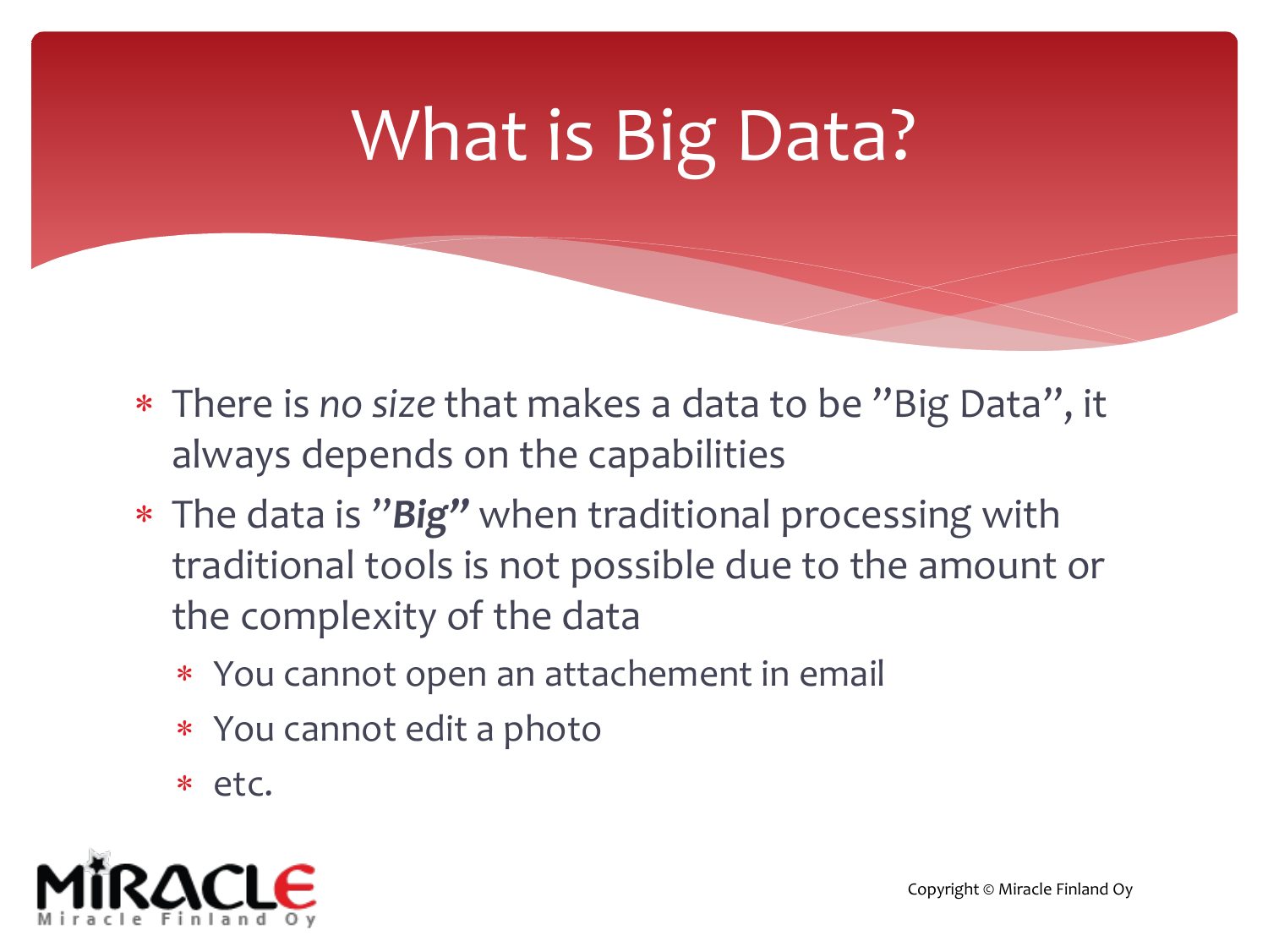### The three V's

- **Volume**, the size/scale of the data
- **Velocity**, the speed of change, analysis of streaming data
- **Variety**, different formats of data sources, different forms of data; structured, semi-structured, unstructured

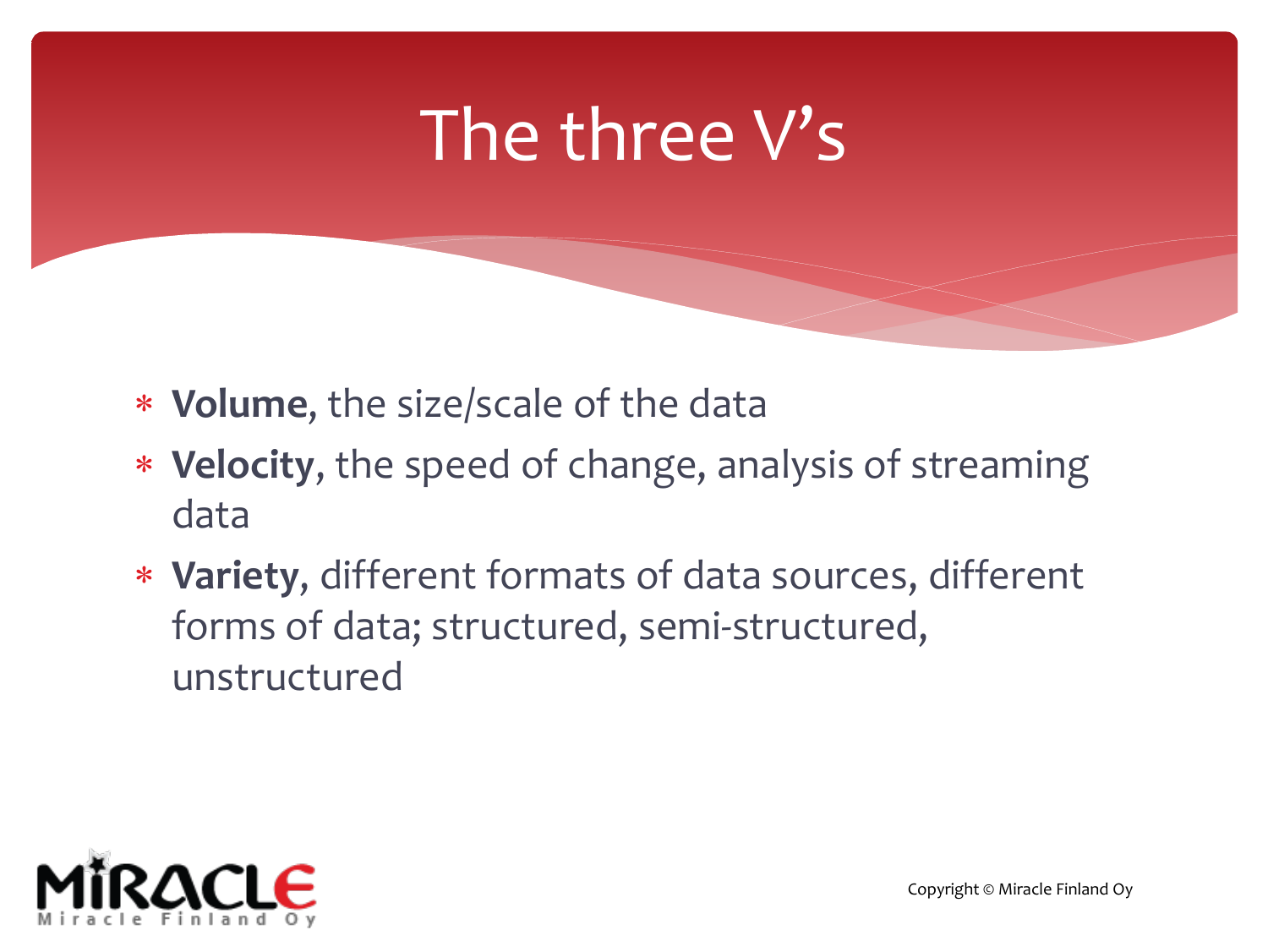## The other V's

- **Veracity**, the uncertainty of the data, the data is worthless or harmful if it's not accurate
- **Viability**, validate that hypothesis before taking further action (and, in the process of determining the viability of a variable, we can expand our view to determine other variables)
- **Value**, the potential value
- **Variability,** refers to data whose meaning is constantly changing, in consistency of data; for example words and context
- **Visualization**, a way of presenting the data in a manner that's readable and accessible

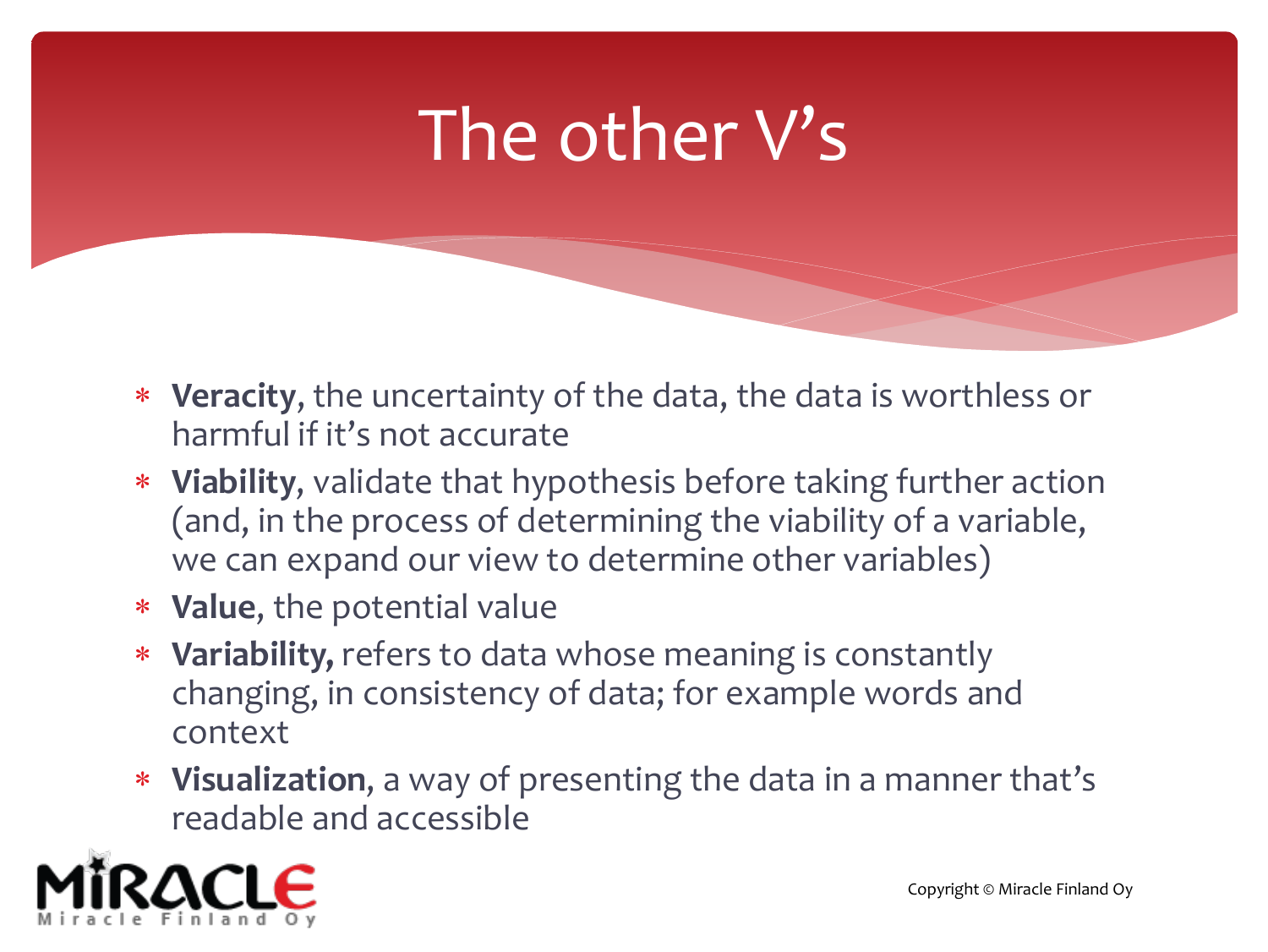### Volume and Velocity

 Are easy to understand and there are plenty of technical solutions to solve the problems but…



Copyright © Miracle Finland Oy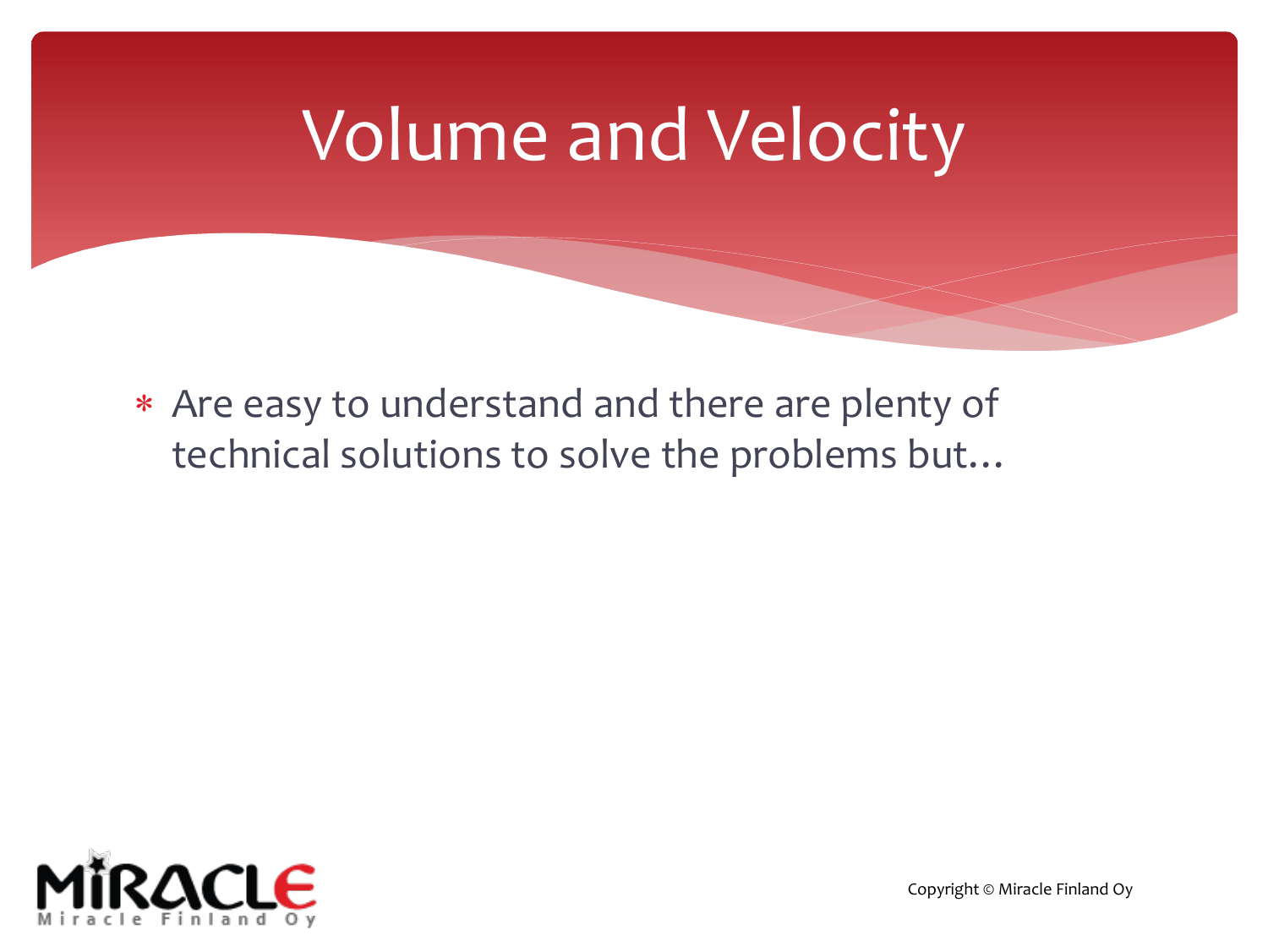# Variety leads to…

- -> diversity, complexity, …
- Users can not query all of their data using a *single* high level declarative query language. They have to
	- use different query languages for querying different data
	- implement their own join algorithms to join between relational data and FSD
- Also many specialized systems lack *essential* advanced functionalities, such as ACID and fine grain security, that are the "norm" in RDBMSs

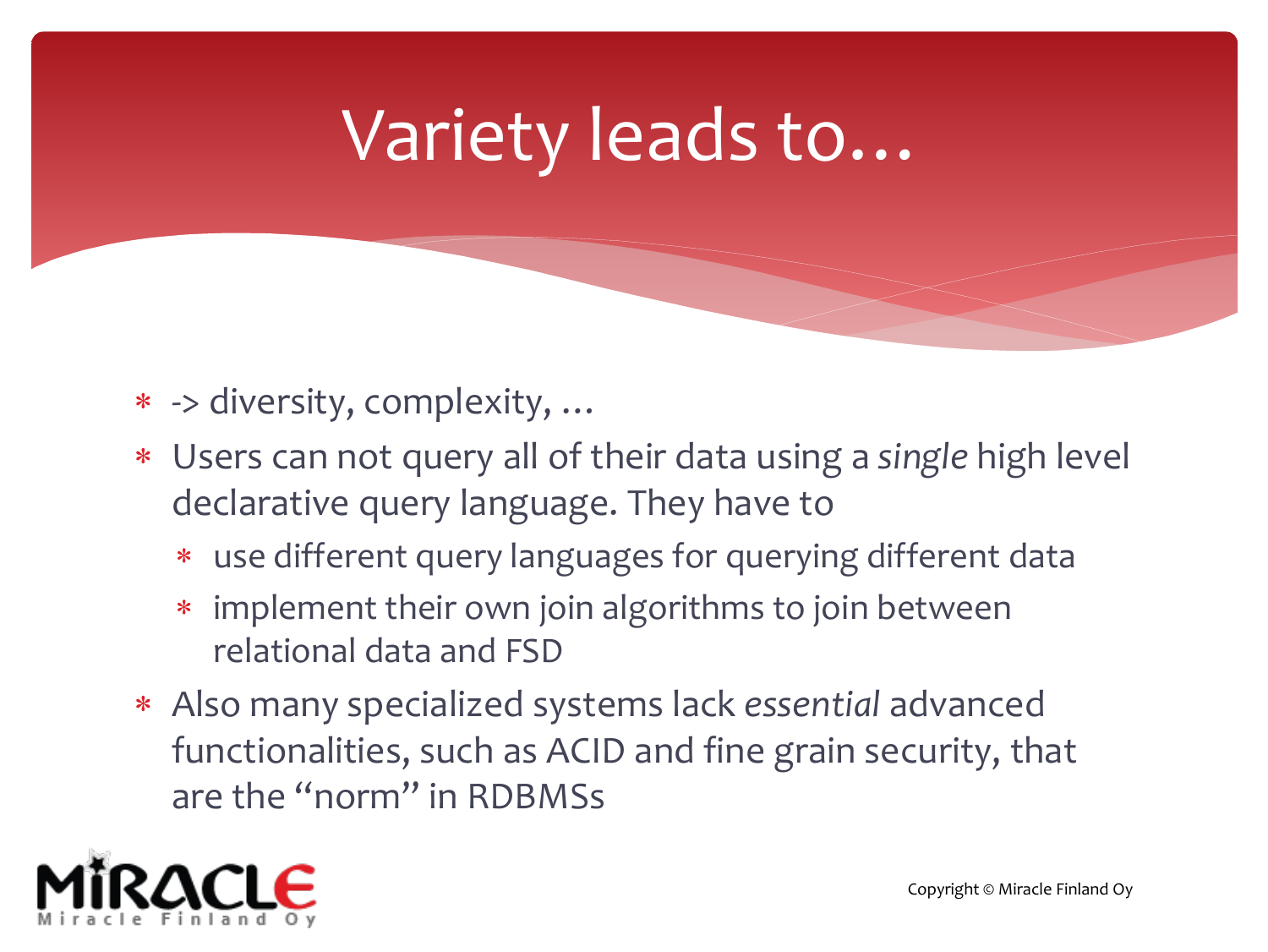# Data Exploration

- Data exploration is to efficiently extract *knowledge* from data, even though you do *not* know what you are looking for.
- *Exploratory computing*: a conversation between a user and a computer.
	- The system provides active support
	- The exploration process is investigation, explorationseeking, comparison-making, and learning
	- Wide range of different techniques is needed (the use of statistics, data analysis, query suggestion, advanced visualization tools, etc.)

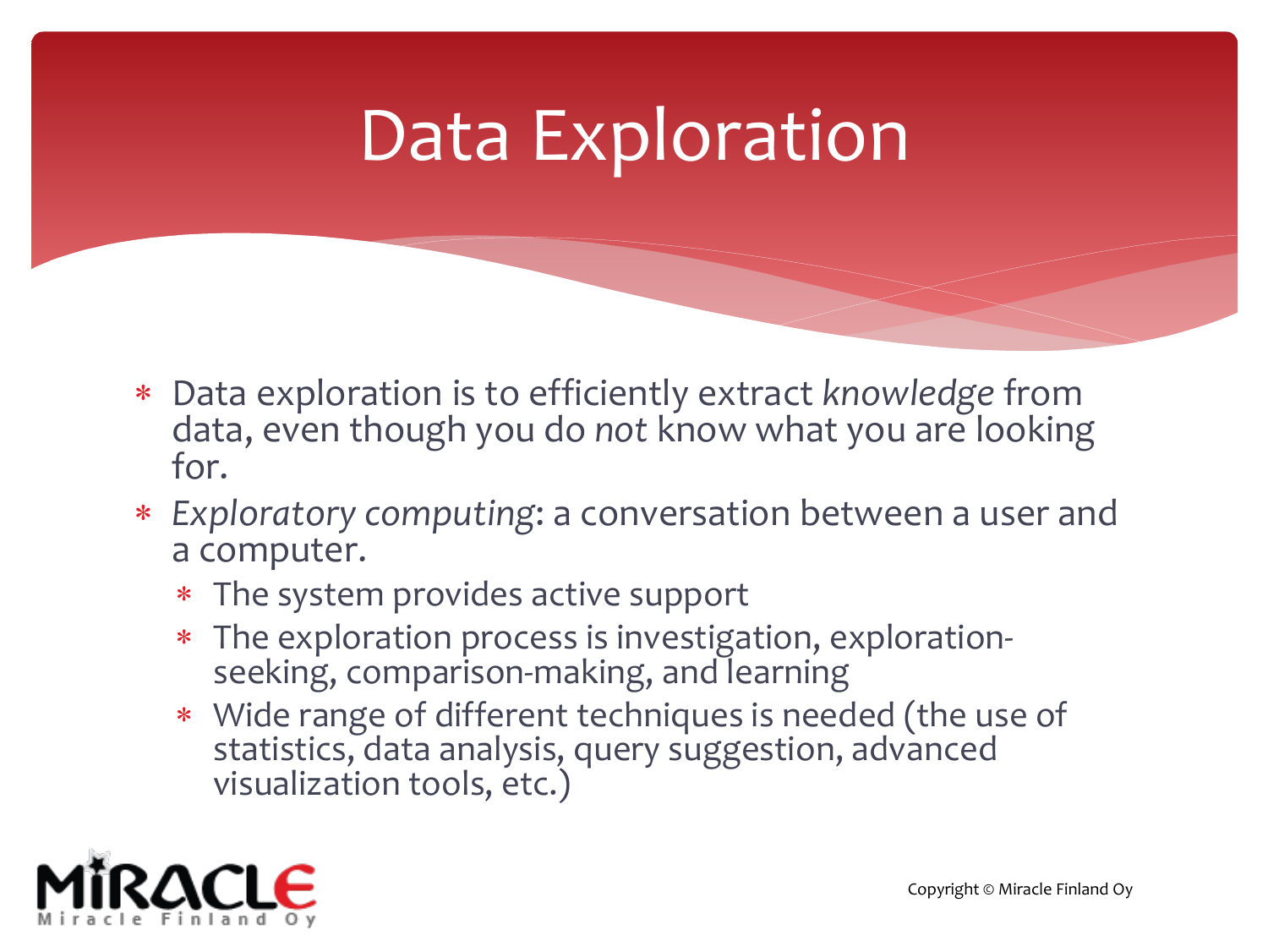## Not a new thing…

- J. W. Tukey. Exploratory data analysis. Addison-Wesley, Reading,MA, **1977**:
	- "with *exploratory data analysis* the researcher explores the data in many possible ways, including the use of graphical tools like boxplots or histograms, gaining knowledge from the way data are displayed"

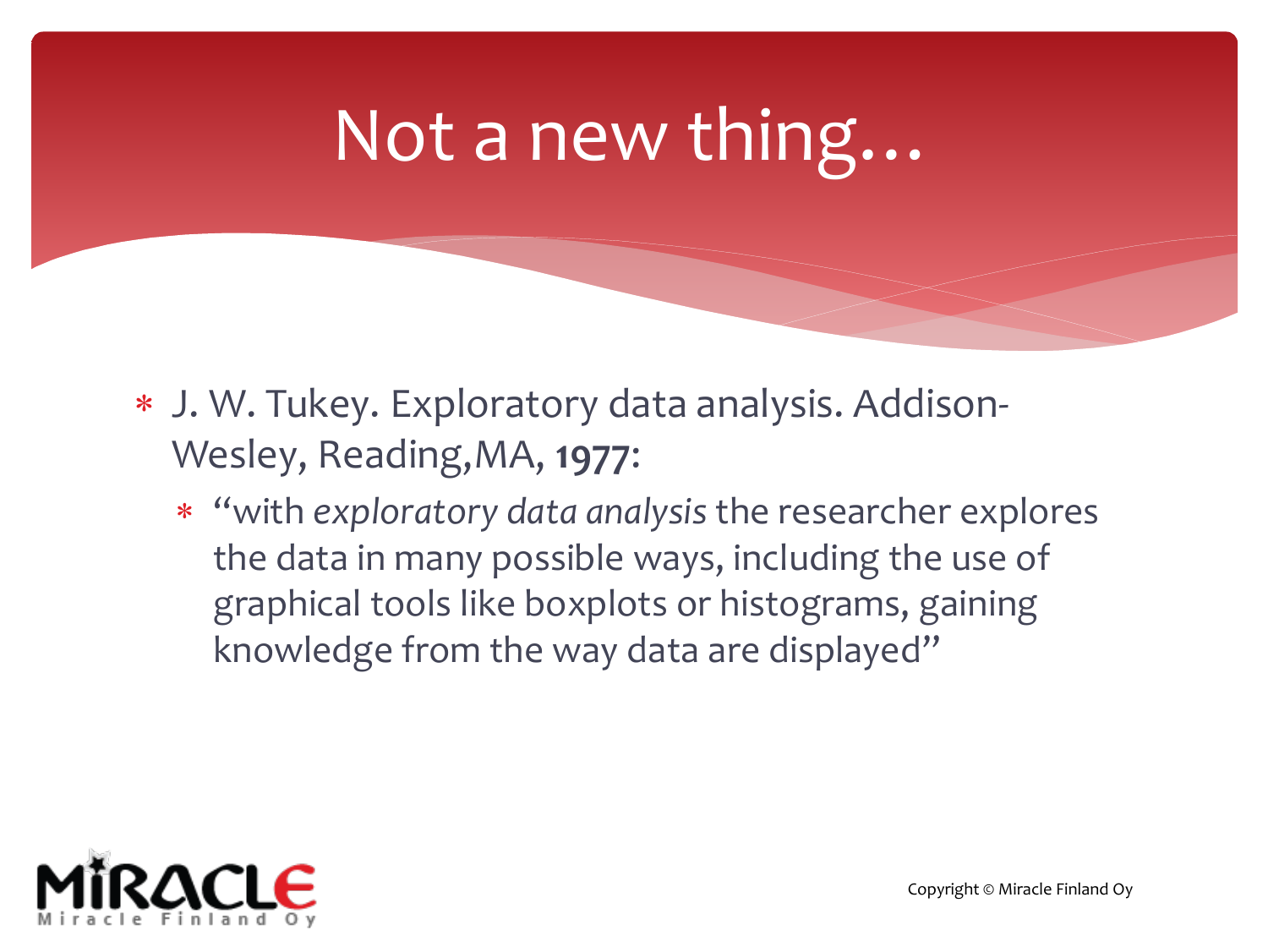# Old problems and new problems

- More and more data (volume)
- Different data models and formats (variety)
- Loading in progress while data exploration going on (velocity)
- Not all data is reliable (veracity)
- We do not know what we are looking for (value, viability, variability)
- Must support also non-technical users (journalists, investors, politicians,…) (visualization)
- All must be done *efficiently and fast*

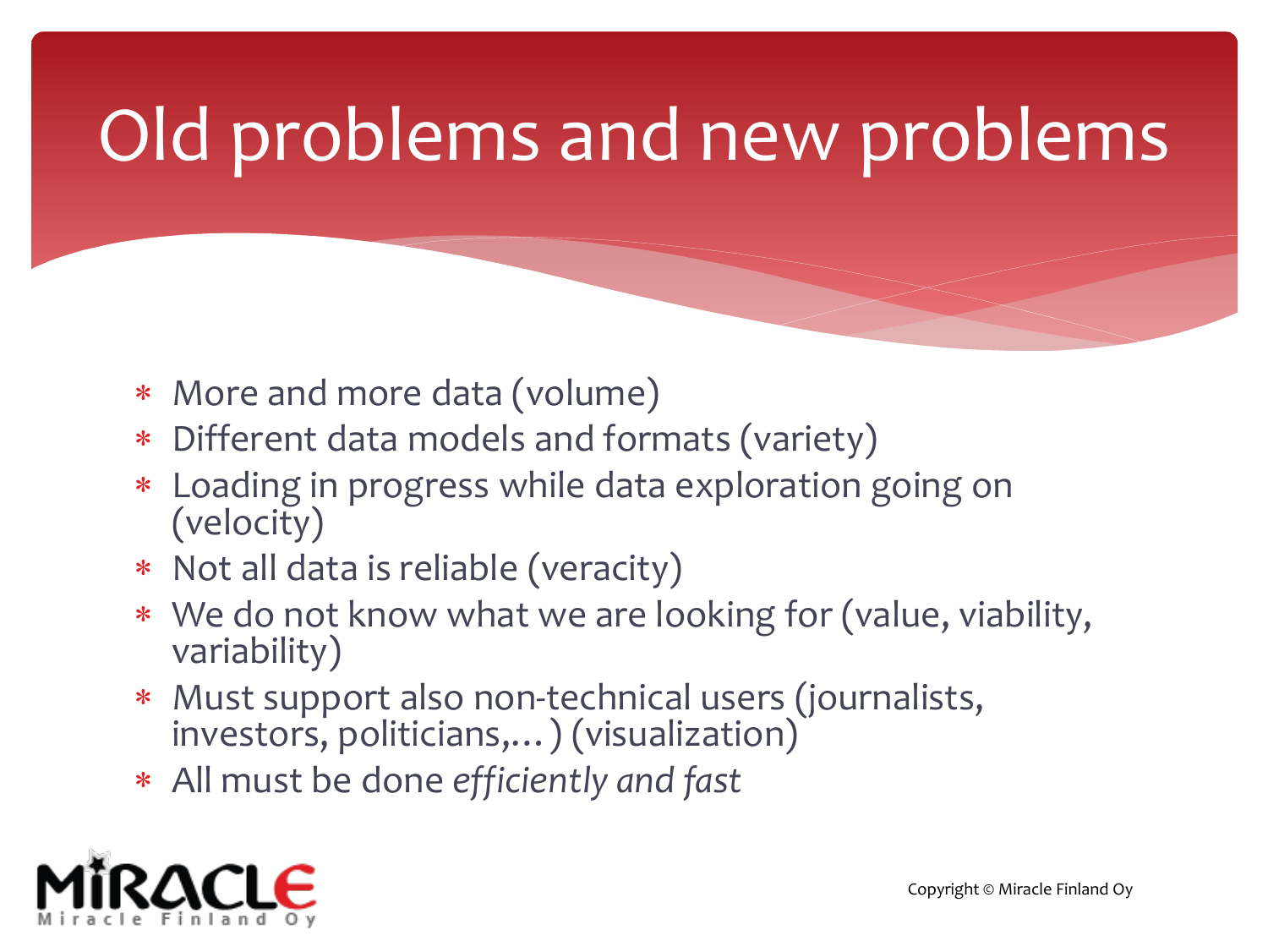## Different Layers

- the user interaction/user interface
- \* the middleware
- \* the database layer/engine

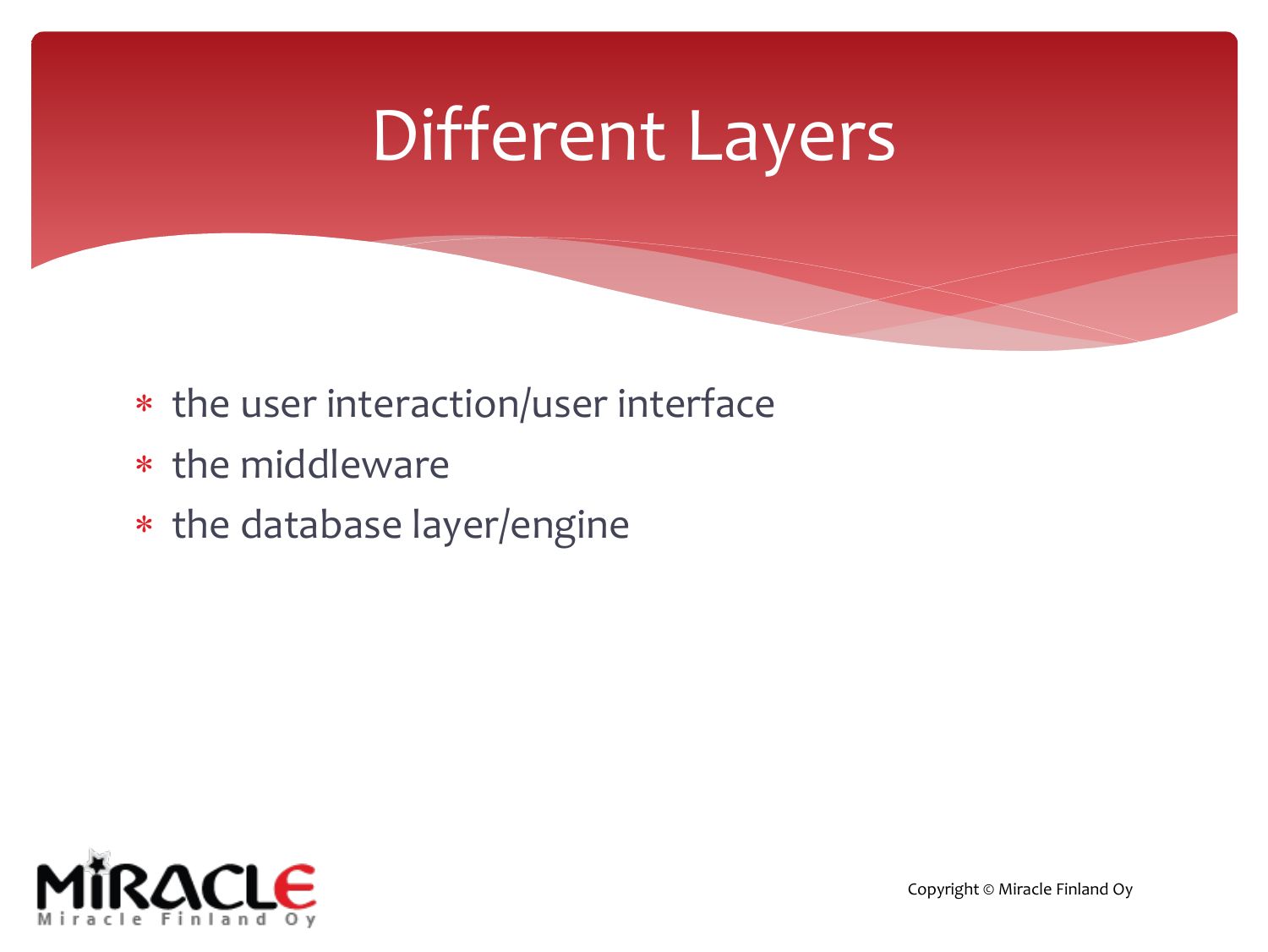### Challenges for the User Interaction

- The user interface should help the user to find information she/he was *not* aware of and to find even *more* information based on the information already found.
- The data is in different formats, it is a large amount of different kinds of data and analyzing it takes time.
- The conversation must be fluently responsive.
- Not all users are IT professionals
- The query result visualization to understand the data and to communicate with the exploration software would be valuable

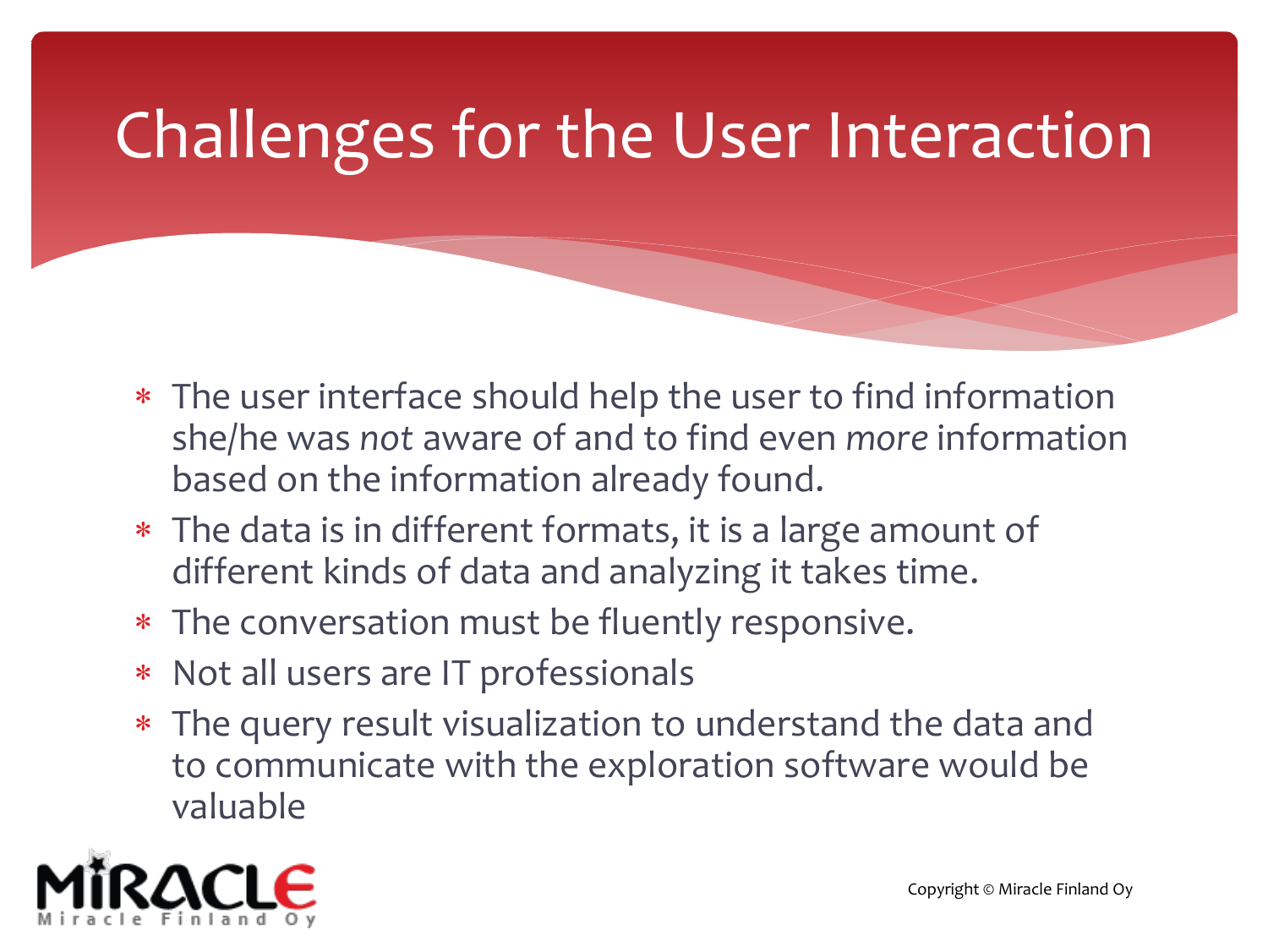# User Interaction, Query Visualization

- The role of visualization for data analytics is huge (a picture tells more than 1000 words)
- visualization tools that assist users in navigating the underlying *data structures*
- tools that incorporate new types of interactions such as *collaborative annotations* and *searches*
- Query *result reduction* (aggregation, sampling and/or filtering operations)
- Query *result* visualization

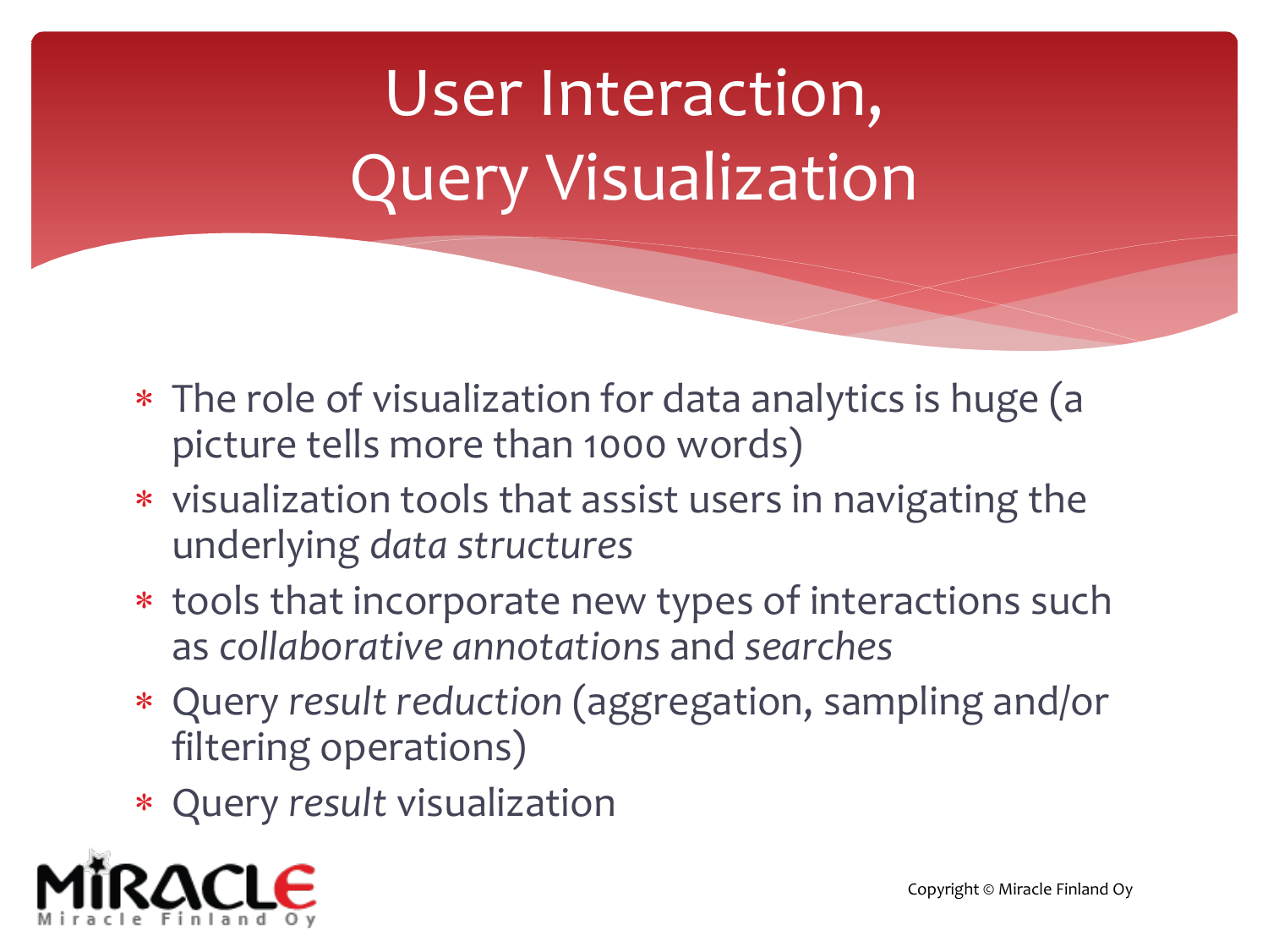# User Interaction, User Involvement

- the relevance of an answer for a specific user
	- predict users' *interests* and *anticipations* in order to issue the most relevant answer
- Some possible techniques
	- *Grouping* the users (subgroups)
	- *classify* different notions of relevance
	- devise strategies to *customize* the system response to the user behavior

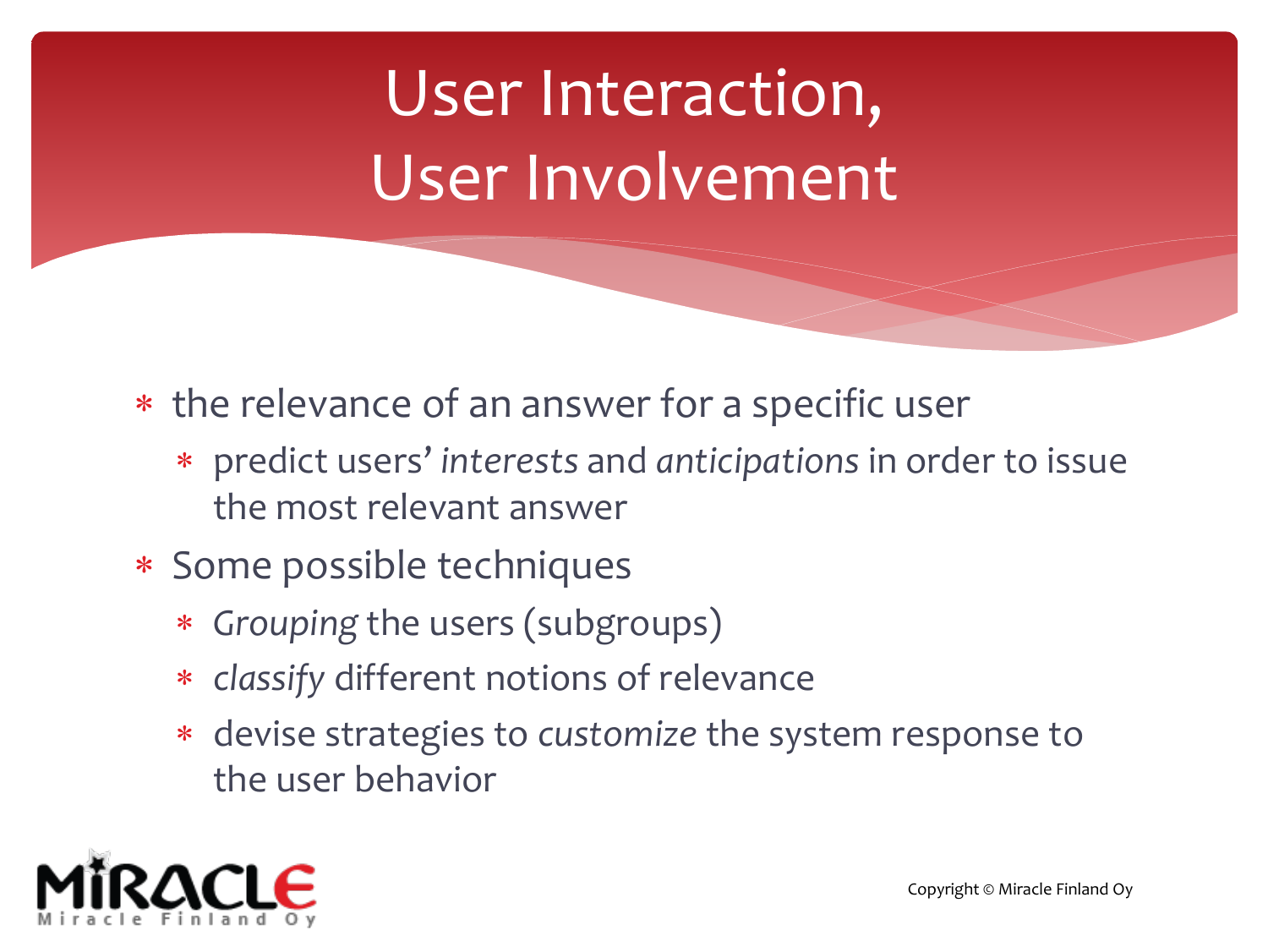## Middleware

- Building various optimizations on top of the database layer/engine
	- Can be used to improve the efficiency of the data exploration *without* changing the underlying architecture
- The exploration tasks are computationally heavy and can be speedup in the middleware layer with
	- *Data Prefetching* (and background execution)
	- *Query Approximation*

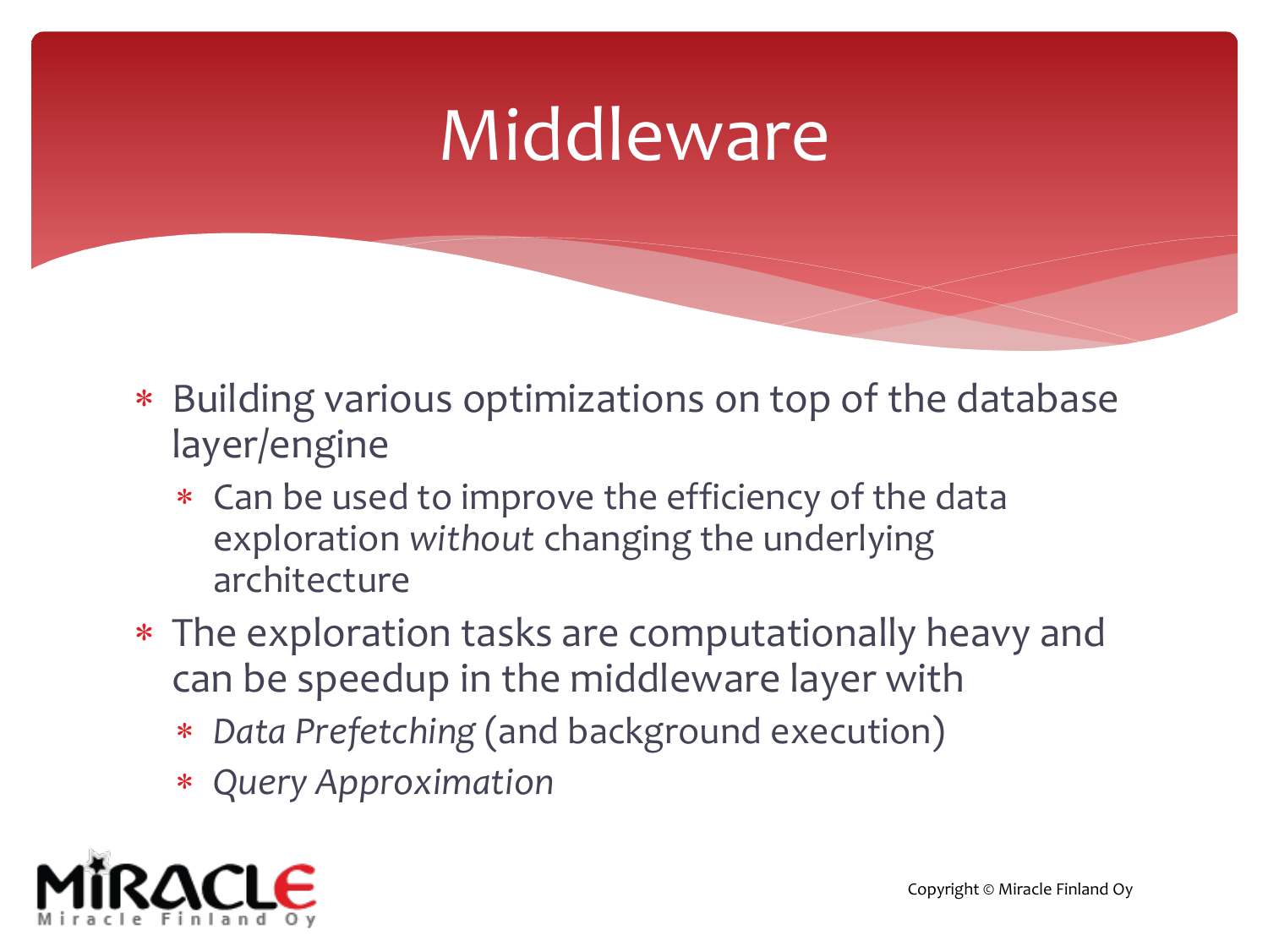# Middleware, Data Prefetching

- *caching* data sets which are likely to be used
- the *trade-off* between introducing new results and re-using cached ones
- the main *challenge* is identifying the data set with the highest utility

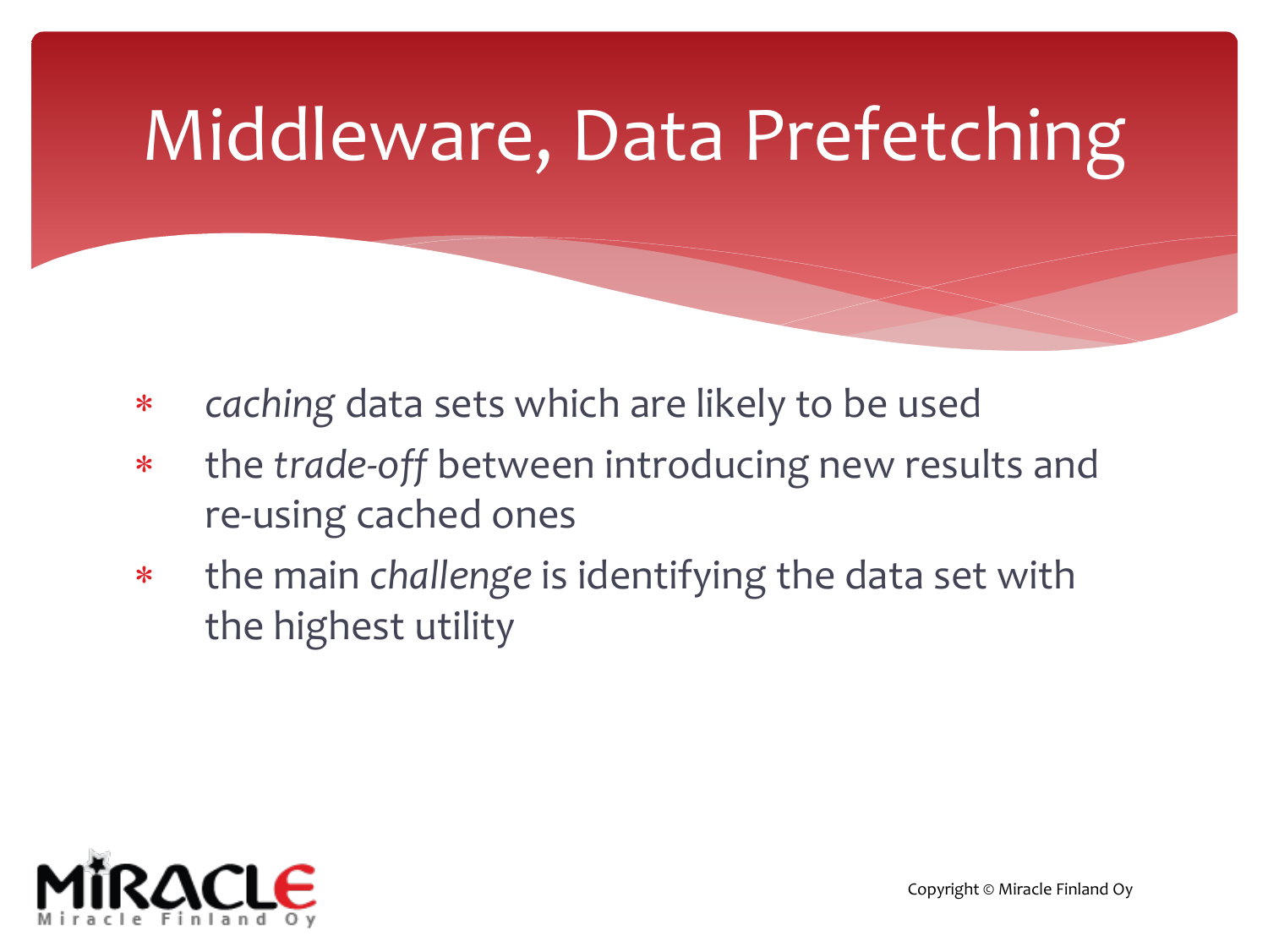### Middleware, Query Approximation

- The system offers *approximate* answers
- Allows users to get a quick sense of whether a particular query reveals anything interesting about the data
- Need solutions that process queries on *sampled* data sets to provide fast query response times
- the *trade-off* between results accuracy and query performance

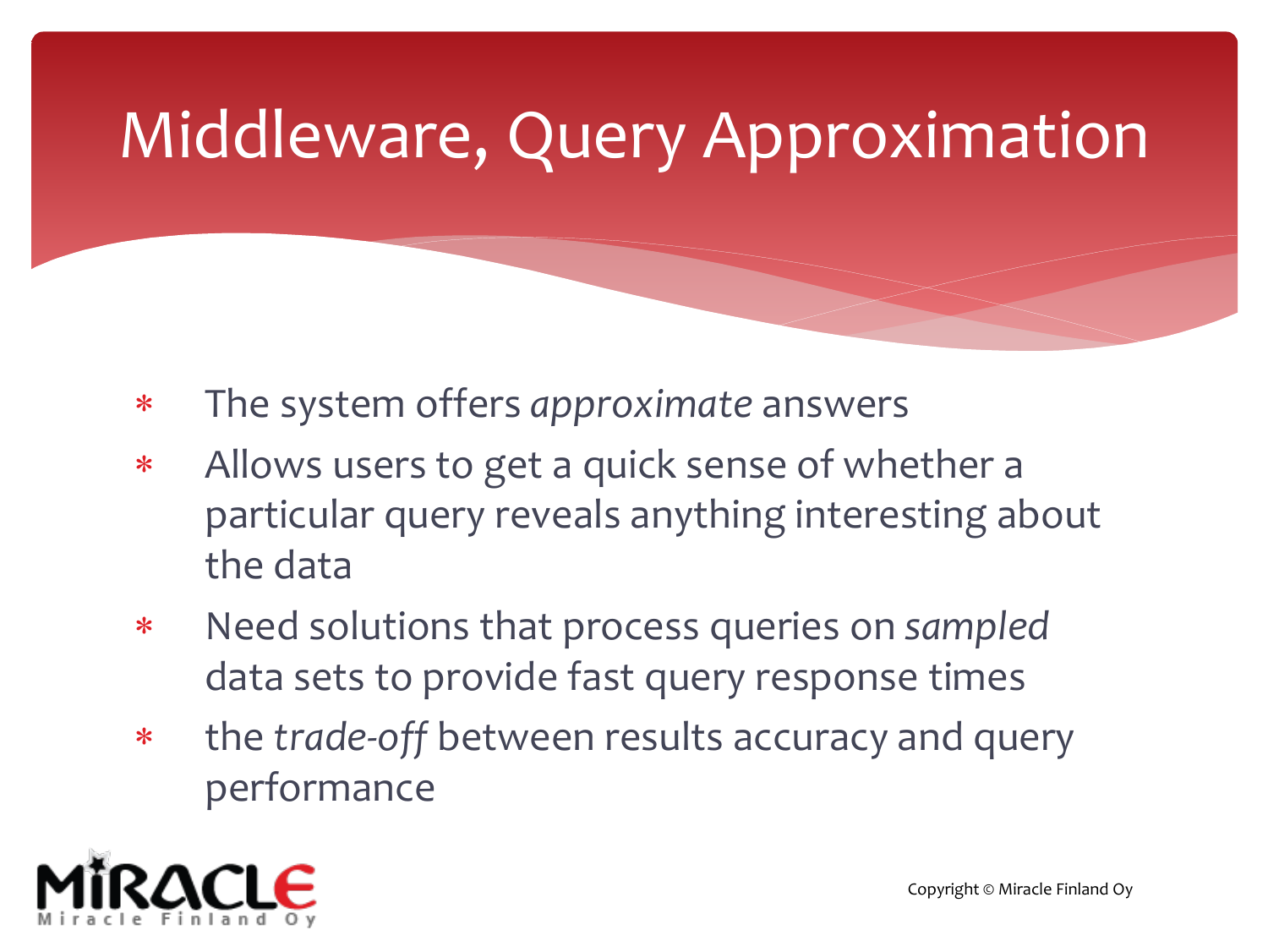# Database Engine/Layer

- A database is all about *saving* and *retrieving* data
- The way the data is *stored* defines the best possible ways of accessing it, the way data is *accessed* defines the best way to store it…
	- We might not know what data we will be loading
	- We do not know what we are looking for
	- -> therefore are unable to define the "best" way of storing
- how can the architecture of database systems be redesigned to aid data exploration tasks?

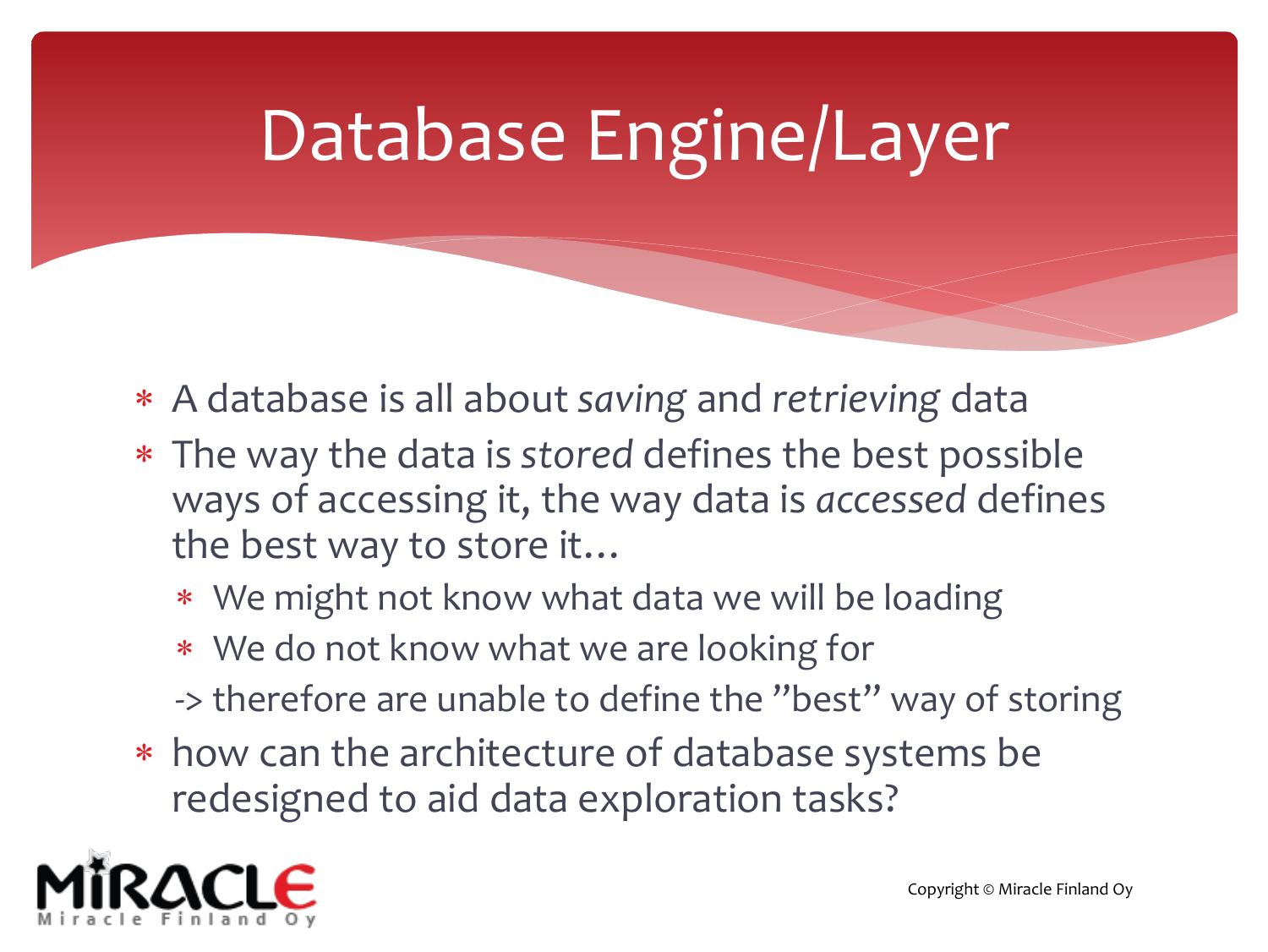# Saving

- Efficiently, Reliably
- Understanding the data while saving
	- finding the PK to be able to join to other data
	- Taxonomies to understand that first name = fname?
	- Metadata Management
	- …
- Categorizing
	- Some data is more valuable than other
	- some data is more reliable than other
	- not all the data want to be stored in the same, operational database
	- data classification (reliable/no reliable)

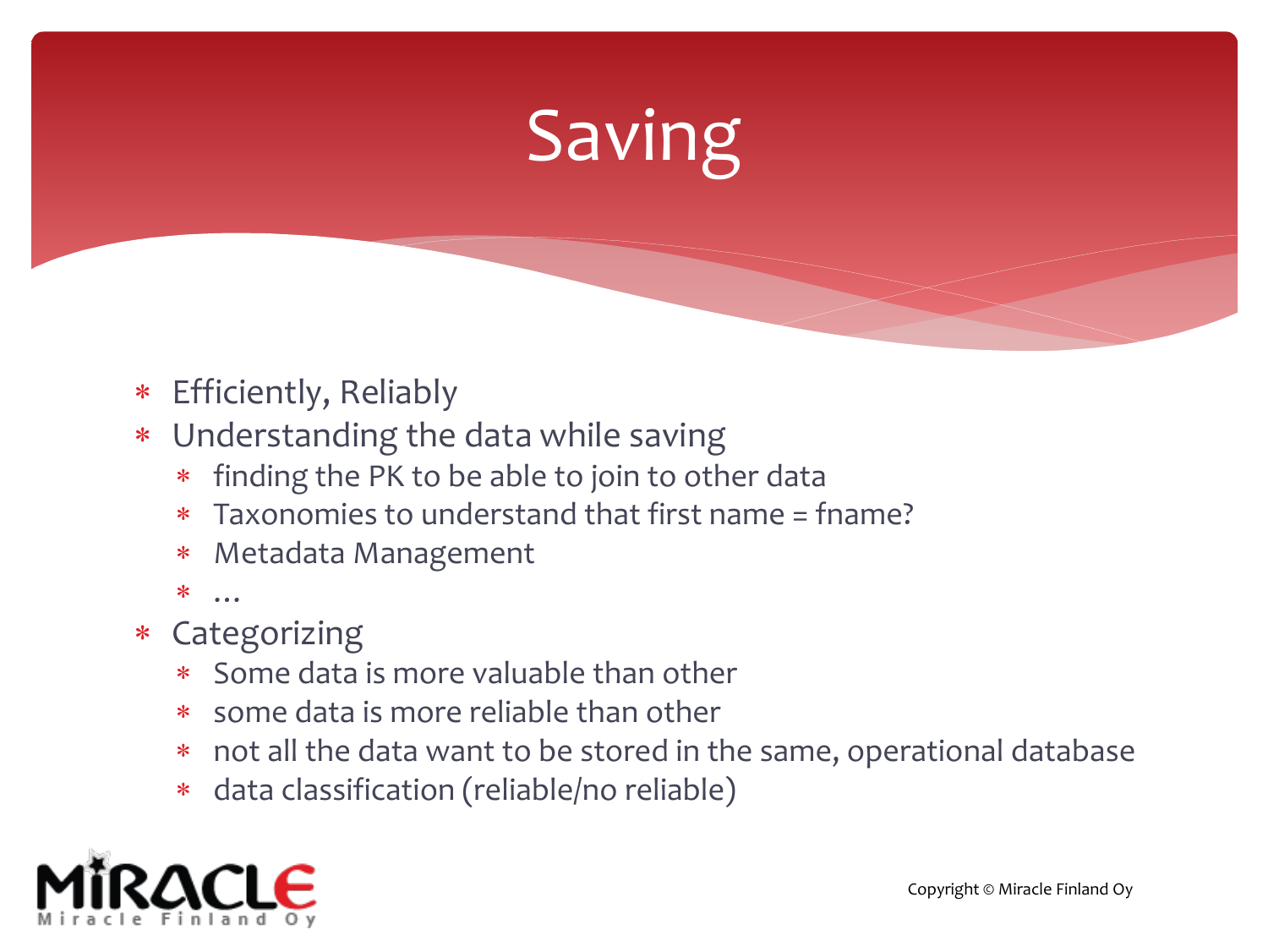# Saving

- The data need to be *classified* before storing and the qualification might affect where and on which format the data is stored.
	- Maybe transforming?
- Usually the disk space in RDBMS is expensive
	- -> new ways to store the data (Hadoop,…)
- What data to save close to what and why
- todays spam is tomorrows ham (possibility to recategorize)
- How to handle date datatype?

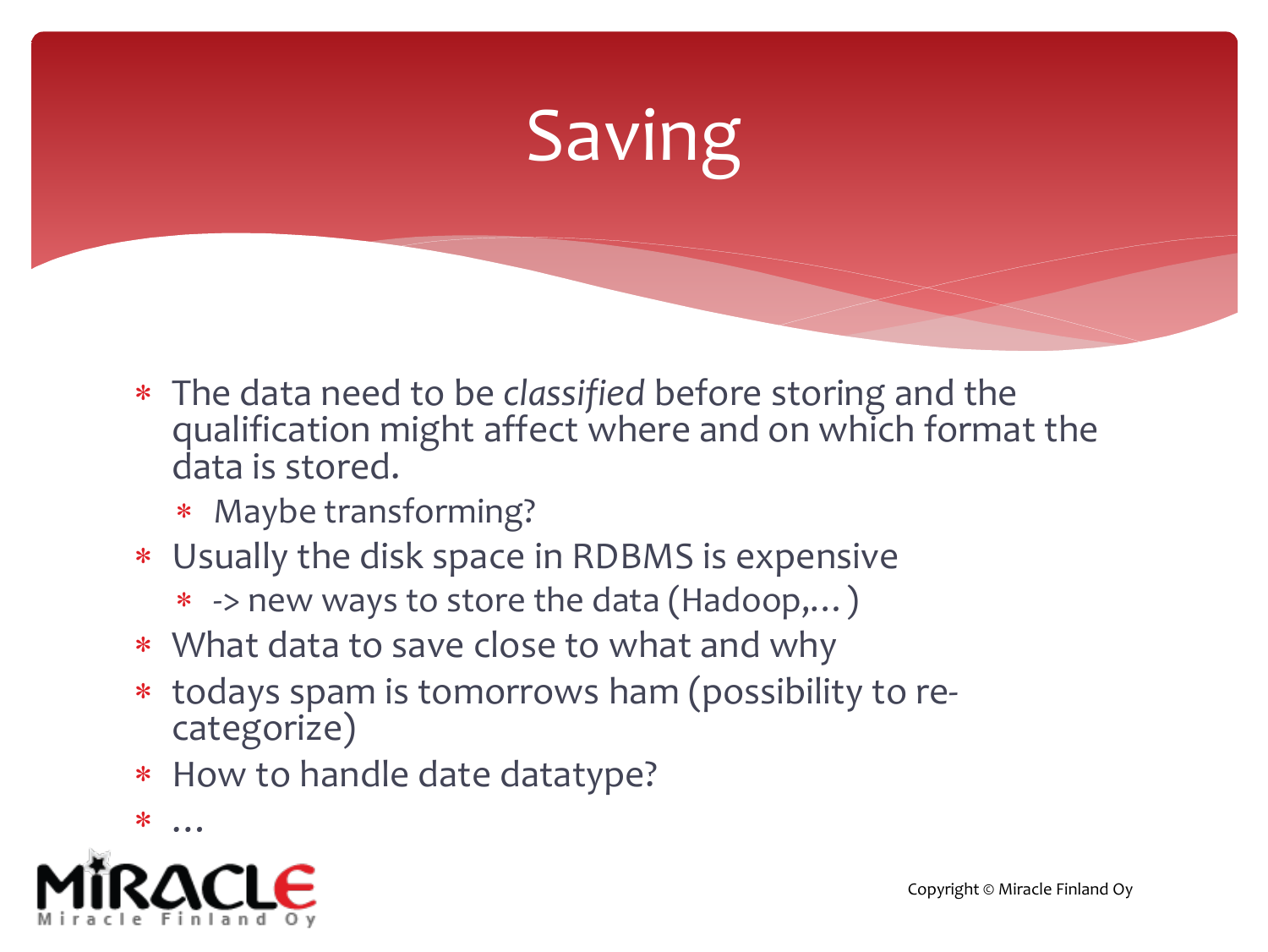#### Oracle Database

- Quite often the solution for saving a new data model is CLOB, BLOB or external table
- But we need more than that…

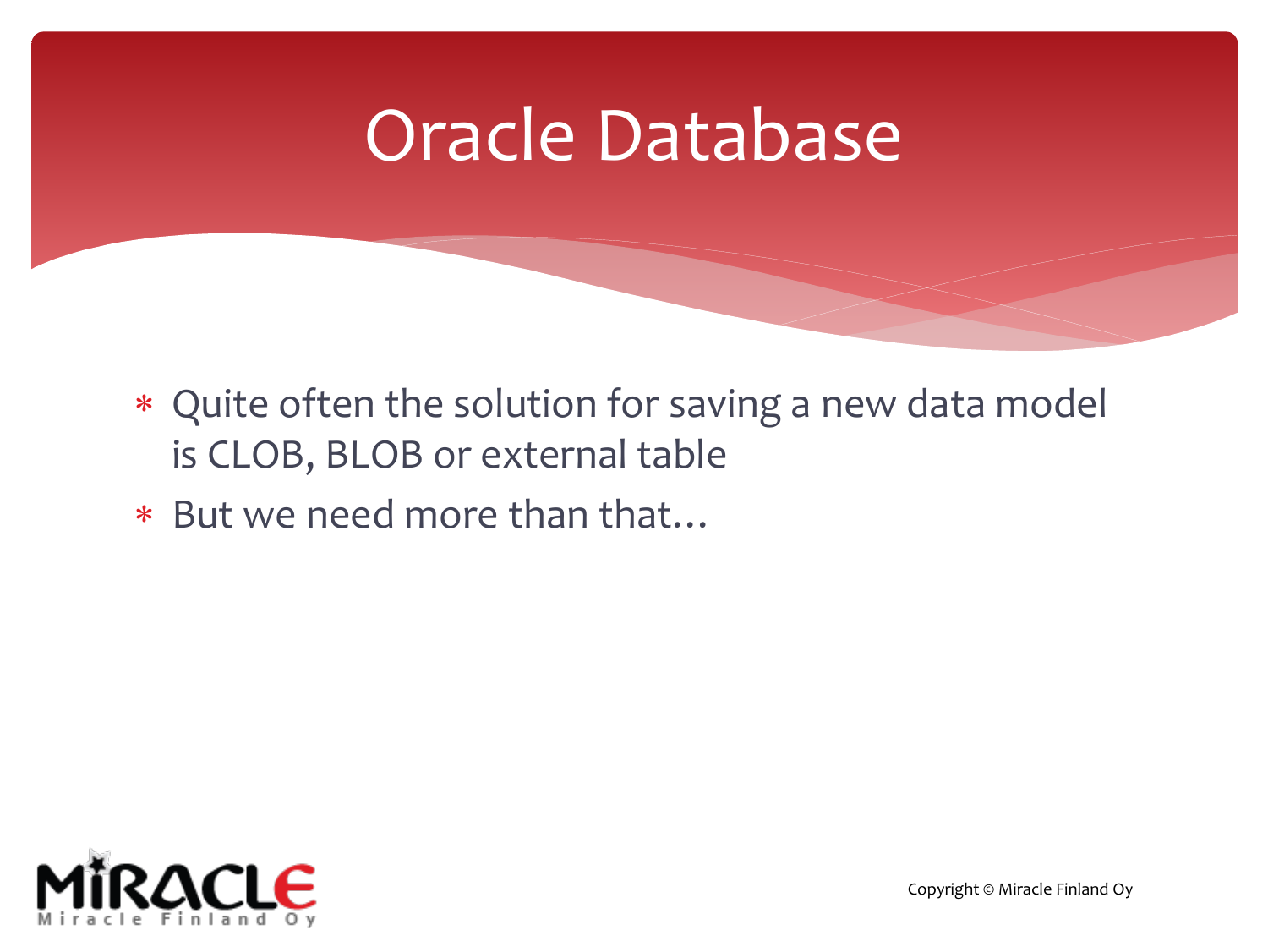# Database Engine/Layer, Solutions

- 1. Adaptive Indexing
- 2. Adaptive Loading
- 3. Adaptive Storage
- 4. Flexible Architecture
- 5. Architectures tailored for approximation processing

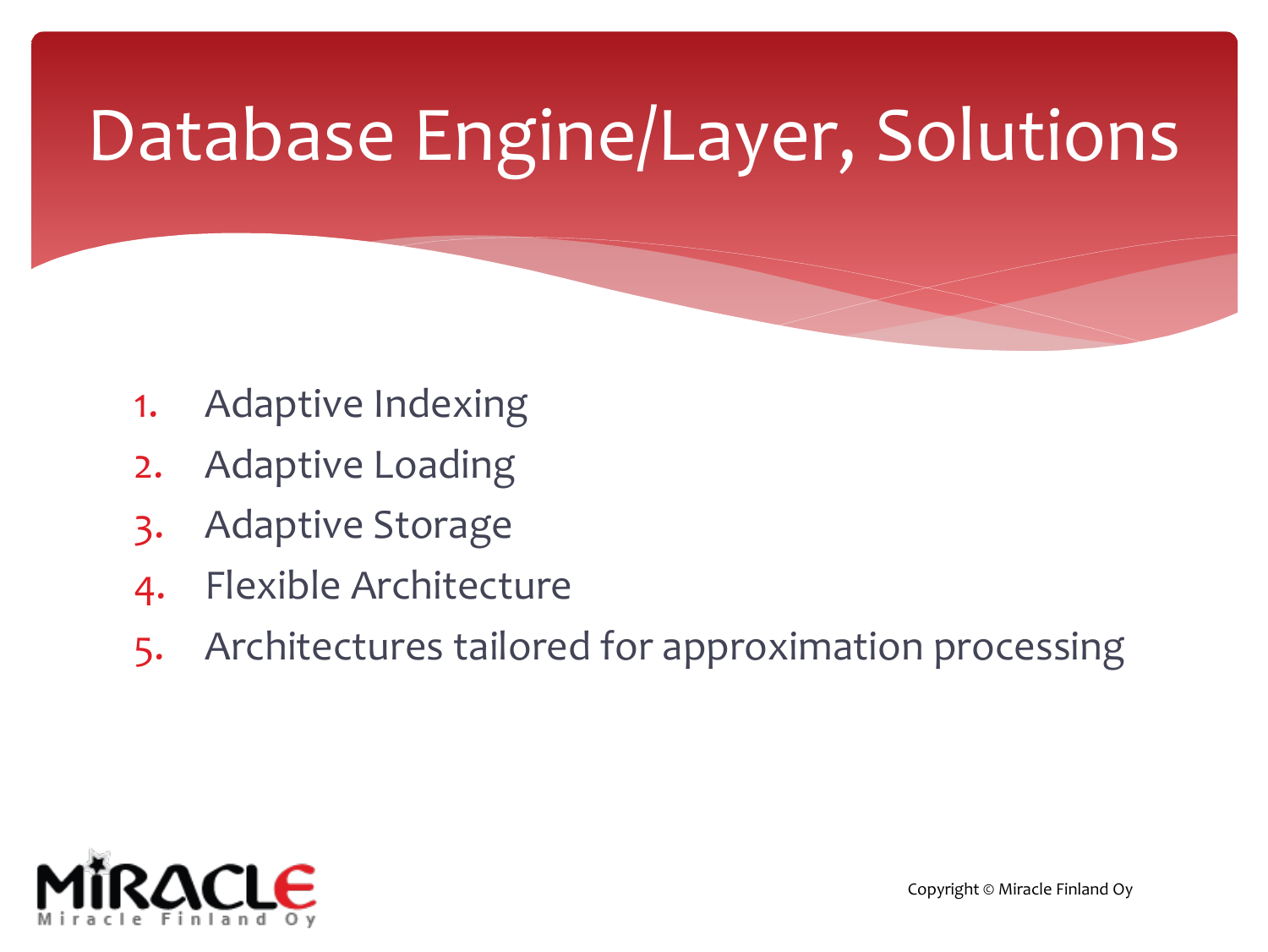## Adaptive Indexing

- creating indexes *incrementally* and *adaptively* during query processing based on the columns, tables and value ranges that queries request
- \* Indexes are built gradually; as more queries arrive indexes are continuously fine-tuned

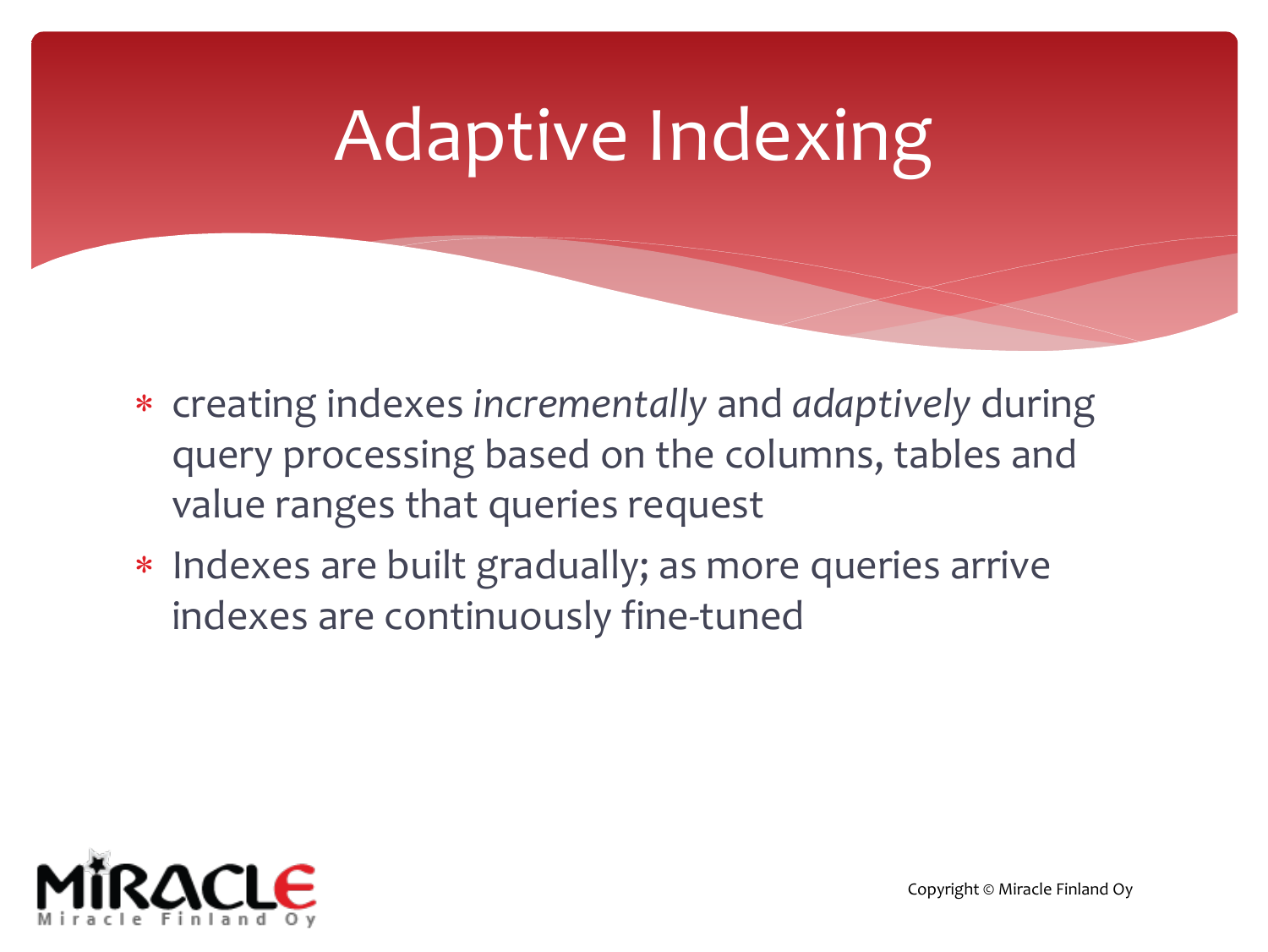## Adaptive Loading

- Not all data is *needed*; users might want to leave some parts of the data unloaded
- Not all data is *available*; users might start querying a database system before all data is loaded

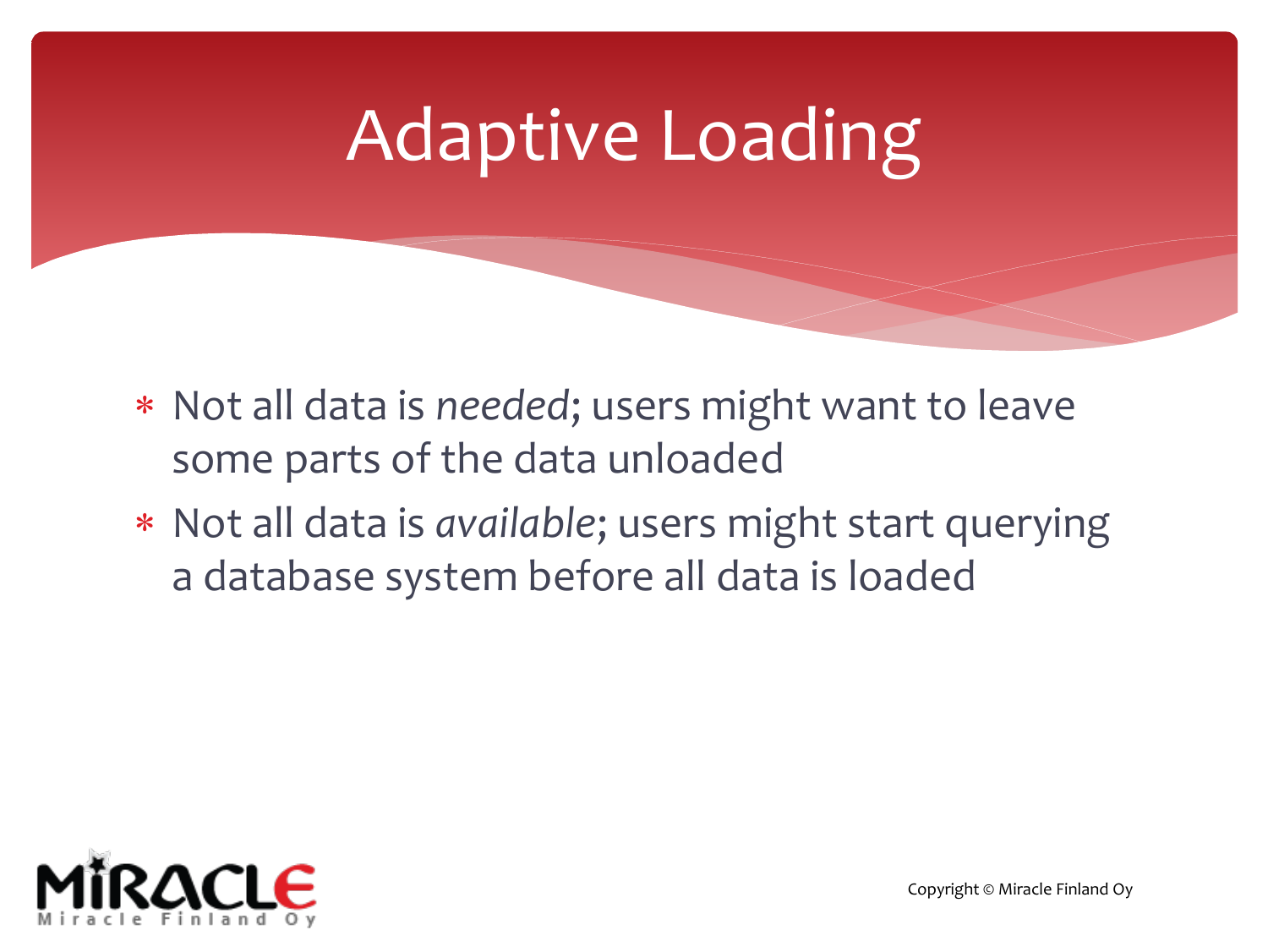## Adaptive Storage

- There is no one perfect solution for storage layout for all the data.
- Adaptive Storage can be used for different needs of storage layouts
- Examples
	- OctopusDB (a central log and Storage Views)
	- \* H<sub>2</sub>O (supports multiple storage layouts and data access patterns, decides during query processing, which design is best for classes of queries)
	- In-memory columnar stores (for example Oracle)
	- real-time materialized views (Oracle 12c rel 2)

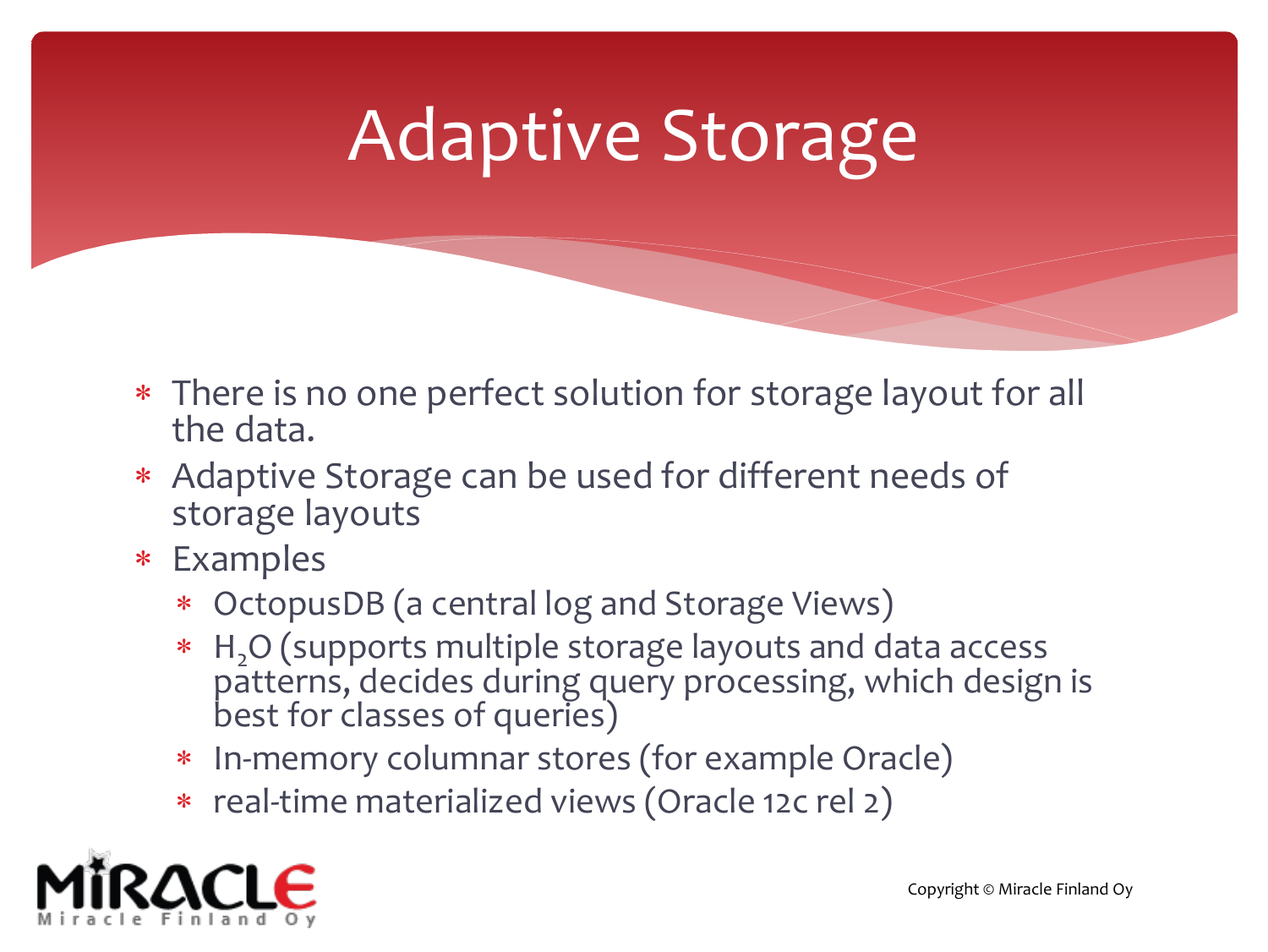#### Flexible Architecture

- can tune the architecture to the task at hand
	- by having a declarative interface for the physical data layouts
	- by having a declarative interface for the whole engine
	- using organic databases to continuously match incoming data and queries
		- Start with a schema that is "good-enough", schema evolution while loading and querying

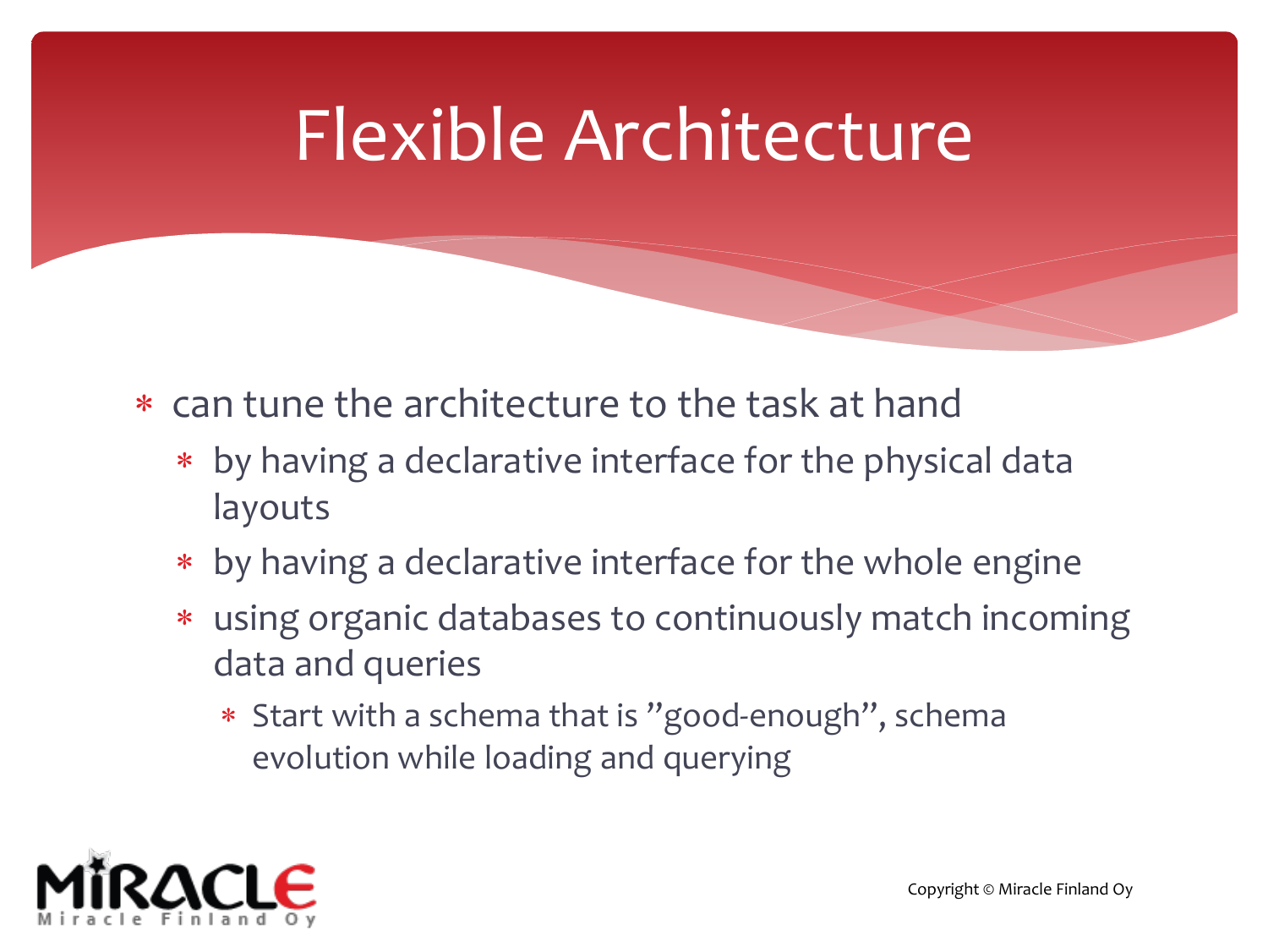Architectures tailored for approximation processing

- An architecture where storage and access patterns are tailored to efficiently support sampling-based query processing
	- efficient access and updates of sampled data sets
	- \* In the DB core
	- For example Oracle Database 12c: Adaptive Dynamic Sampling (for the optimizer)
	- DICE (Distributed and Interactive Cube Exploration) faceted exploration of data cubes; combines sampling with *speculative execution* in the same engine
- Design new engines is one of the open challenges.

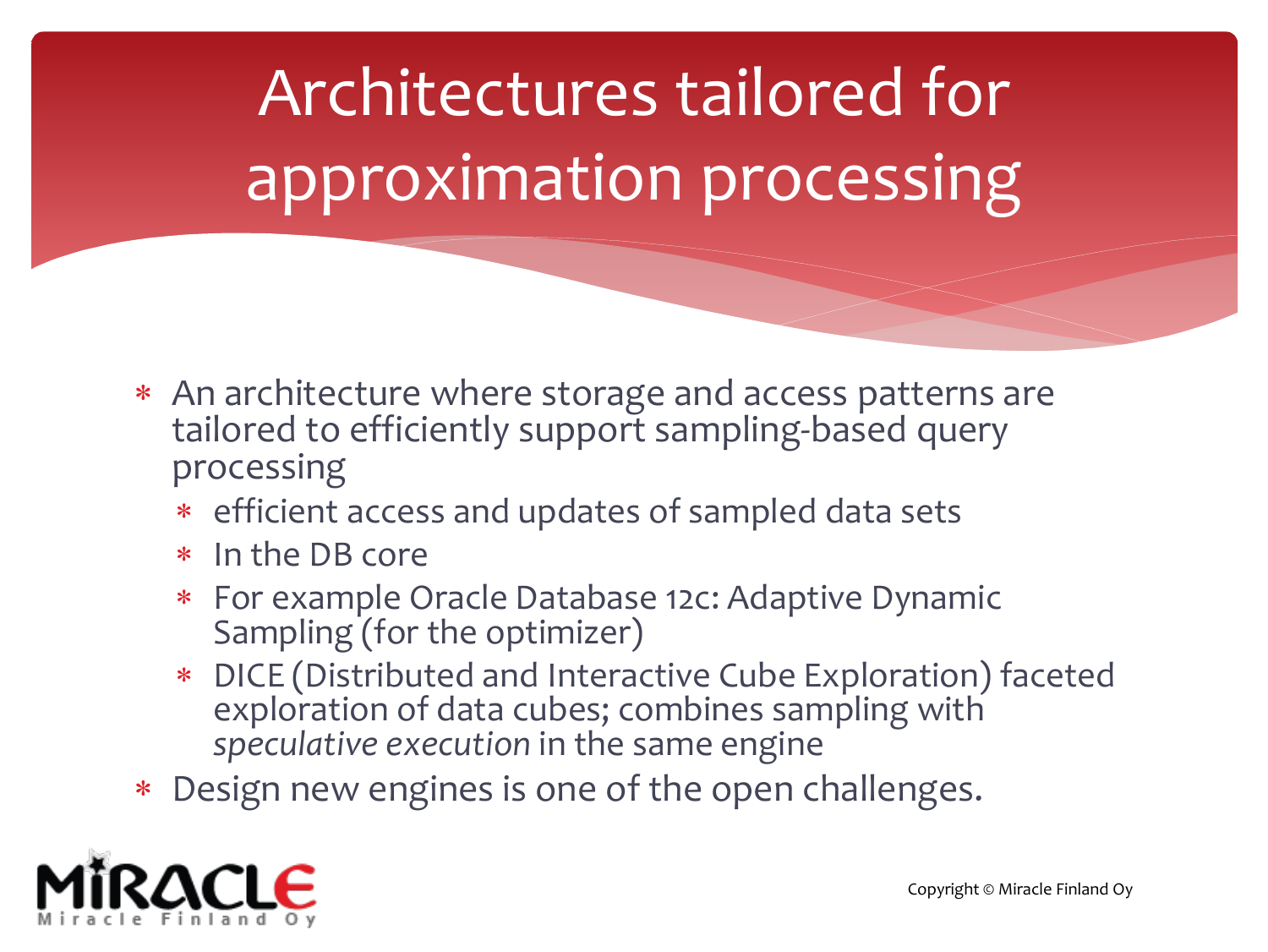# Techniques for Large Data Size

- *Summarizing*: fully pre-computing is not possible and not smart
	- The size of data summarized must be large enough to estimate statistical parameters and distributions, but manageable from the computation viewpoint
- *Data mining techniques*
- *Histograms*, presenting a histogram algebra for efficiently executing queries on the histograms instead of on the data, and estimating the quality of the approximate answers
- Effective *pruning techniques*, not all node-paths are interesting from the user viewpoint, and the ones that fail to satisfy this requirement should be discarded as soon as possible.

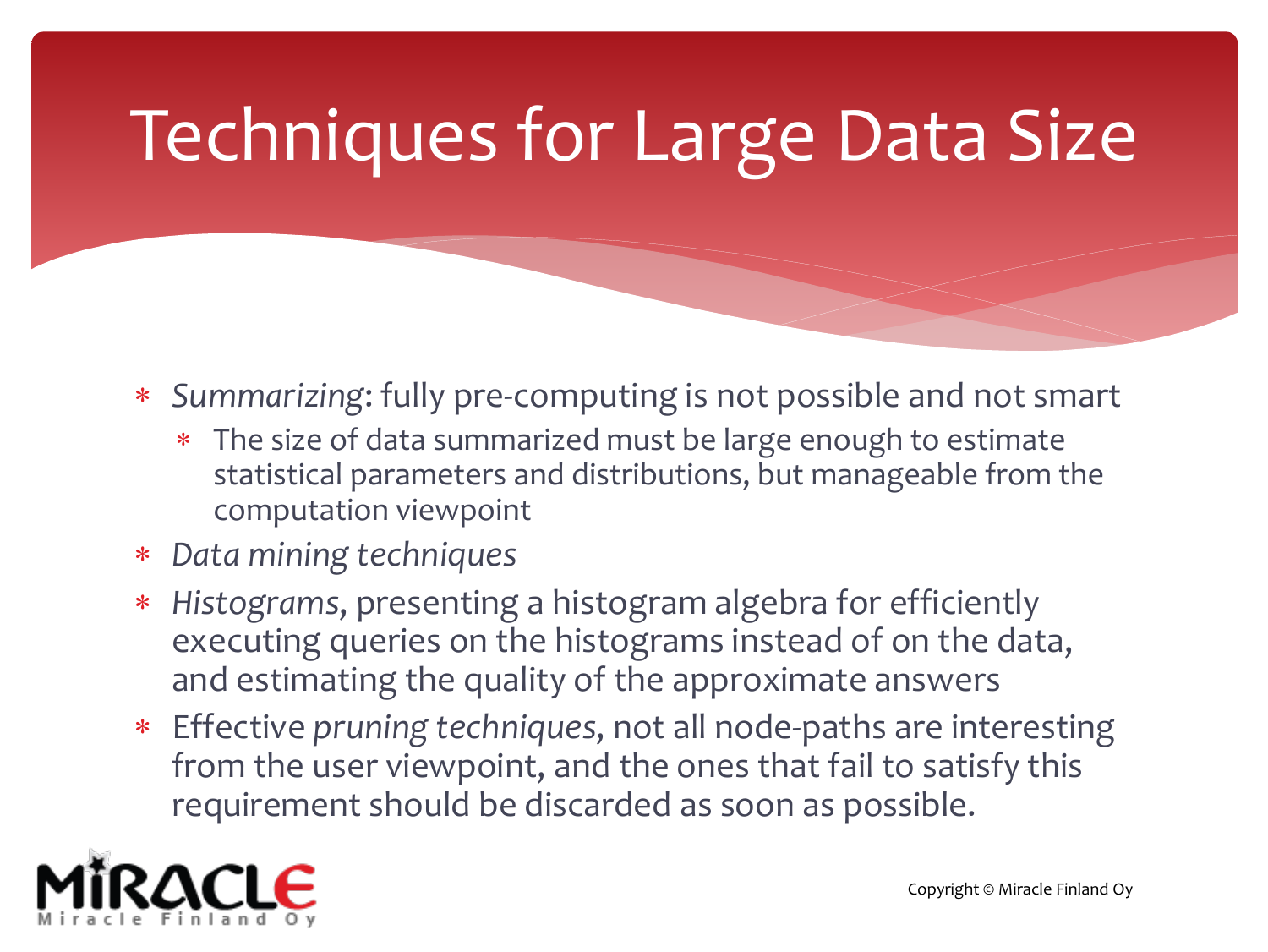#### Different Data Models

- Two possibilities:
	- Polyglot persistence
	- Multimodel database

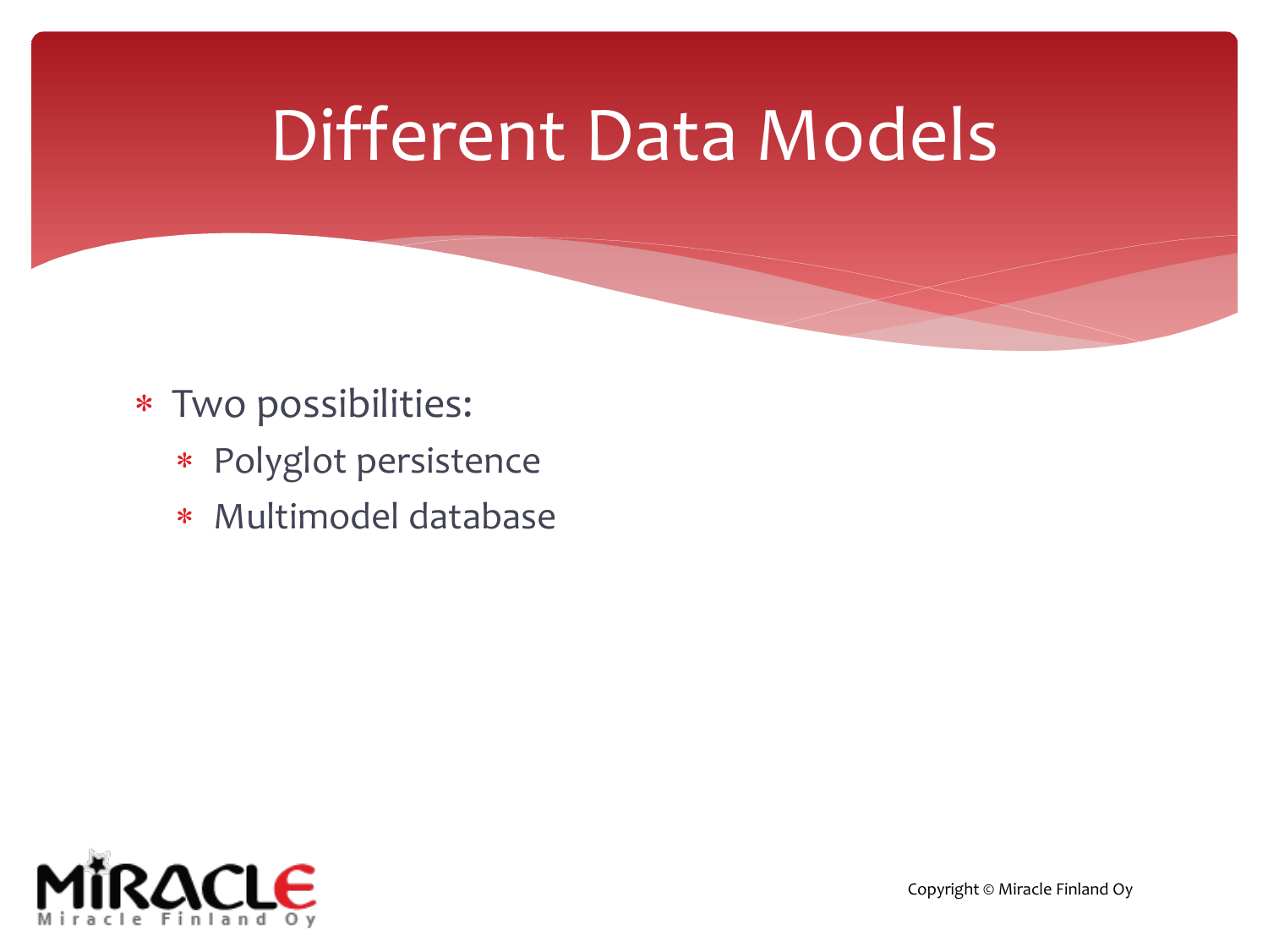# Polyglot Persistence

- Different kinds of *data models* are best dealt with *different data stores*
- Data is stored using multiple data storage technologies to support better the usage of the data (applications, components)

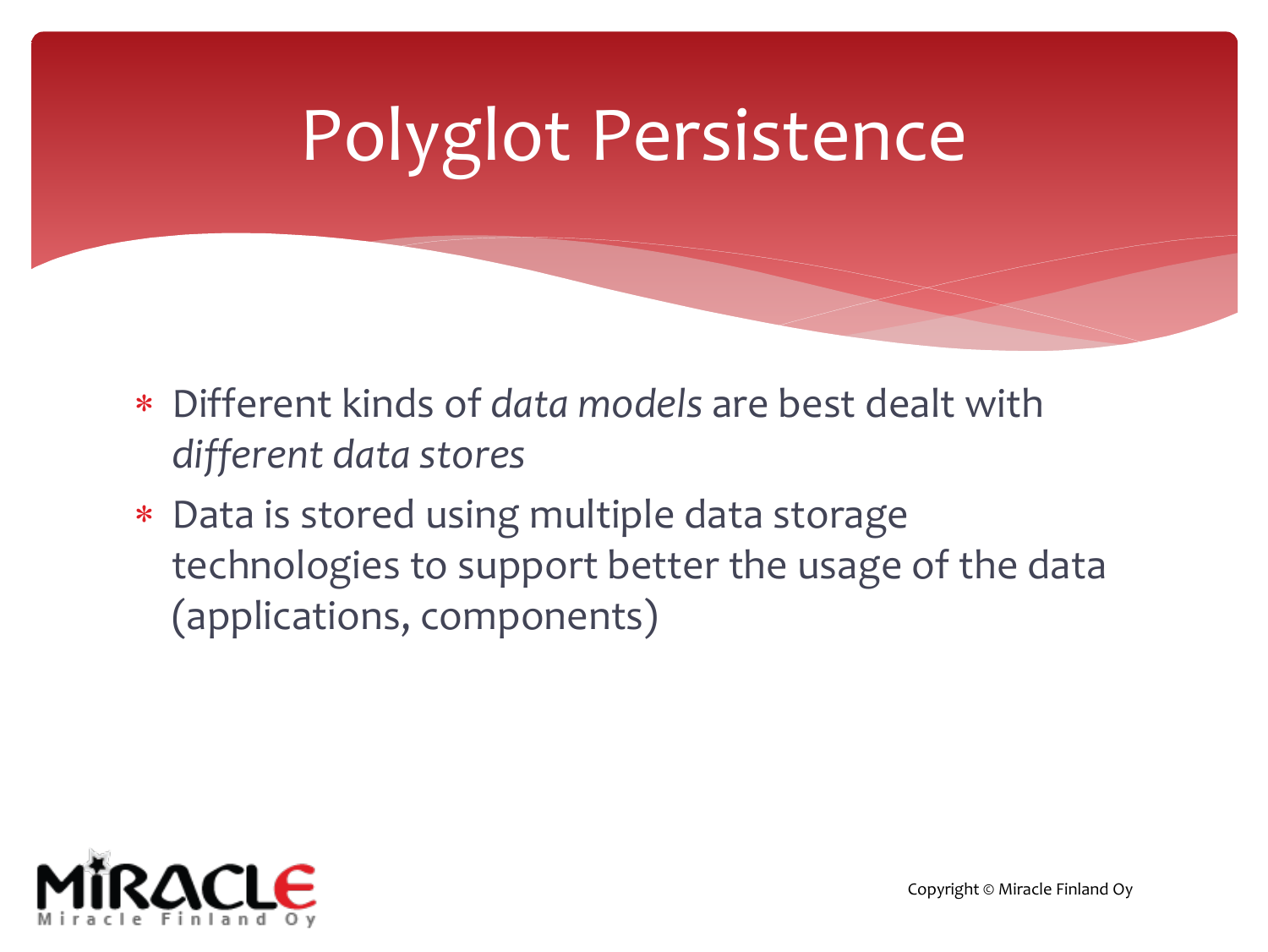# Oracle and Polyglot Persistence

- Even using Oracle technology you can build a polyglot solution:
	- \* Berkeley DB as a Key-Value store
	- Oracle NoSQL Database as a Key-Value and sharded database
	- OracleTimesTen as an In-Memory Database
	- Essbase for analytic processing
	- …

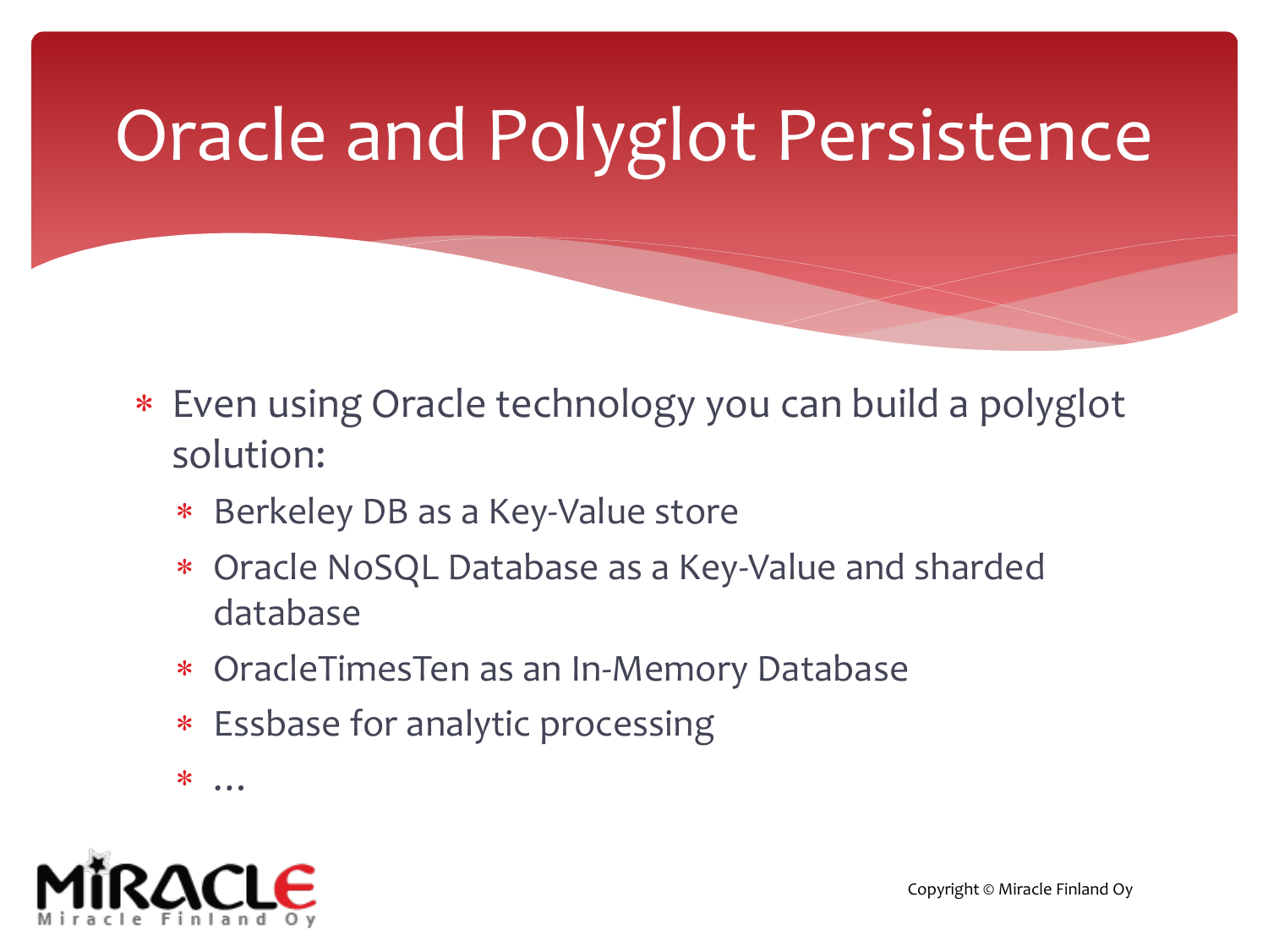# What's wrong with polyglot

- Different query languages
- Different frontends/user interfaces
- \* How to join data?
- Is data consistents?
- \* Is data secured?
- Many different skills needed
- $\ast$

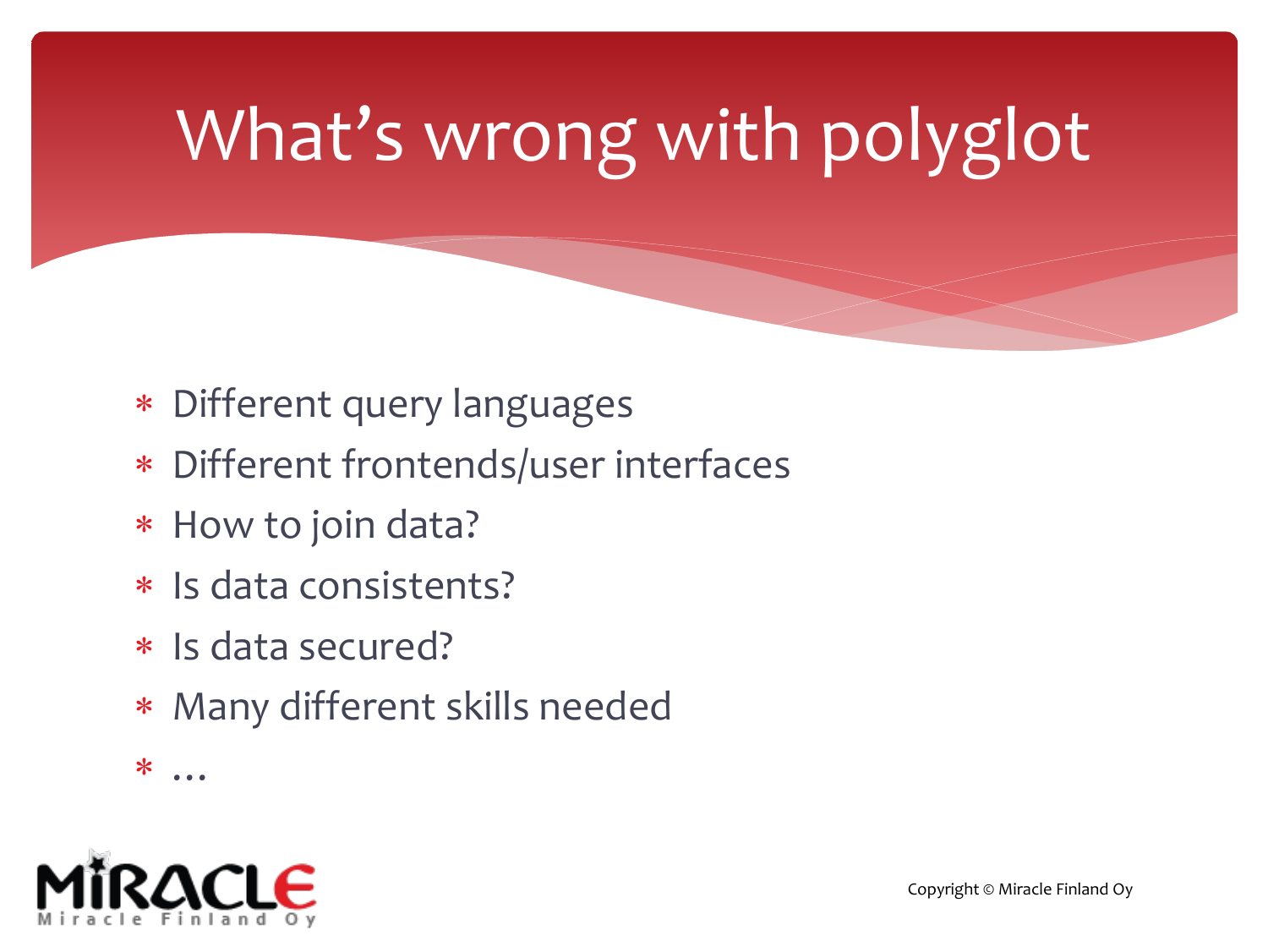# Polyglot vs. Multimodel



JSON = JavaScript Object Notation

Source: The Rise of Polyglot Persistence Demands Your Consideration, Gartner (January, 2015)



Copyright © Miracle Finland Oy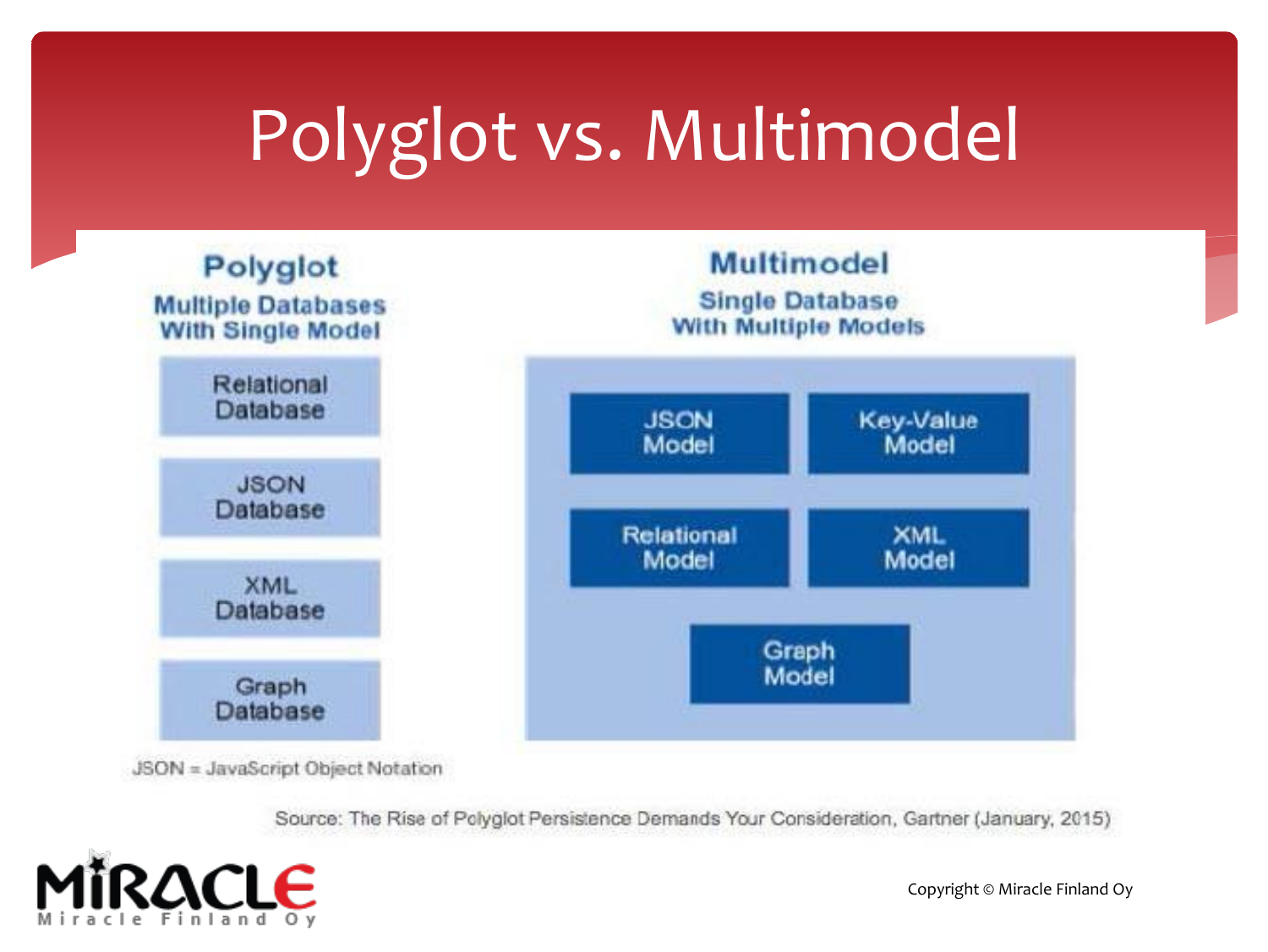## Multimodel database

- A multimodel database is designed to support multiple data models against a single, integrated backend
- \* One query language
- All data available
- ACID (or any level needed), security, backup/recovery, …
- All the "good" from relational added with all the "good" from everywhere else

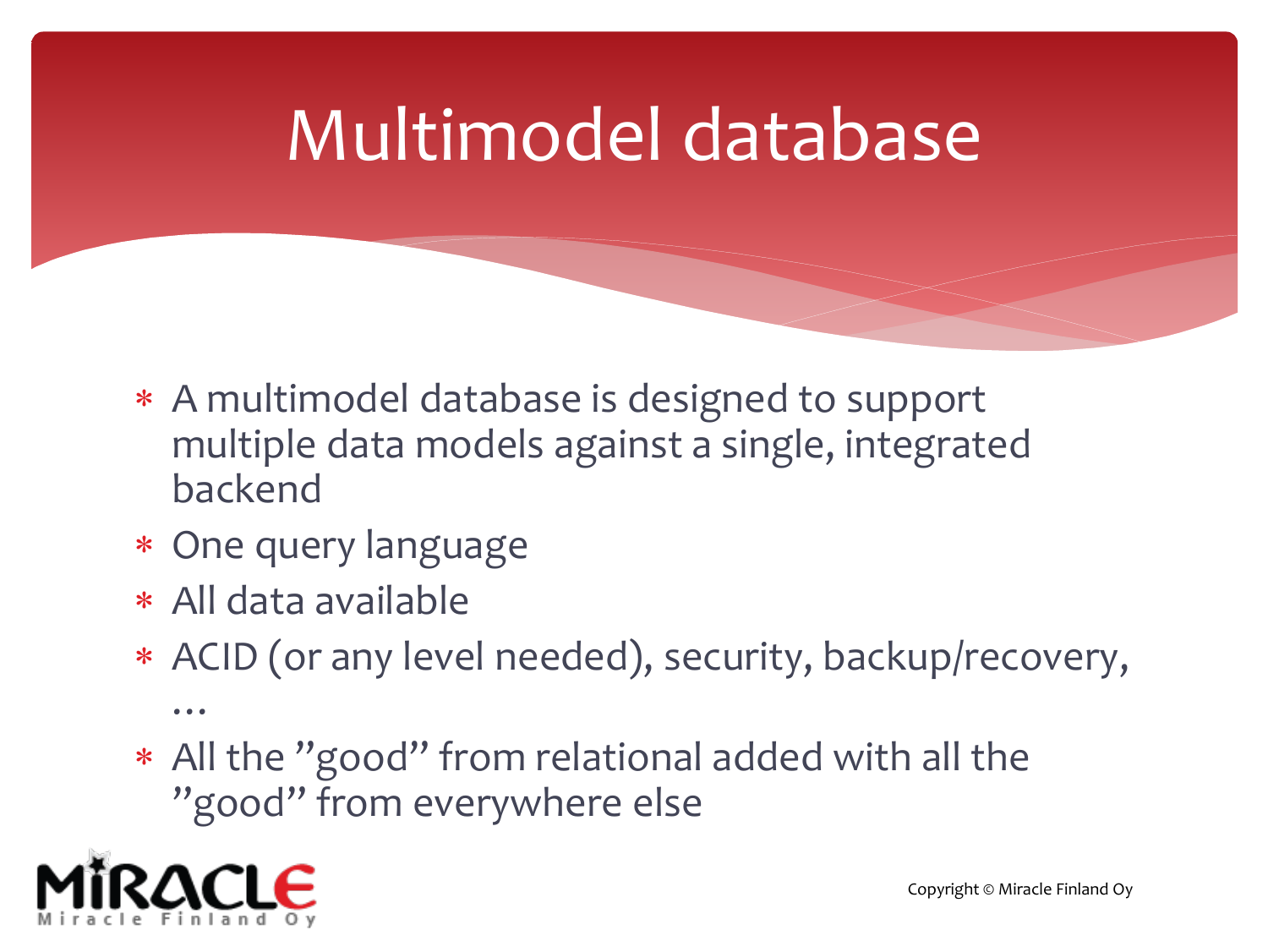#### How to save and how to retrive the data?





Copyright © Miracle Finland Oy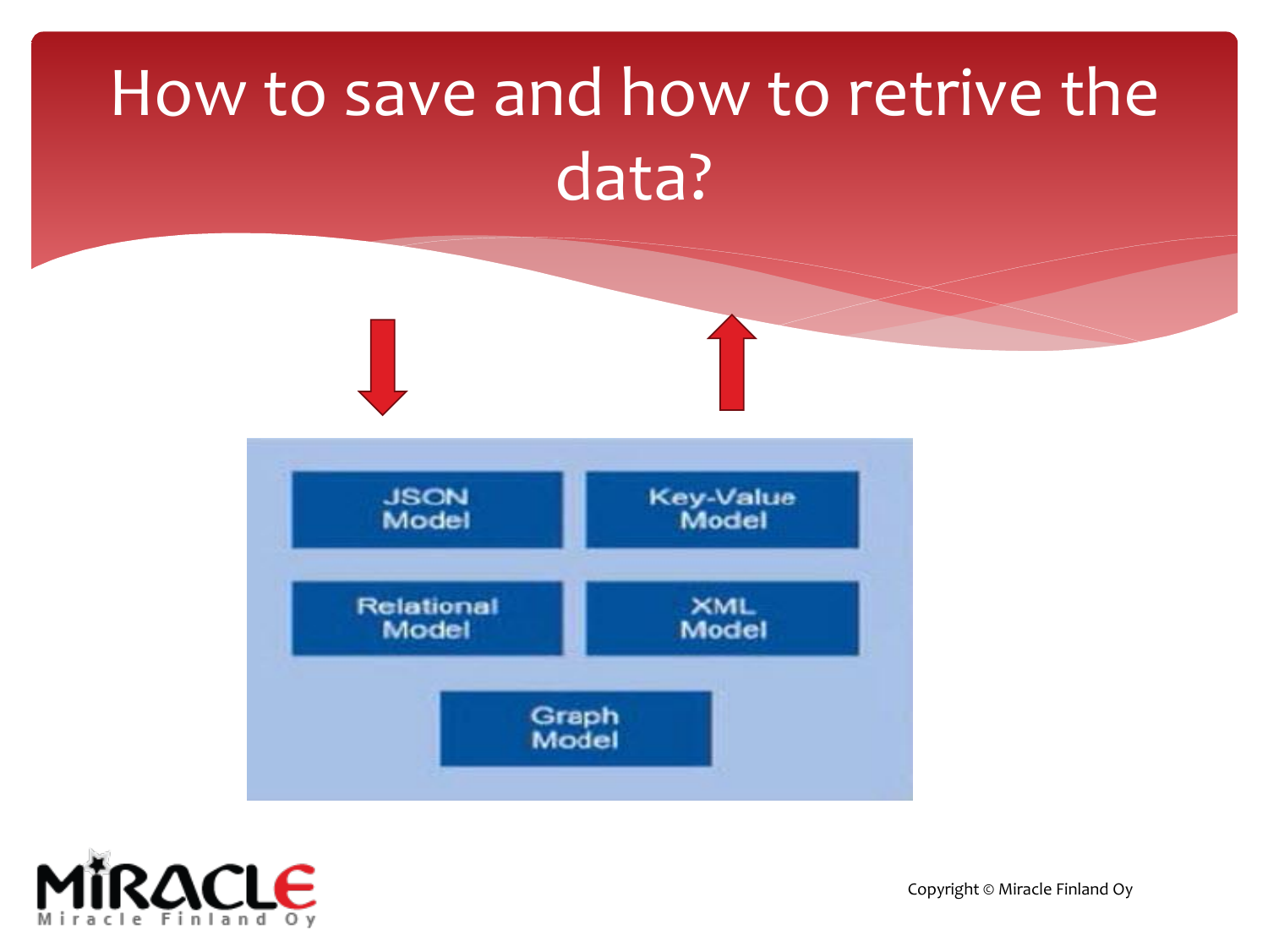## Interesting solutions in Oracle Database



Copyright © Miracle Finland Oy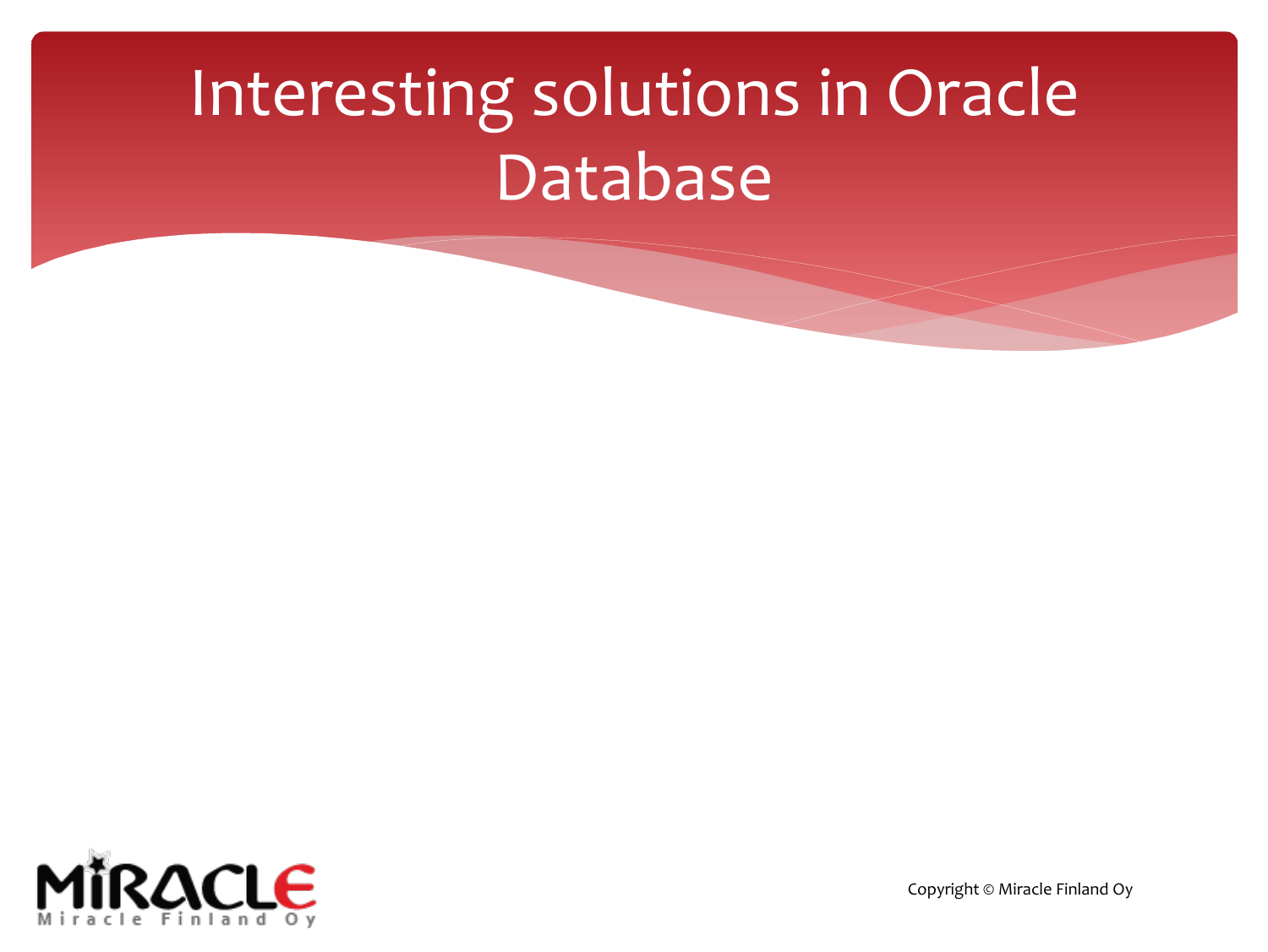# JSON DataGuide in Oracle Database 12cR2

- \* save as it is, use it with SQL
	- Now only JSON, something more in the future?
- "write without schema, read with schema"

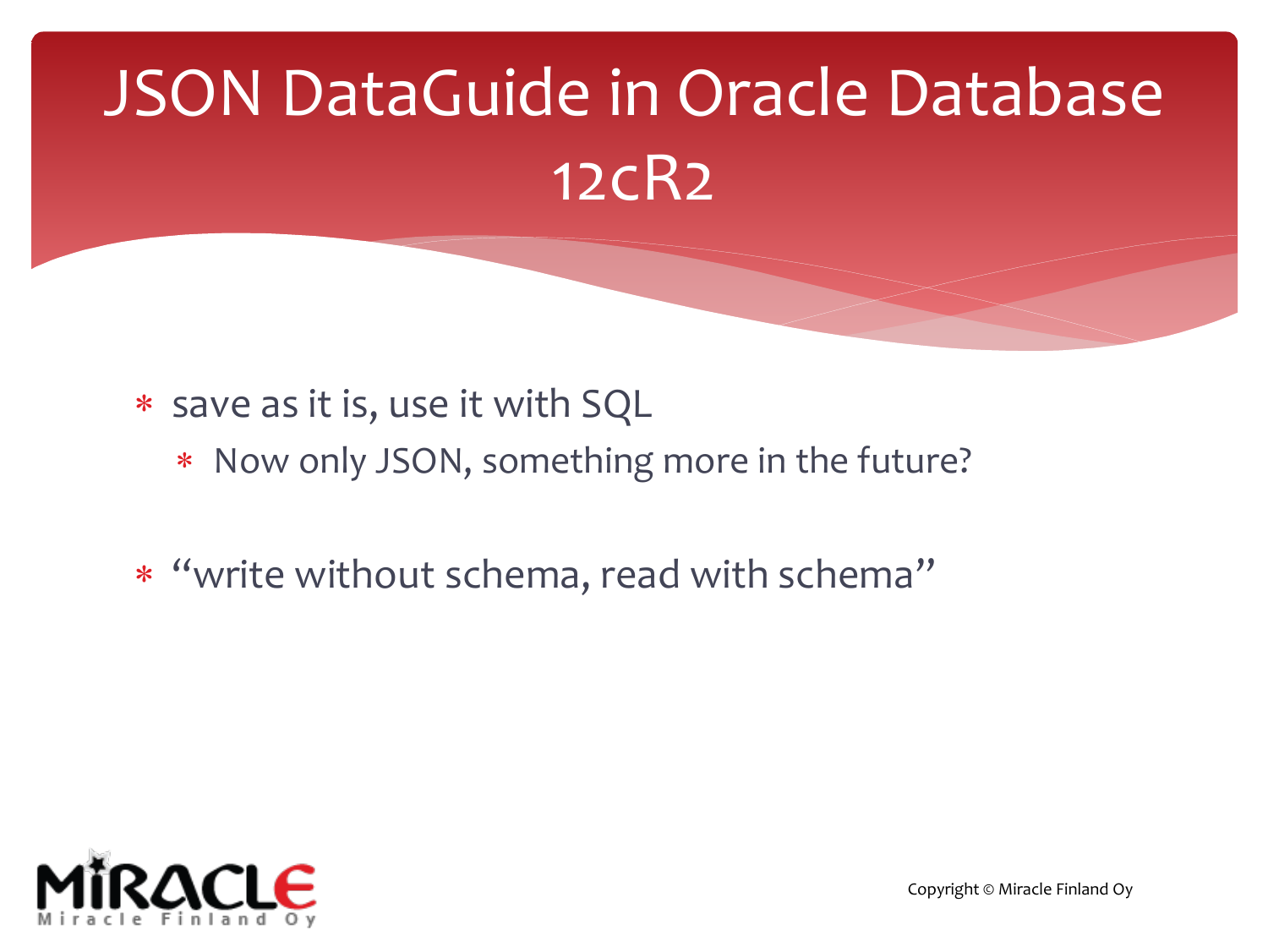# JSON DataGuide in Oracle Database 12cR2

- Enabling FSDM (Flexible Schema Data Management) in a RDBMS
- Storing JSON objects as aggregated, self-described entities without shredding them into relational rows and columns
- \* Indexing JSON using a schema-agnostic strategy to support ad-hoc queries that search *both* schema and values together
- Querying JSON using SQL as the inter-document query language and SQL/JSON path language as the intradocument query language

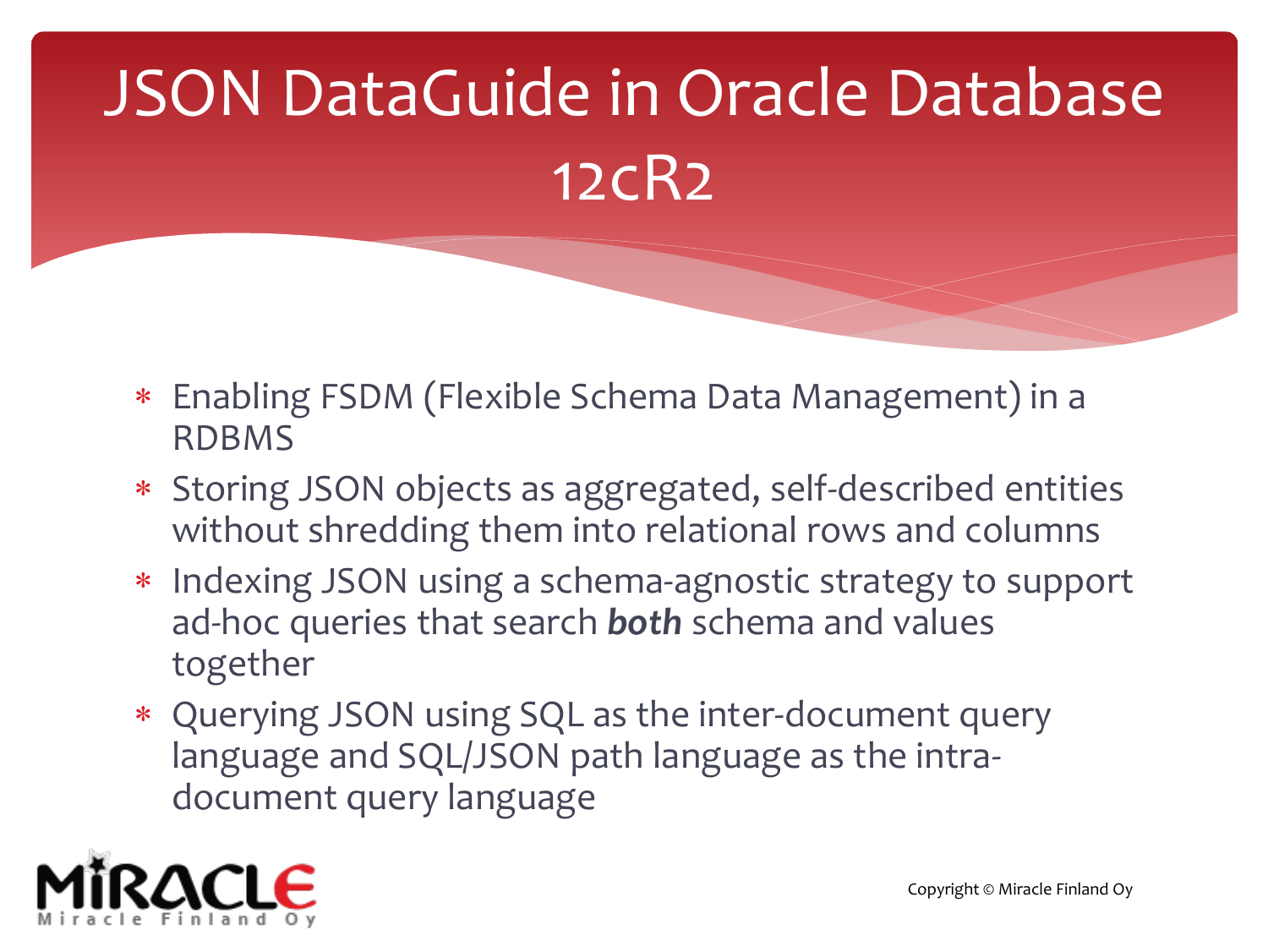# Creating a DataGuide

#### Two forms of JSON DataGuide

- Persistent
	- a component of a schema agnostic JSON search index
- \* Transient
	- a new SQL aggregate function over any JSON collections that can be computed from SQL declaratively

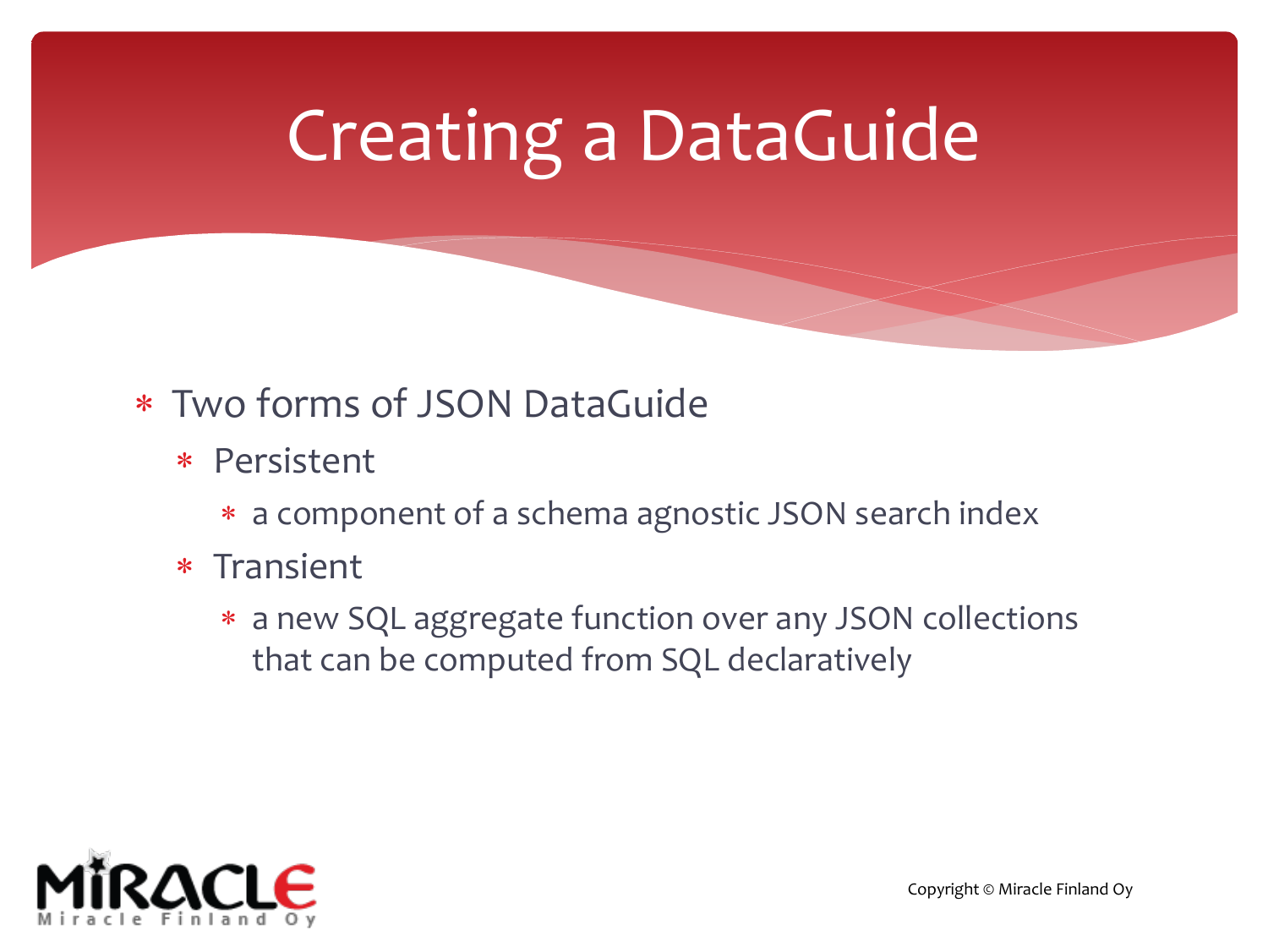# Creating a DataGuide, Persistent

- DataGuide information is part of the JSON search index infrastructure
- CREATE SEARCH INDEX FOR JSON
	- Can be created for index only, DataGuide only, both
	- The default is both
	- database privilege CTXAPP needed
- The content of DataGuide is automatically updated whenever the index is synchronized.
- To obtain the DataGuide information stored in a JSON search index use PL/SQL function DBMS JSON.get index dataguide

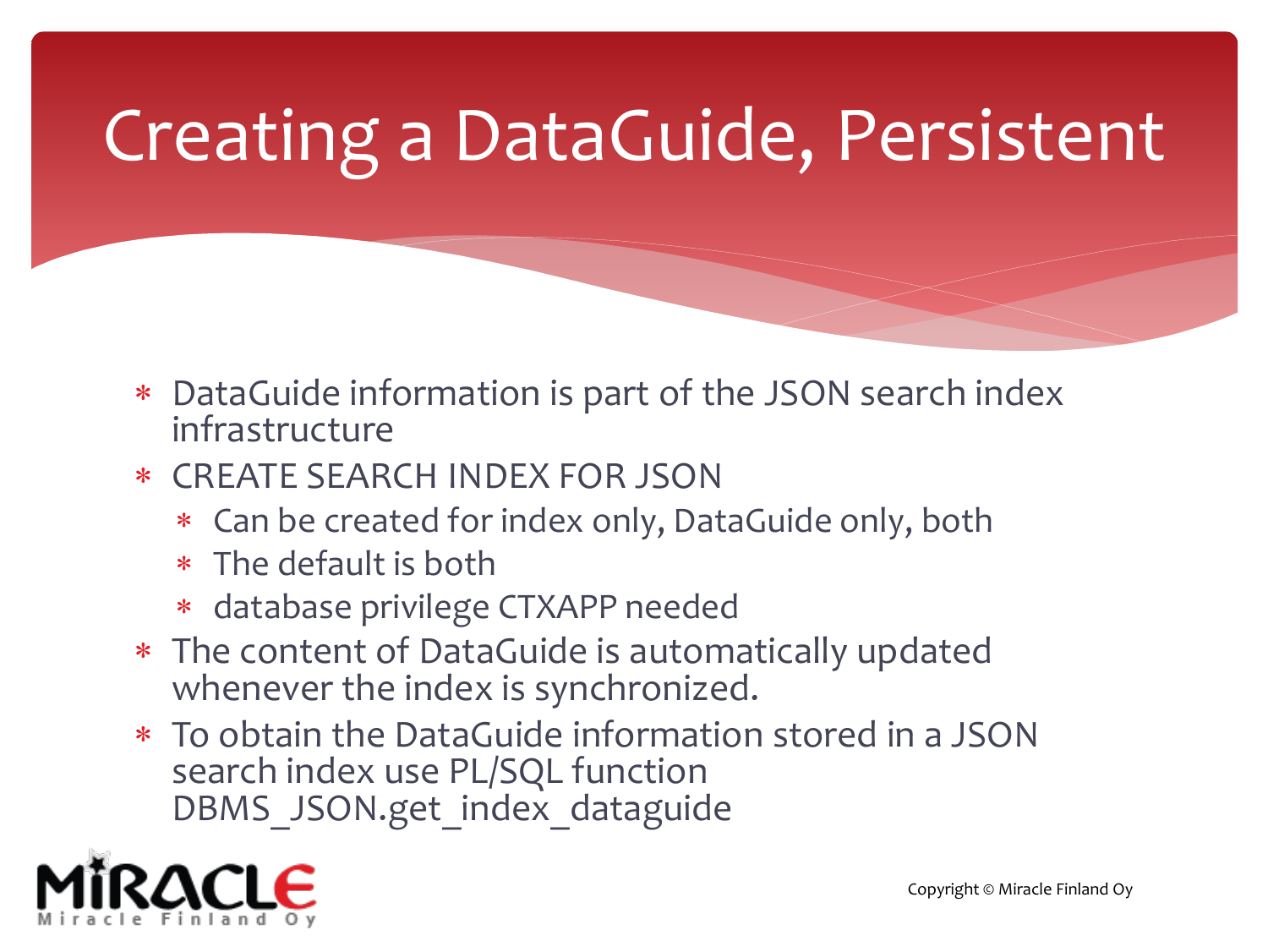#### JSON search index and Data Guide

- When the index is synced, additive *updates* to the document set are automatically reflected in the persisted DataGuide information
- *Deletions* are **not** updated
	- you must create the index again if the data of deletion is needed
- can also include statistics (how frequently each JSON field is used in the document set)
	- Explicitly gathered
	- Not updated automatically

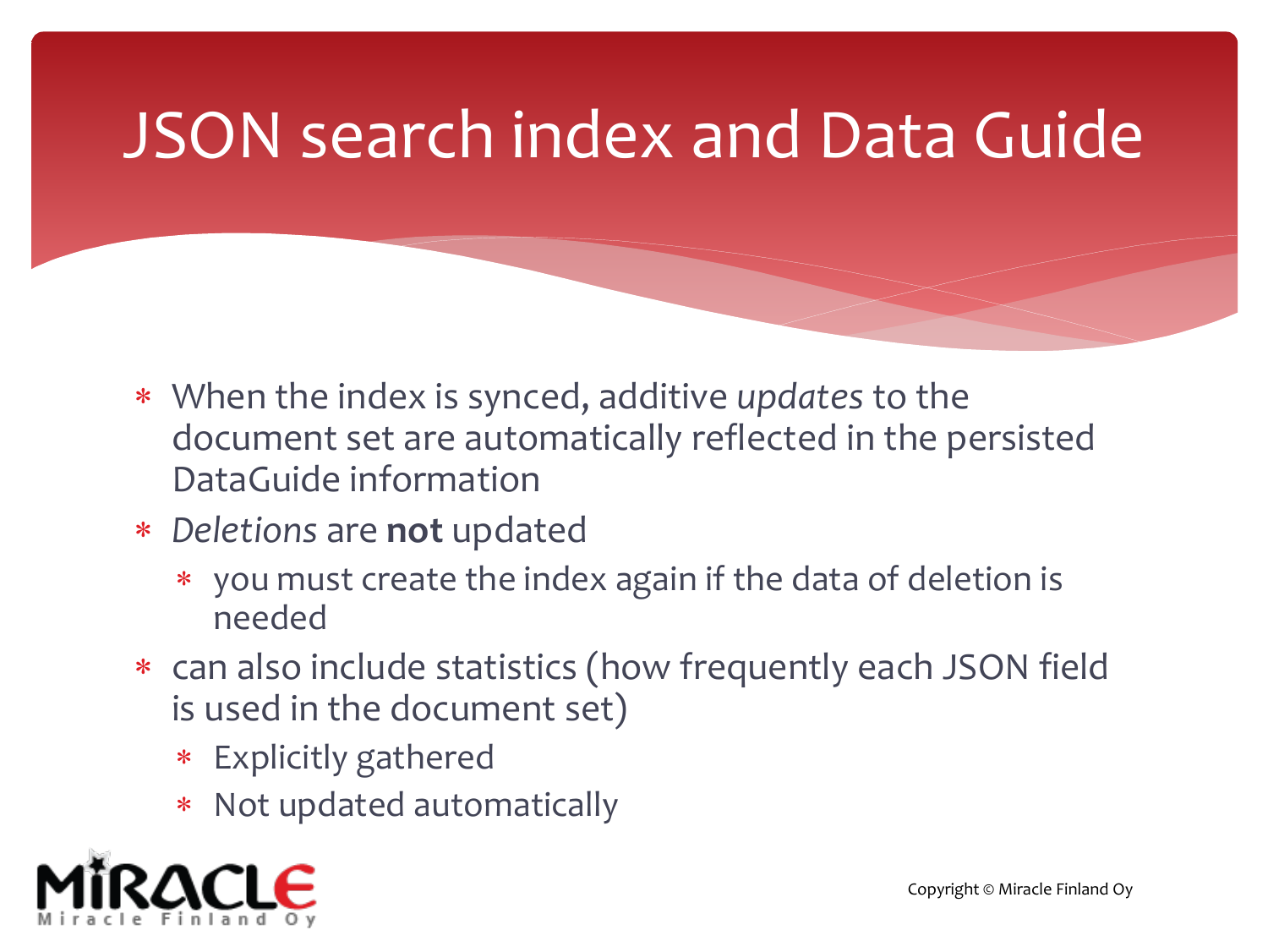# Creating a DataGuide, Transient

- DataGuide is created by scanning JSON documents (use SQL aggregate function json dataguide)
- Not updated automatically

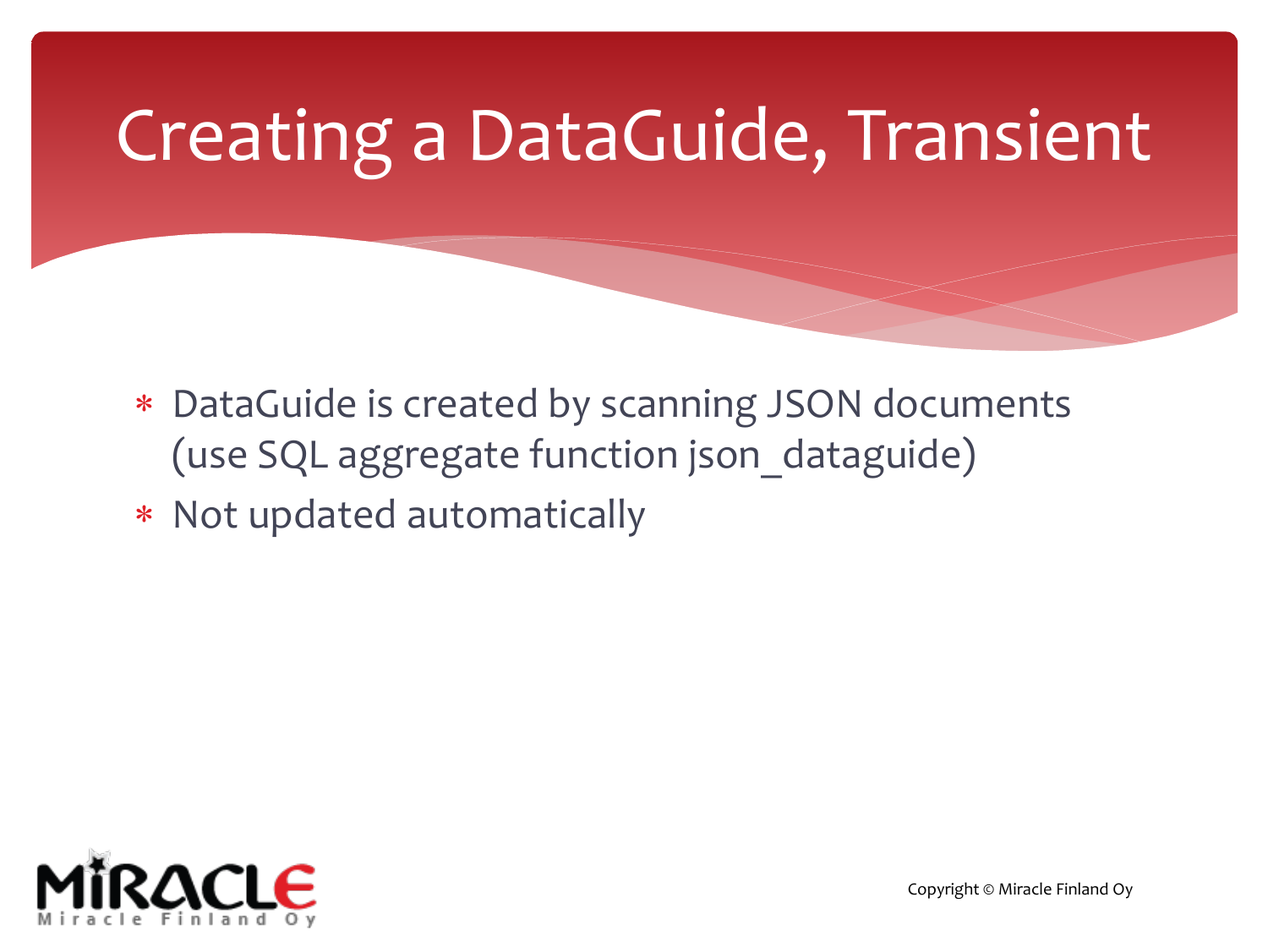#### Formats of DataGuide

- There are two formats for a DataGuide (both defined as CLOB):
	- Flat
		- to query DataGuide information such as field frequencies and types
	- \* Hierarchical
		- to create a view, or to add virtual columns, using particular fields that you choose on the basis of DataGuide information
- (DBMS.JSON.FORMAT\_FLAT or DBMS.JSON.FORMAT\_HIERARCHICAL)

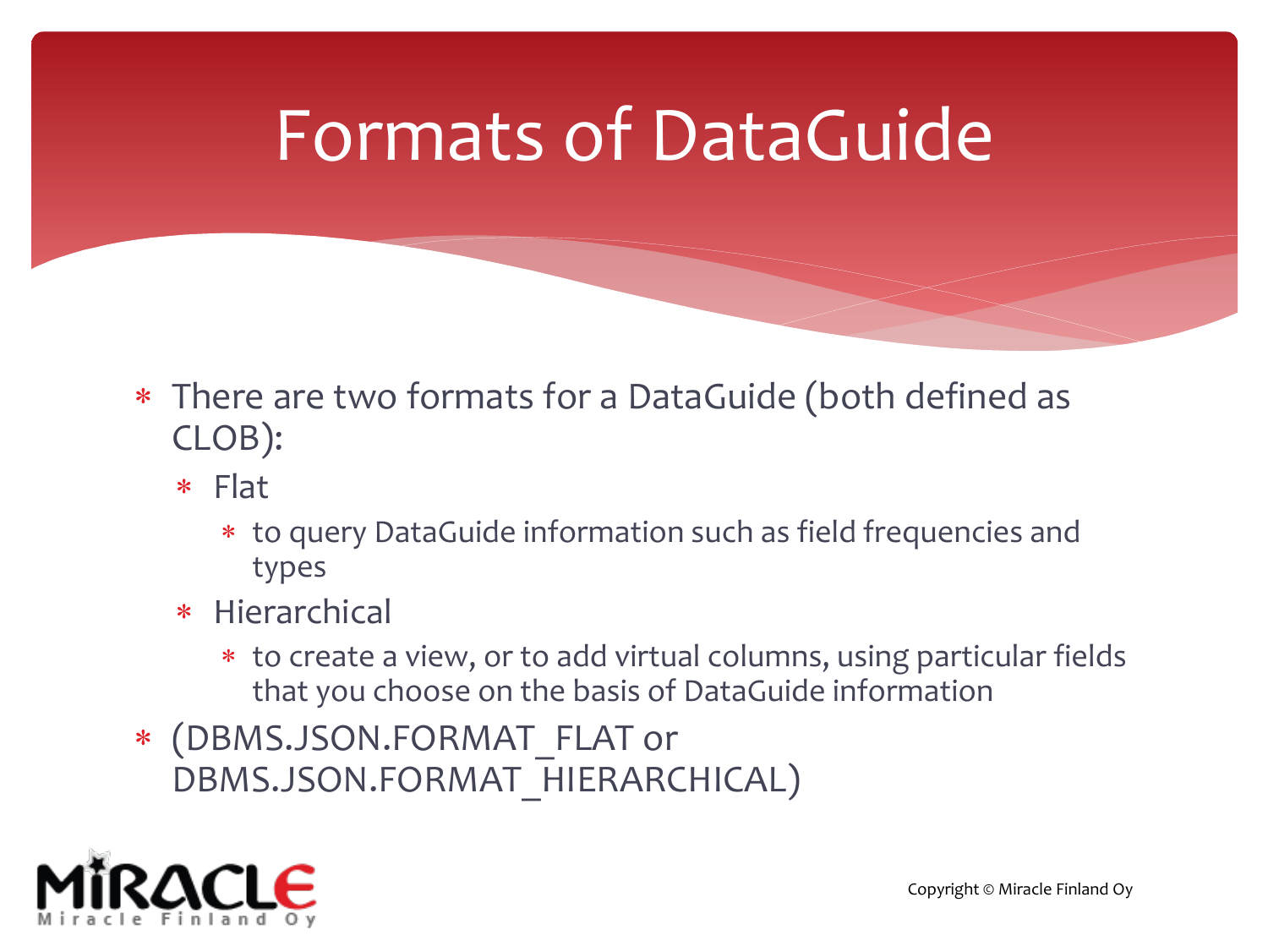#### JSON DataGuide, views

- Relational *views* on top of a set of JSON files for querying the data as it were relational
	- still only saved once and as a JSON document
- You can create multiple views based on the same JSON document set, projecting different fields

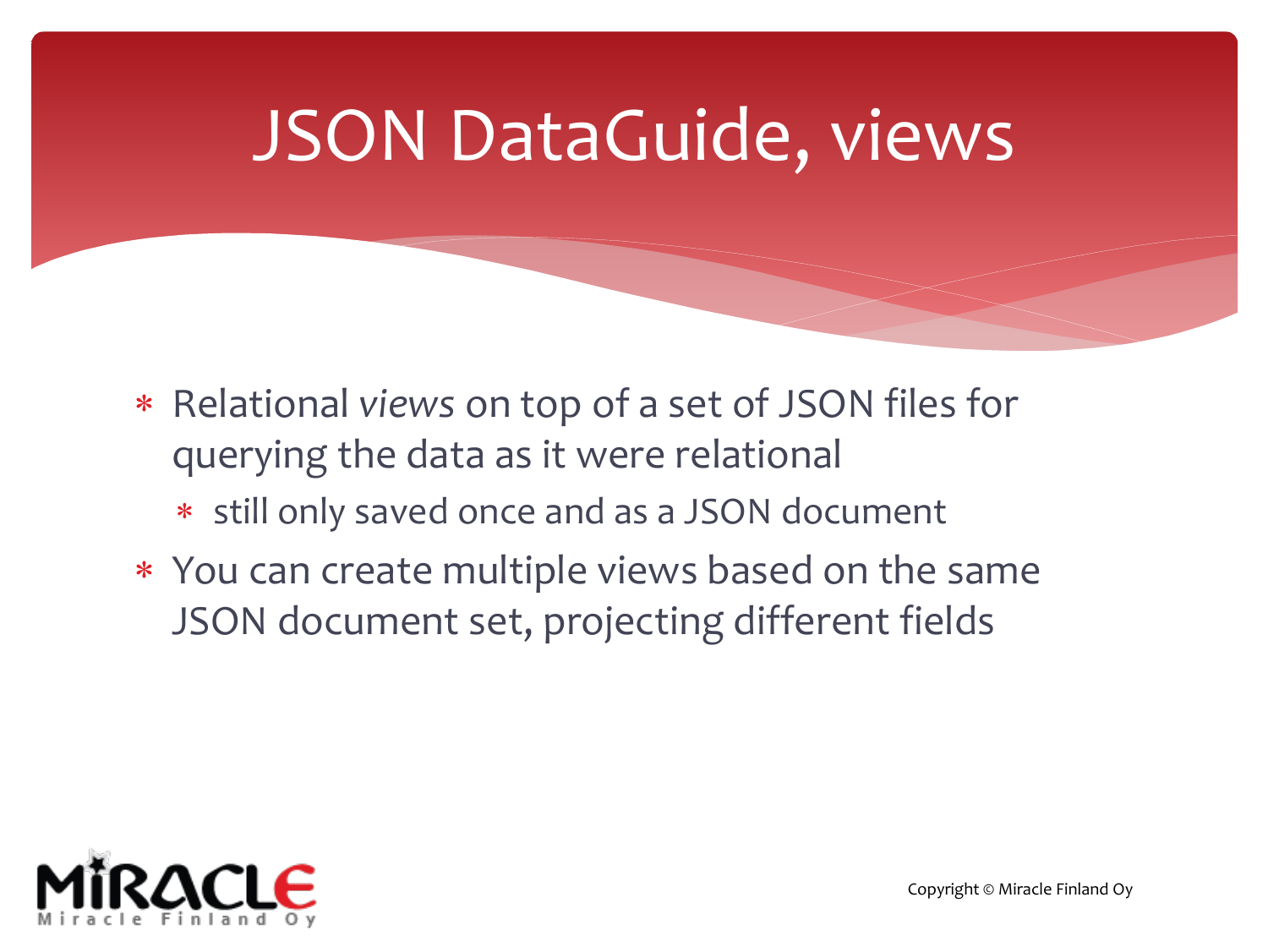# Creating views over JSON data

- Based on a Hierarchical DataGuide
	- The fields projected are those in the *DataGuide*
	- You can edit the DataGuide to include only the fields that you want to project.
	- DBMS JSON.create view
- Based on a Path Expression
	- You can use the information in a DataGuide enabled JSON search index to create a database view
	- Columns project JSON fields from your *documents*
	- The fields projected are the scalar fields and the scalar fields in the data targeted by a specified SQL/JSON path expression.



Copyright © Miracle Finland Oy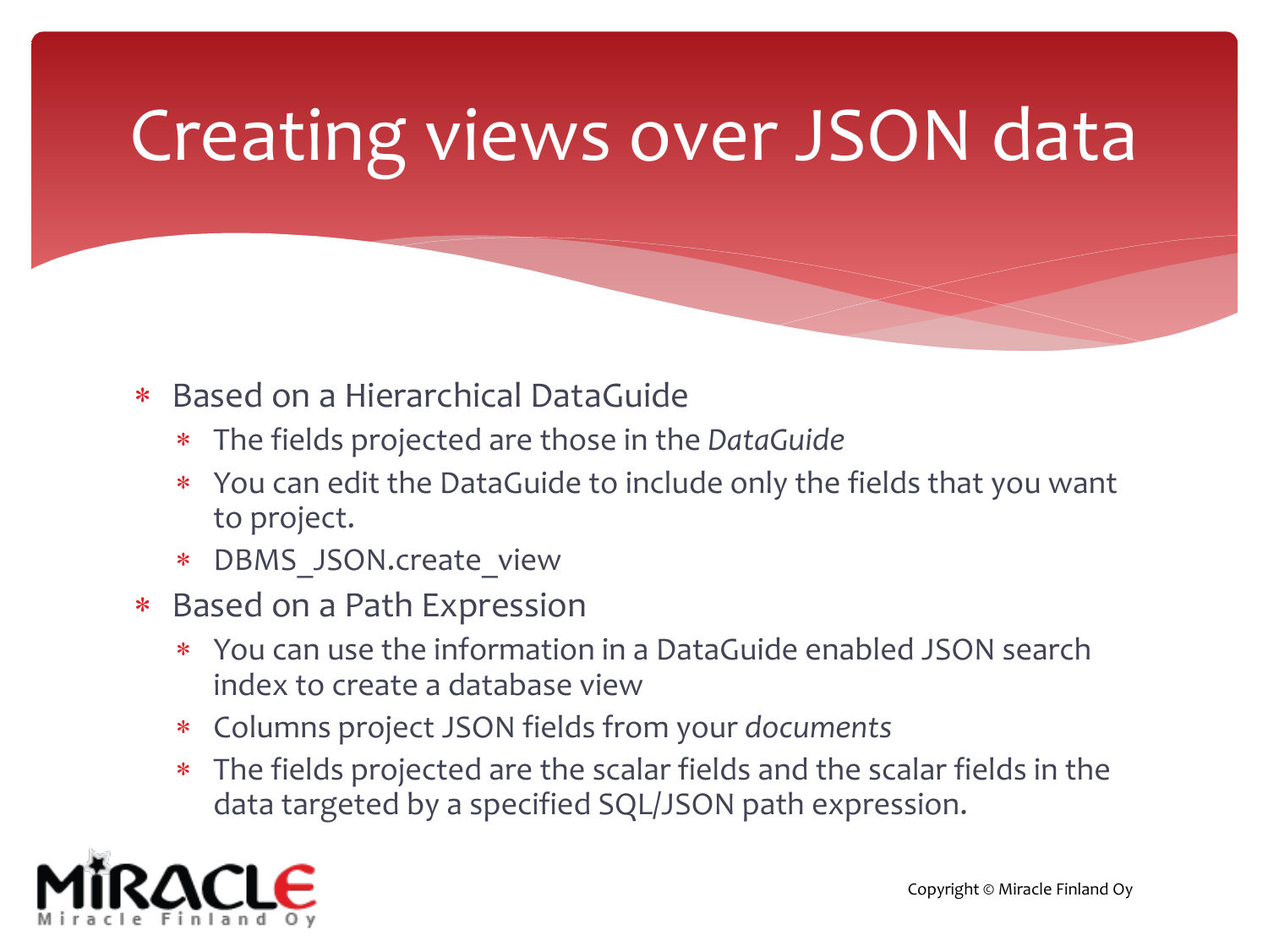## DataGuide and a Virtual Column

- Based on DataGuide information for a JSON column, you can project scalar fields as virtual columns to the same table that contains this JSON column
	- From
		- hierarchical DataGuide or
		- DataGuide enabled JSON search index
	- \* DBMS JSON.add virtual columns, DBMS<sup>-JSON.drop virtual\_columns</sup>
- To improve the performance you can
	- Build an index on it
	- Gather statistics on it for the optimizer
	- Load it into the In-Memory Column Store

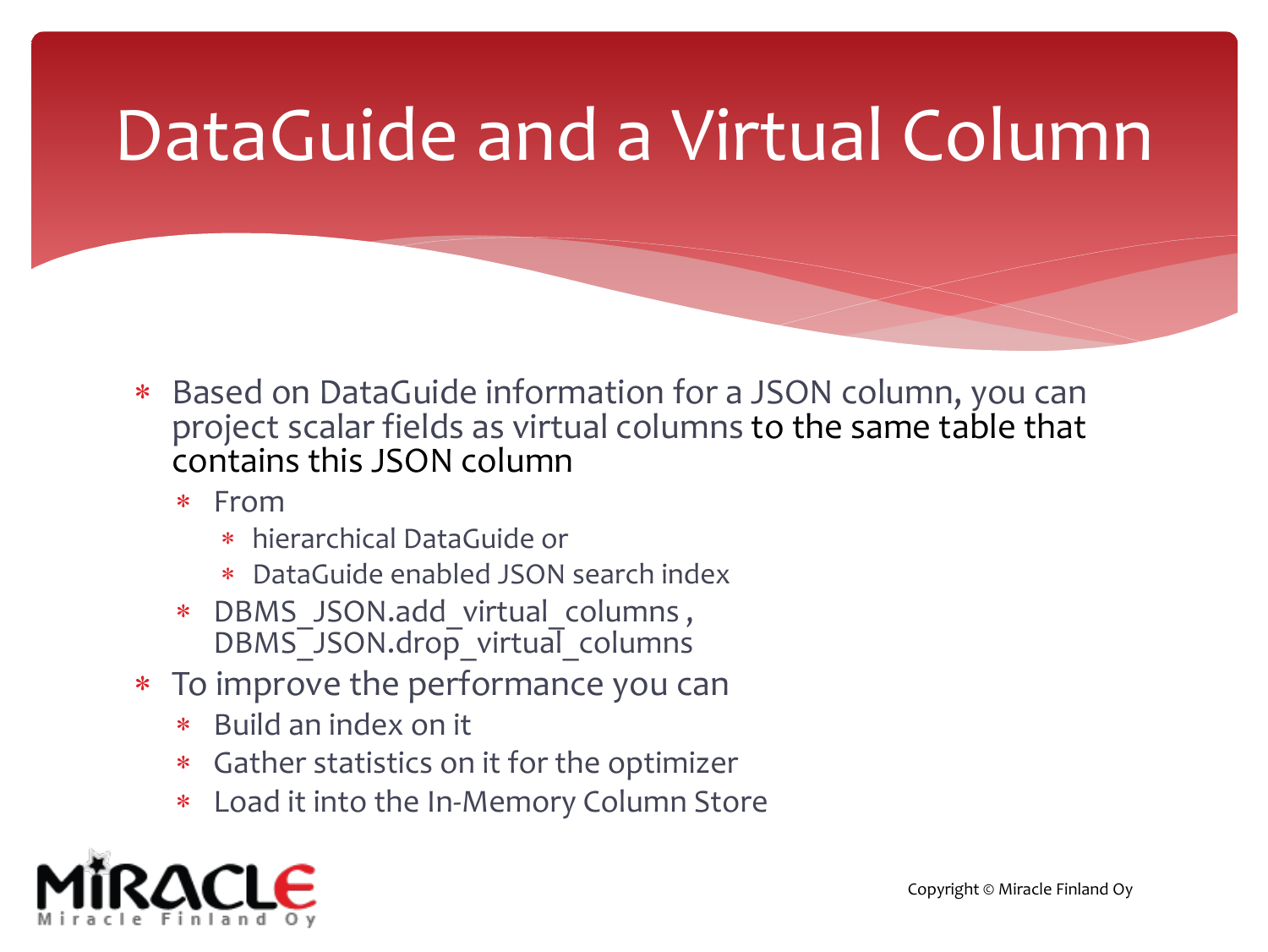# Why DataGuide is interesting?

- \* It enables FSDM (Flexible Schema Data Management) in a RDBMS
- And as a solution might be used in other cases for different semi-structured data models in the future…

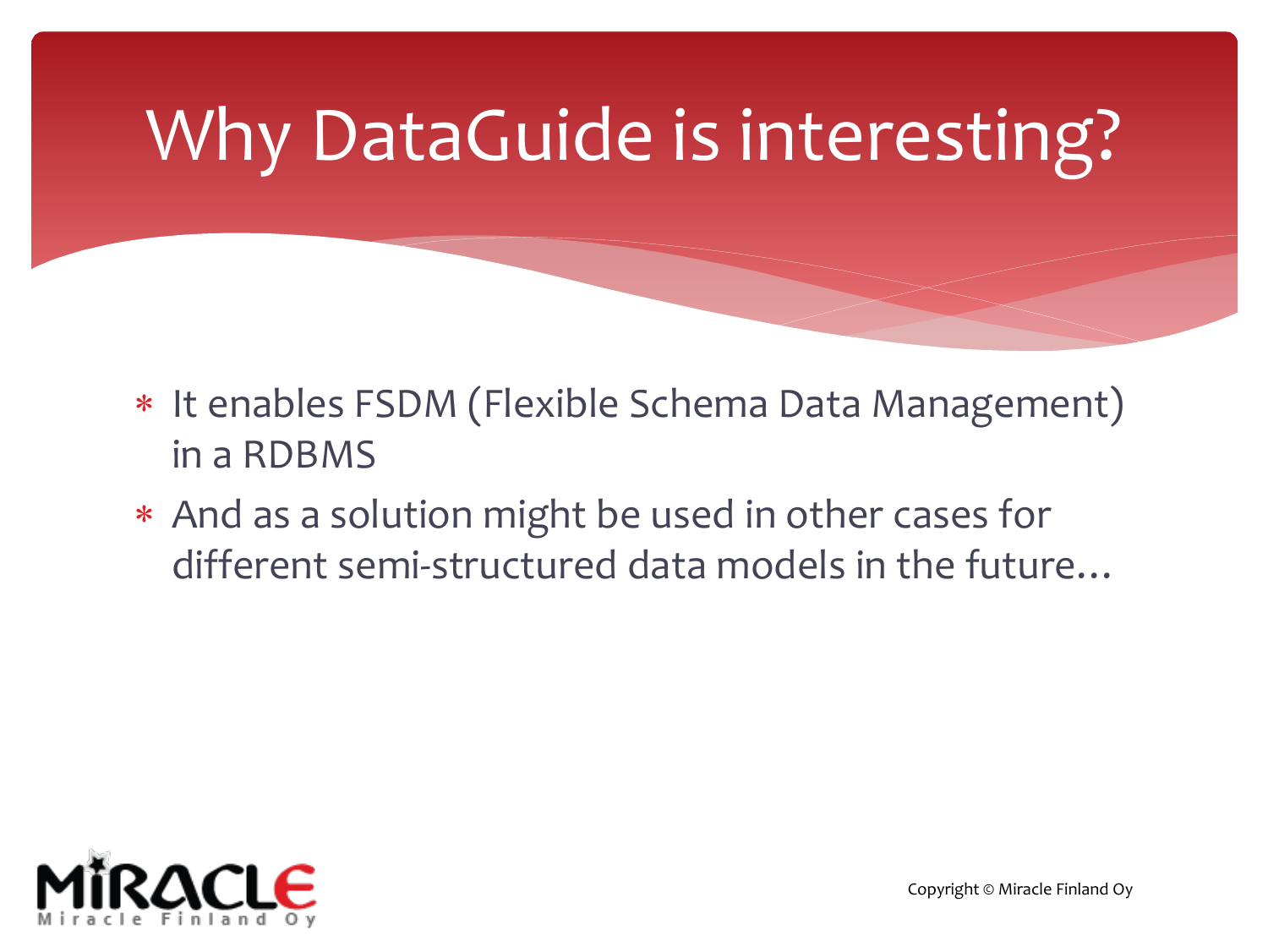#### In-Memory

- Save as it is, copy to a faster data model kept inmemory
	- Now only columnar store

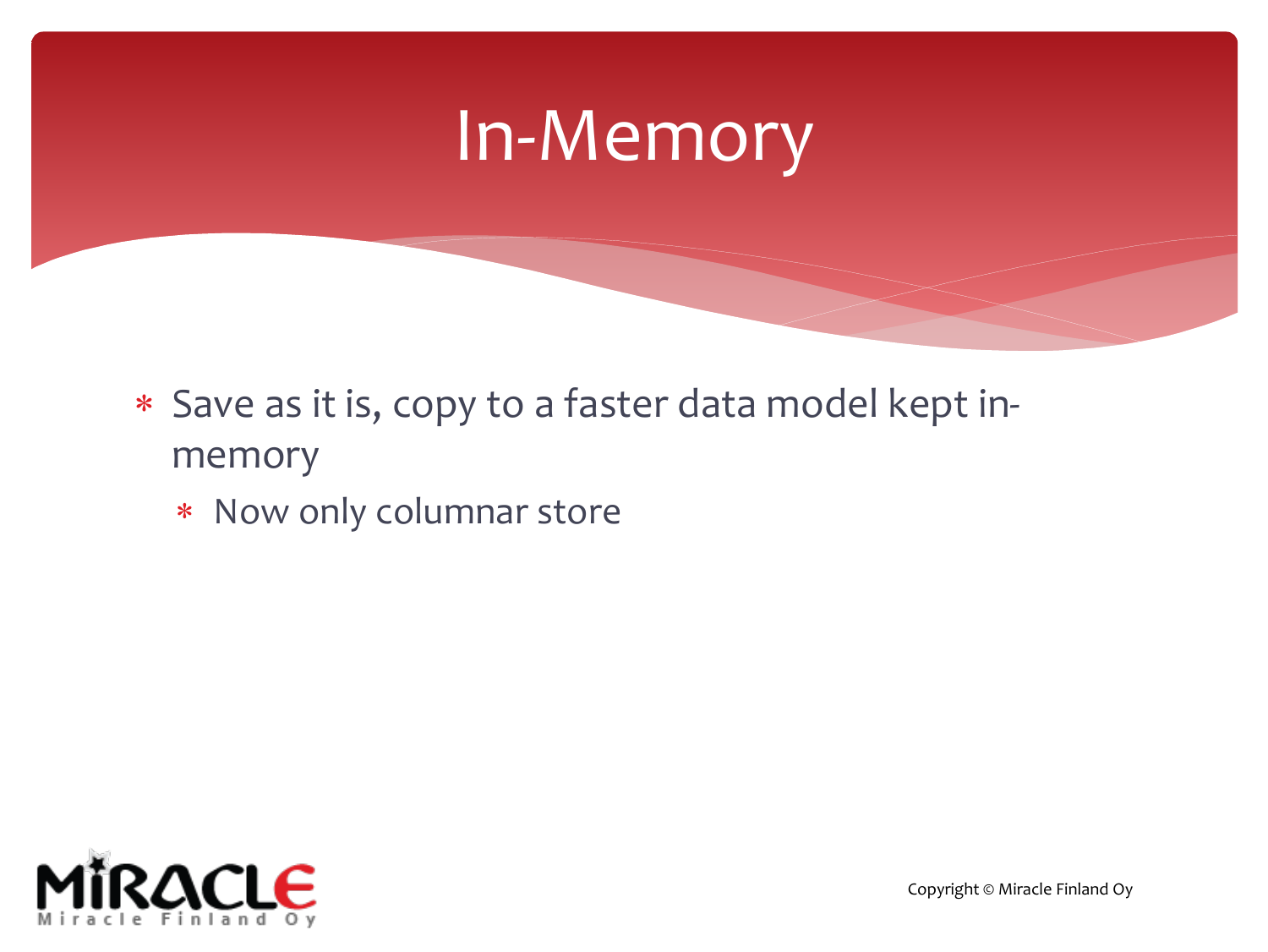#### In-Memory

- Very interesting for retrieving data…
- Saving data as its original data model and showing a copy of it on an in-memory version of another data model when needed
- Original data as it is and a copy of it created in another data model when needed
	- Fast (relative term  $\odot$  )
	- Synchronized automatically
	- No additional storage needed
	- The version of a data model is used that works best for the need
- Maybe other data models could be stored in-memory too? Graph?

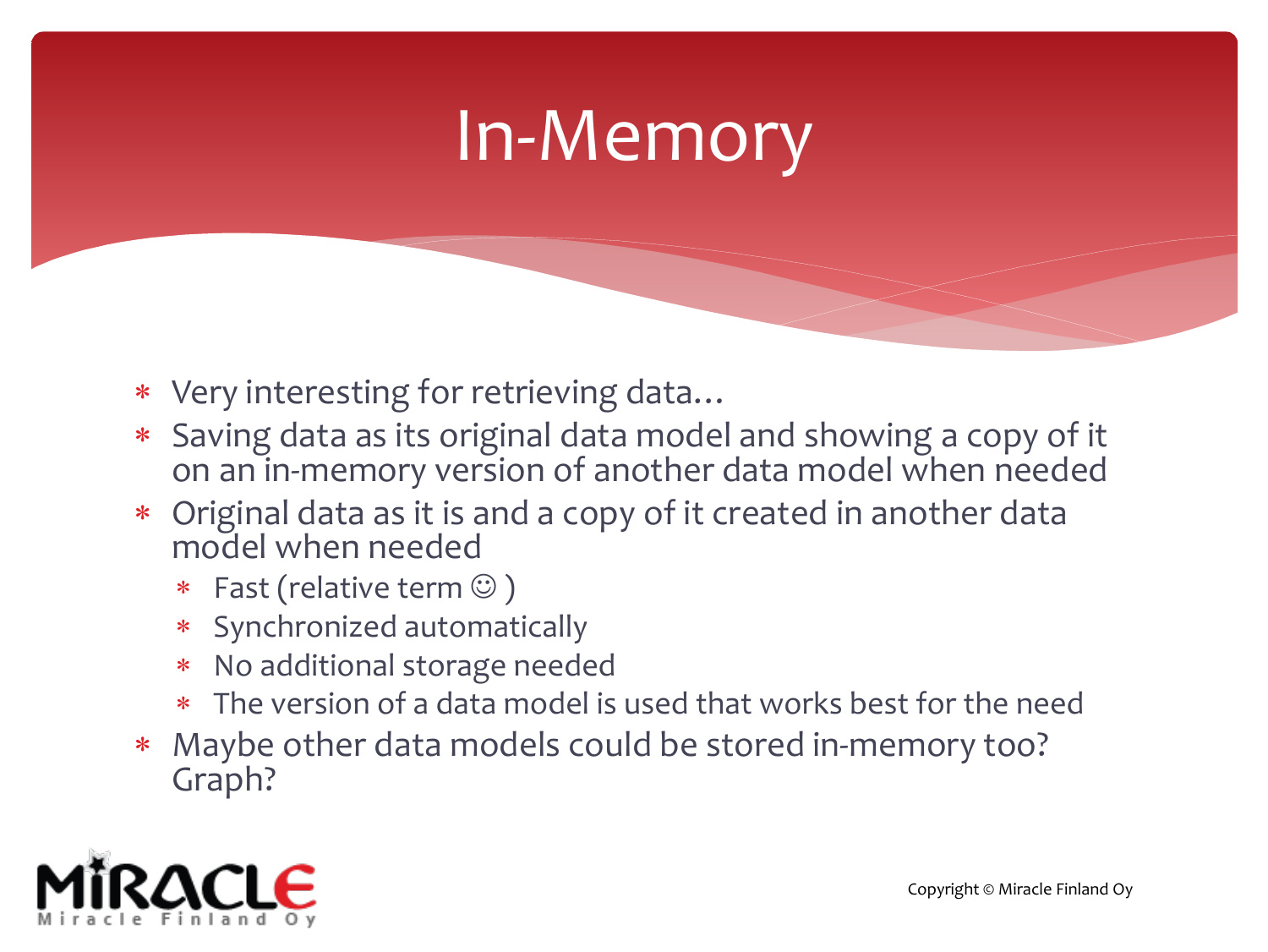- So many data models
	- The network data model
	- The hierarchical data model
	- The relational data model
	- Objects
	- XML
	- \* Spatial
	- NoSQL models
	- $*$  ...
- Flexible Schema Data (FSD): "data first, schema later/never"

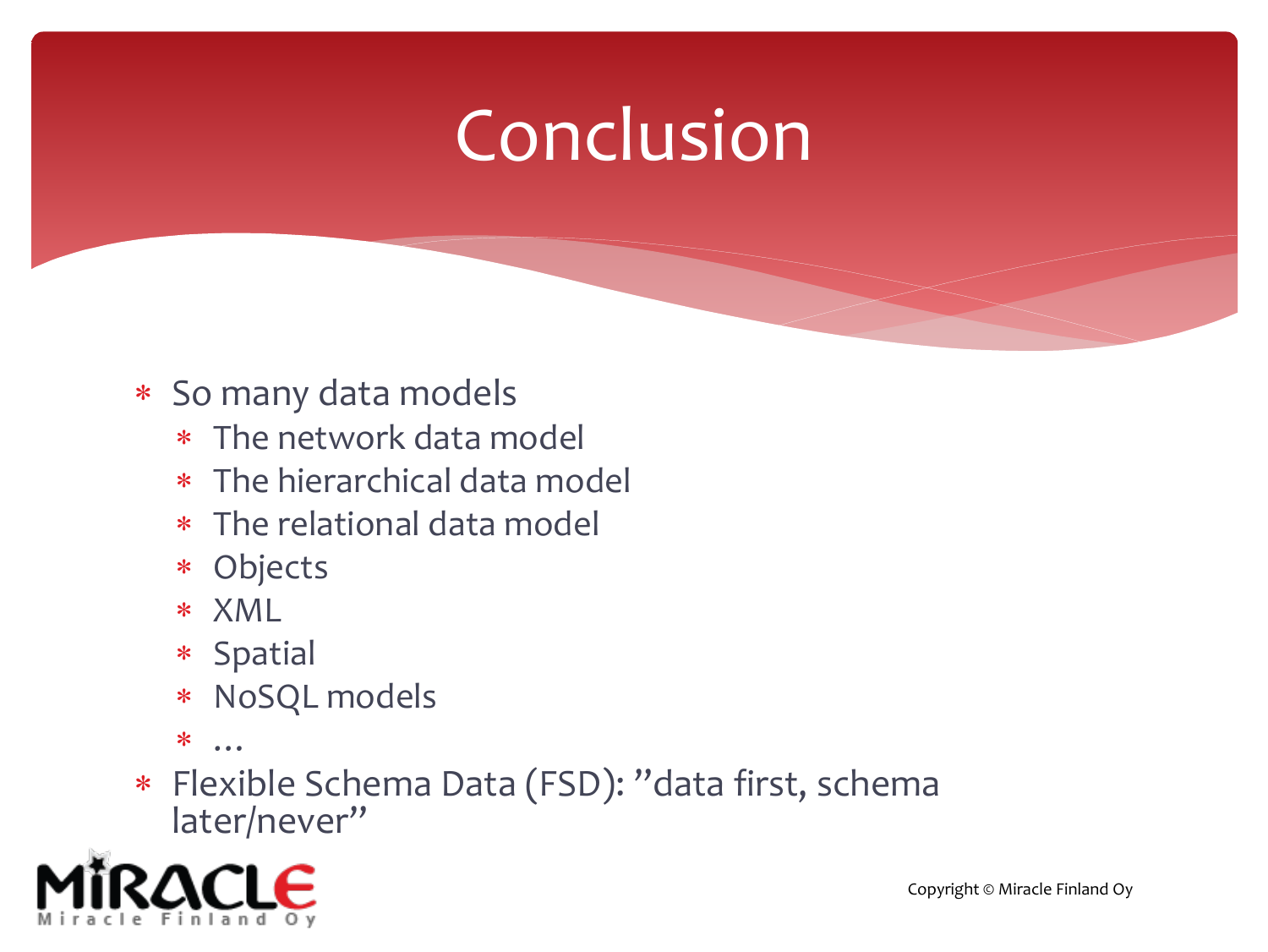#### Several V's related to Big Data…

- Volume
- Velocity
- Variety
- Veracity
- Viability
- Value
- Variability
- Visualization
- …

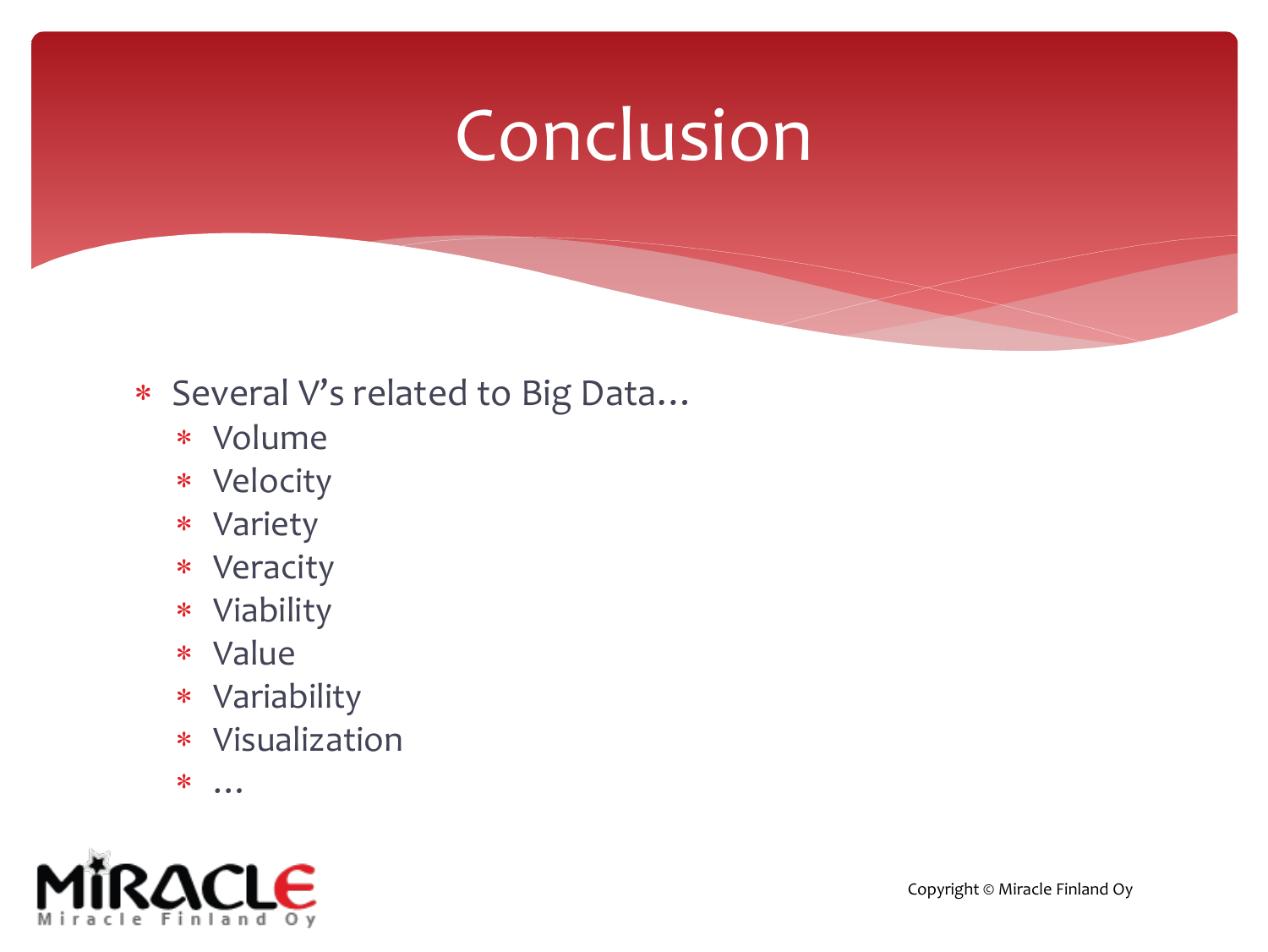- Data exploration is about finding new information and *knowledge* from the data *without* knowing what you are looking for. And it brings a lot of pressure for the performance…in all levels:
	- the user interaction/user interface
	- \* the middleware
	- \* the database layer/engine

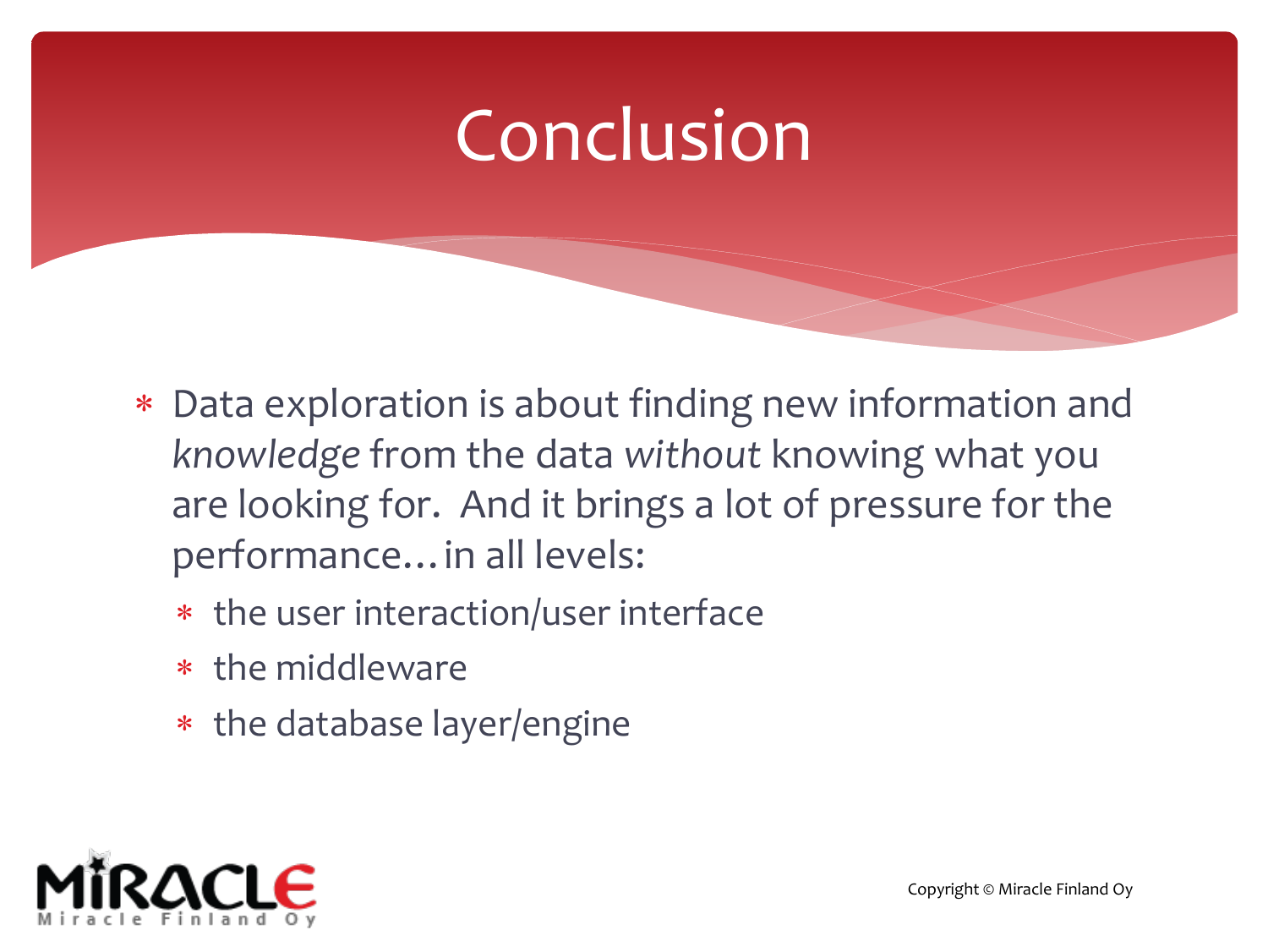- Various data models, solutions
	- Polyglot
	- Multimodel database
- Promising solutions in Oracle Database
	- JSON DataGuide in Oracle Database 12cR2
	- In-Memory
- Plenty of research going on in this area and results needed soon…